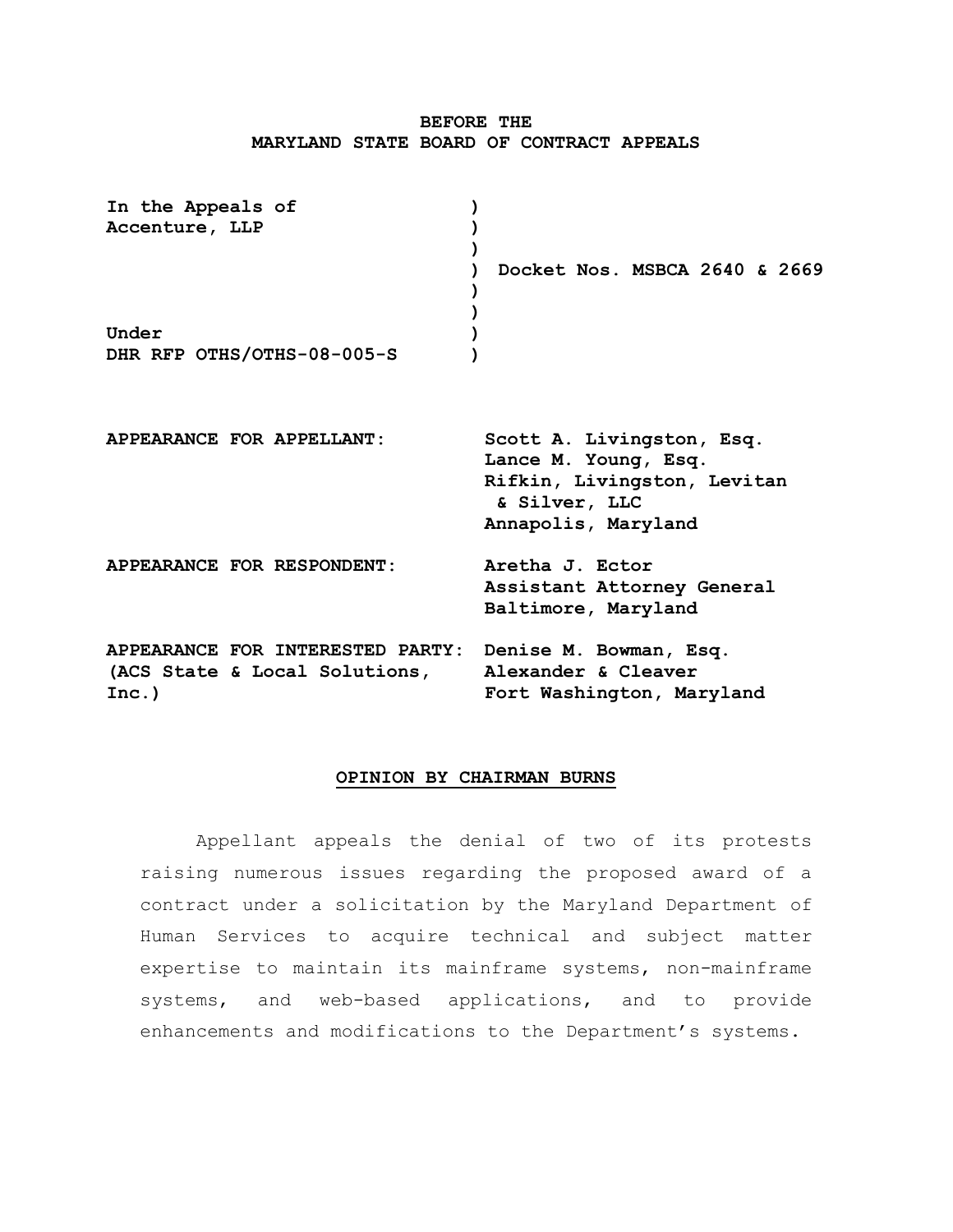#### **FINDINGS OF FACT**

- 1. Respondent, the Maryland Department of Human Resources ("Department" or "DHR") was established to administer the State's public assistance, social services, child support enforcement, and community-based programs.
- 2. The Office of Information Technology ("OTHS") is responsible for developing, enhancing and maintaining the information technology systems that support delivery of the Department's numerous social services.
- 3. The Department's Information Technology ("IT") infrastructure includes personal computers, hardware and software, office applications and network upgrades, DHR Internet and Intranet, and telephone systems and equipment.
- 4. In order to facilitate the delivery of social services, track activities and manage outcomes, OTHS maintains three divisions within the Department. The Systems Development Division supports the Department's programs and administrative support services, business needs, and the customers they serve through software application development, implementation, operations and maintenance of the Department's IT systems. The Systems Management Division supports customers by developing and maintaining the Department's hardware, network, infrastructure and security. Finally, the Enterprise IT Policy and Planning and IT Procurement division sets the strategic direction of OTHS, and ensures compliance with statewide policies and projects.
- 5. On June 13, 2008, the Department issued a Request For Proposals ("RFP") "**FOR APPLICATION**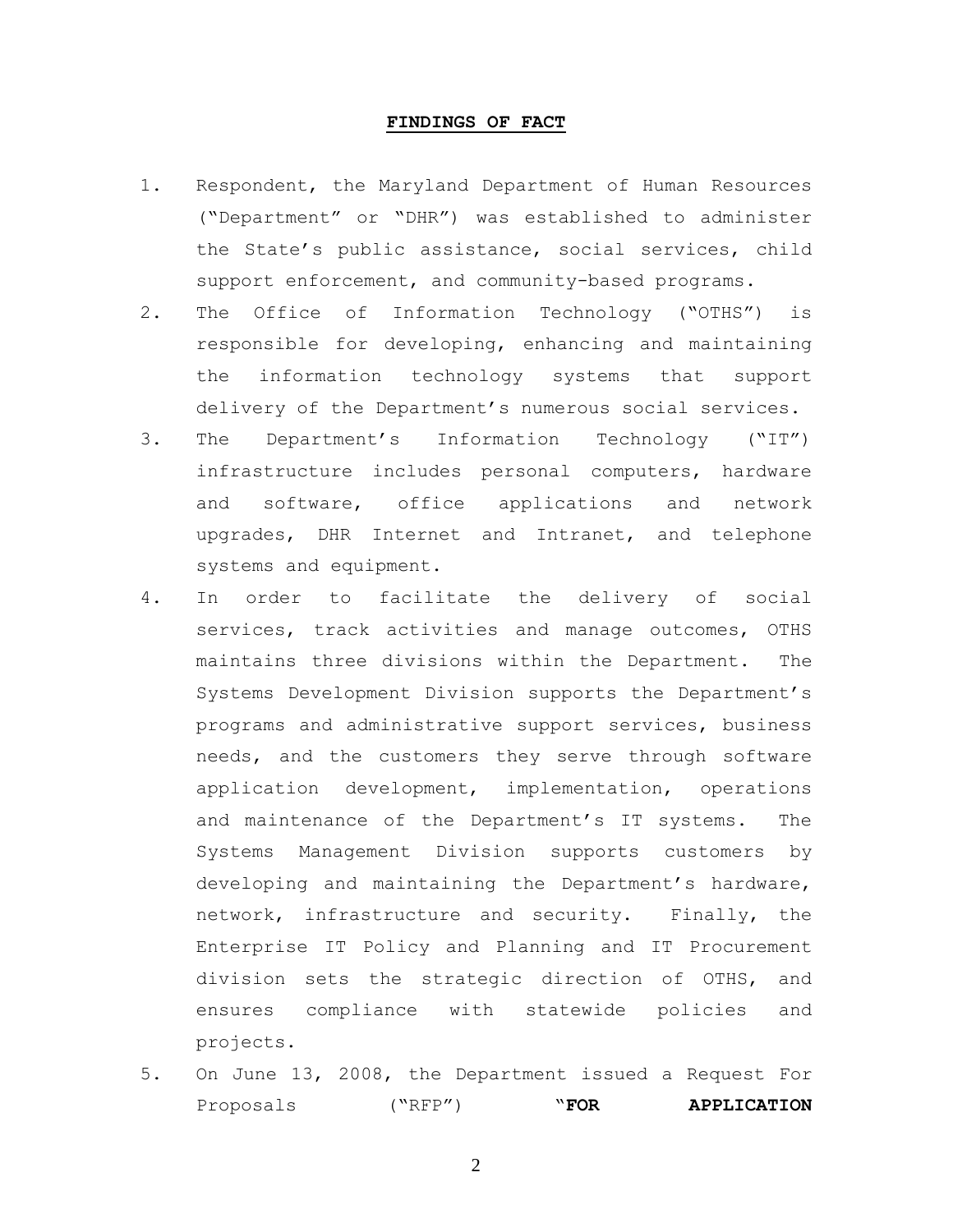**MAINTENANCE/OPERATIONS AND ENHANCEMENT SERVICES OTHS/OTHS-08-005-S"** in order to acquire technical and subject matter expertise to maintain the mainframe systems, non-mainframe systems, and web-based applications, and to provide enhancements and modifications to the Department's systems. *Joint Exhibit ("JT. Ex.")1–RFP.* 

- 6. Under the RFP, the successful Offeror would be required to provide OTHS with 24-hours/day 365 days/year system operation and maintenance, application security, as well as continuity of operations, disaster recovery, and other services including Help Desk Level II and User Acceptance Testing support, site support, infrastructure support, and data and transmission security. *RFP at pp. 7-8.*
- 7. The services are divided into two major categories: Level I maintenance services and Level II Support Services.
- 8. Level I Services are defined in the RFP (§ 3.2.1.1) as "maintaining the applications and assuring that all systems continue to function, benefits are issued, and daily operations at DHR continue to occur without interruption." *RFP at pp. 44-45.* This section of the RFP also included historical data on the number of hours devoted to Level I Services over the past six years.
- 9. Level II support services consist of system changes, enhancements, modifications, or new developments that exceed 500 hours. Services for Level II are performed on a task order basis. *Id.; pp. 44-46.*
- 10. The RFP states that qualifying proposals, received from responsible Offerors that are initially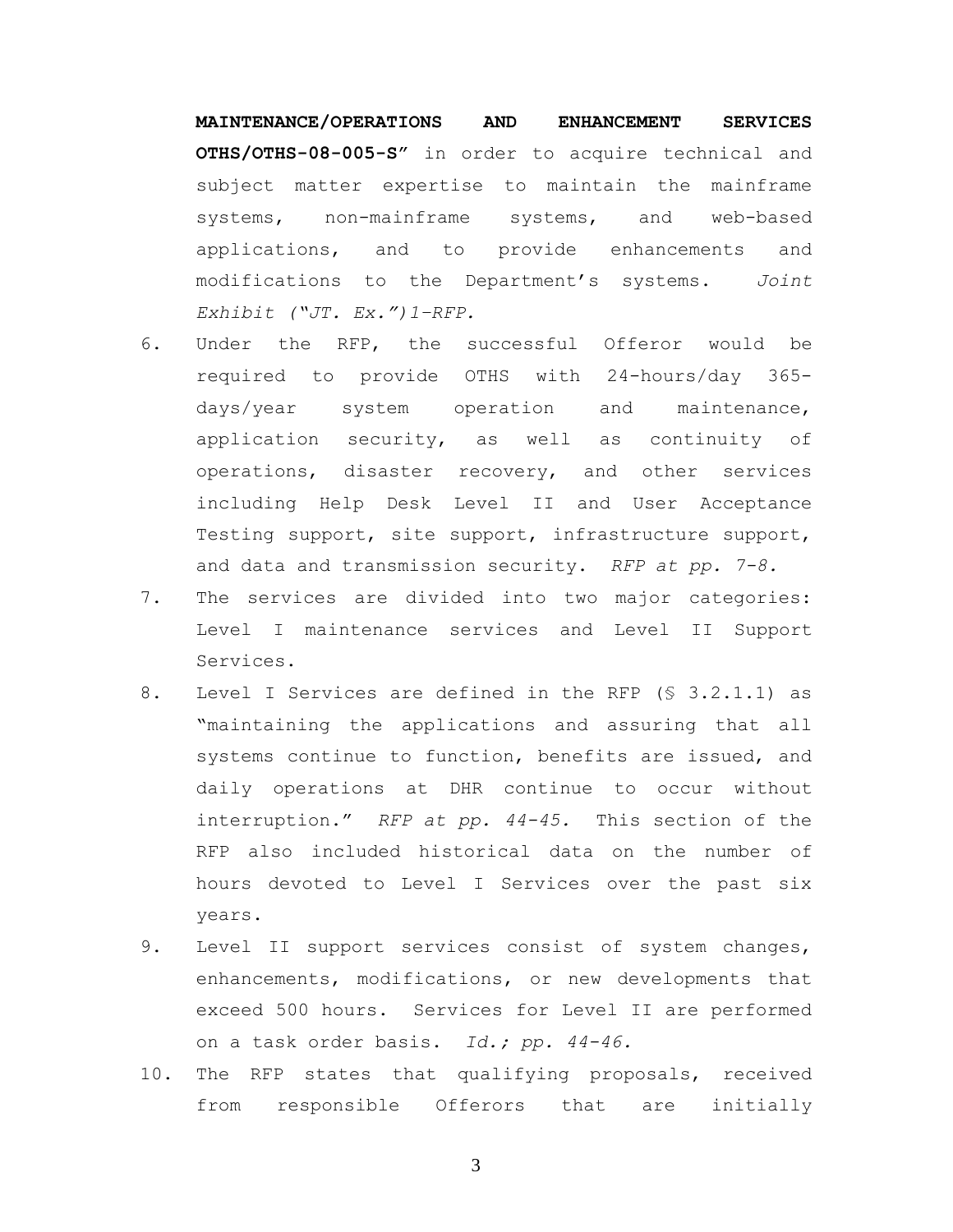classified by the Procurement Officer as reasonably susceptible of being selected for award, would be considered. *RFP § 5.2.* Offerors were instructed to complete the financial proposal as described in Attachment L and in accordance with the pricing matrices, with "prices for all services, tasks, and obligations to be performed by the Contractor." *Id. § 4.* The entire contract price would be used for evaluation purposes and proposals would be ranked from lowest to highest. *Id.§ 5.5.* The hours would be used to review the total price of each proposal in order to establish a financial ranking. *Jt. Ex. 1-RFP Clarifications, dated November 13, 2008.* The RFP also indicated that the Procurement Officer would recommend award to the Offeror whose proposal is "determined to be the most advantageous to the State," with technical factors given greater weight than price factors. *Id. § 5.8.*

- 11. During the RFP process, seven amendments were issued to provide further clarification of the RFP specifications.
- 12. Section 2.2, Revisions to the RFP, states:

Offerors shall acknowledge receipt of all amendments to this RFP issued before the response due date in the Offeror's Transmittal Letter accompanying the Technical Proposal submission. Acknowledgement of the receipt of amendments to the RFP issued after the response due date shall be in the manner specified in the amendment notice. *Joint Exhibit 1, RFP §2.2, at p.11*.

13. Section 2.3, Cancellations and Discussion, of the RFP states: "The State also reserves the right, in its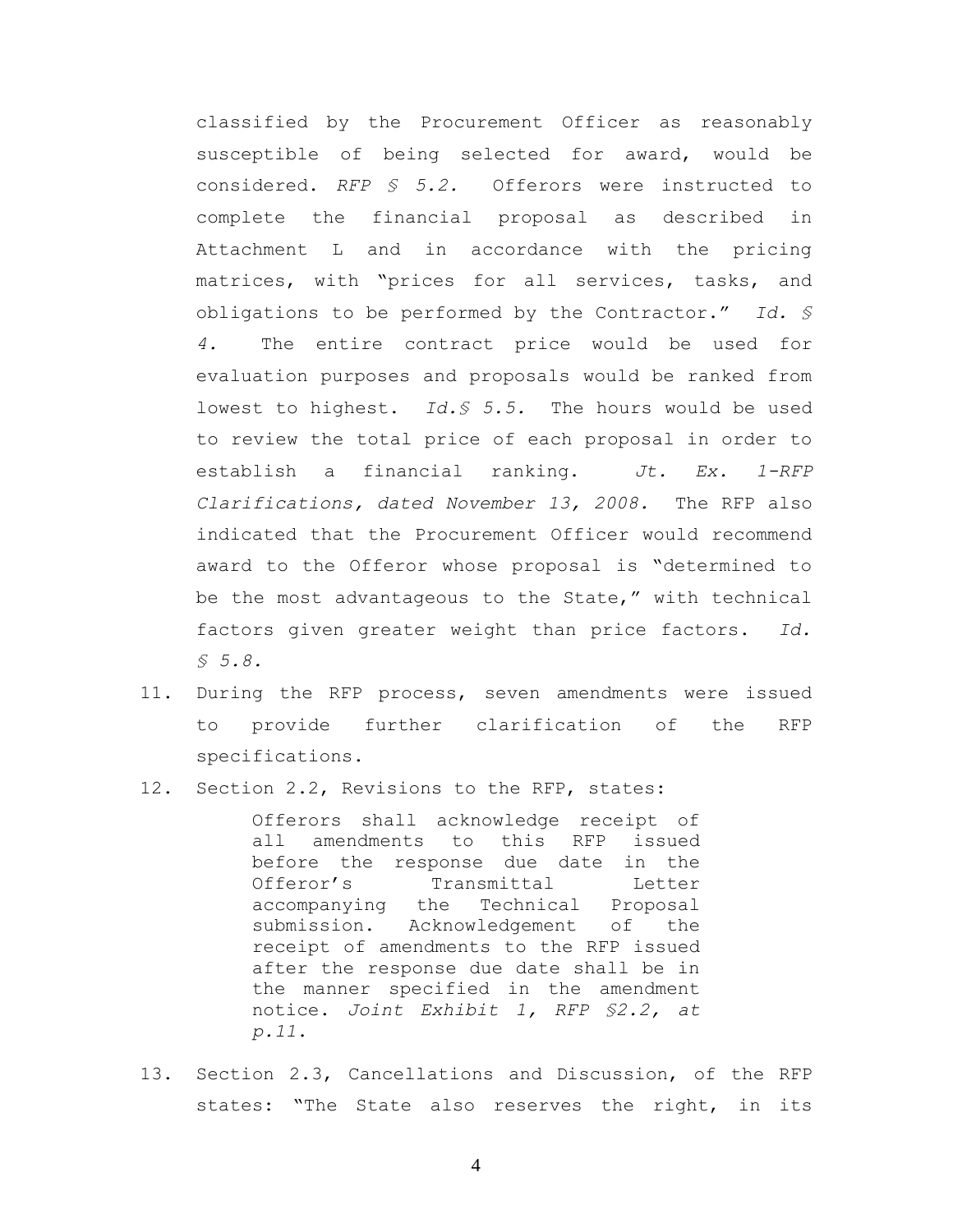sole discretion to award a contract based upon the written Proposals received without prior discussions or negotiations." *Joint Exhibit 1, RFP §2.3, at p.11*.

- 14. Section 2.4 of the RFP states: "Exceptions to terms and conditions may result in having the Proposal deemed unacceptable or classified as not reasonably susceptible of being selected for award." *Joint Exhibit 1, RFP §2.4, at p.11*.
- 15. Section 2.8 of the RFP states: "An Offeror shall not submit an alternate Proposal in response to this RFP." *Joint Exhibit 1, RFP §2.8, at p.12*.
- 16. Section 2.9 of the RFP states: "An Offeror shall not submit more than one Proposal in response to this RFP." *Joint Exhibit 1, RFP §2.9, at p.12*.
- 17. Section 2.31 of the RFP states: "[a]ny Offeror may protest the proposed award or the award of a Contract for this procurement. Any protest shall be filed in accordance with Title 15, Subtitle 2 of State Finance and Procurement Article, Annotated Code of Maryland, and COMAR 21 (State Procurement Regulations), Subtitle 10, Administrative Civil Remedies." *Joint Exhibit 1, RFP §2.31, at p.27*.
- 18. Section 3.2 of the RFP states:

The scope of the work includes… B. Perform all Level I support services to the applications listed in Section III and subsections. The State defines Level I maintenance services as any change, edit, or enhancement to any of the above applications that does not exceed 500 hours per task. The State determines and approves which tasks exceed 500 hours. *Joint Exhibit 1, RFP §3.2, at p.42*.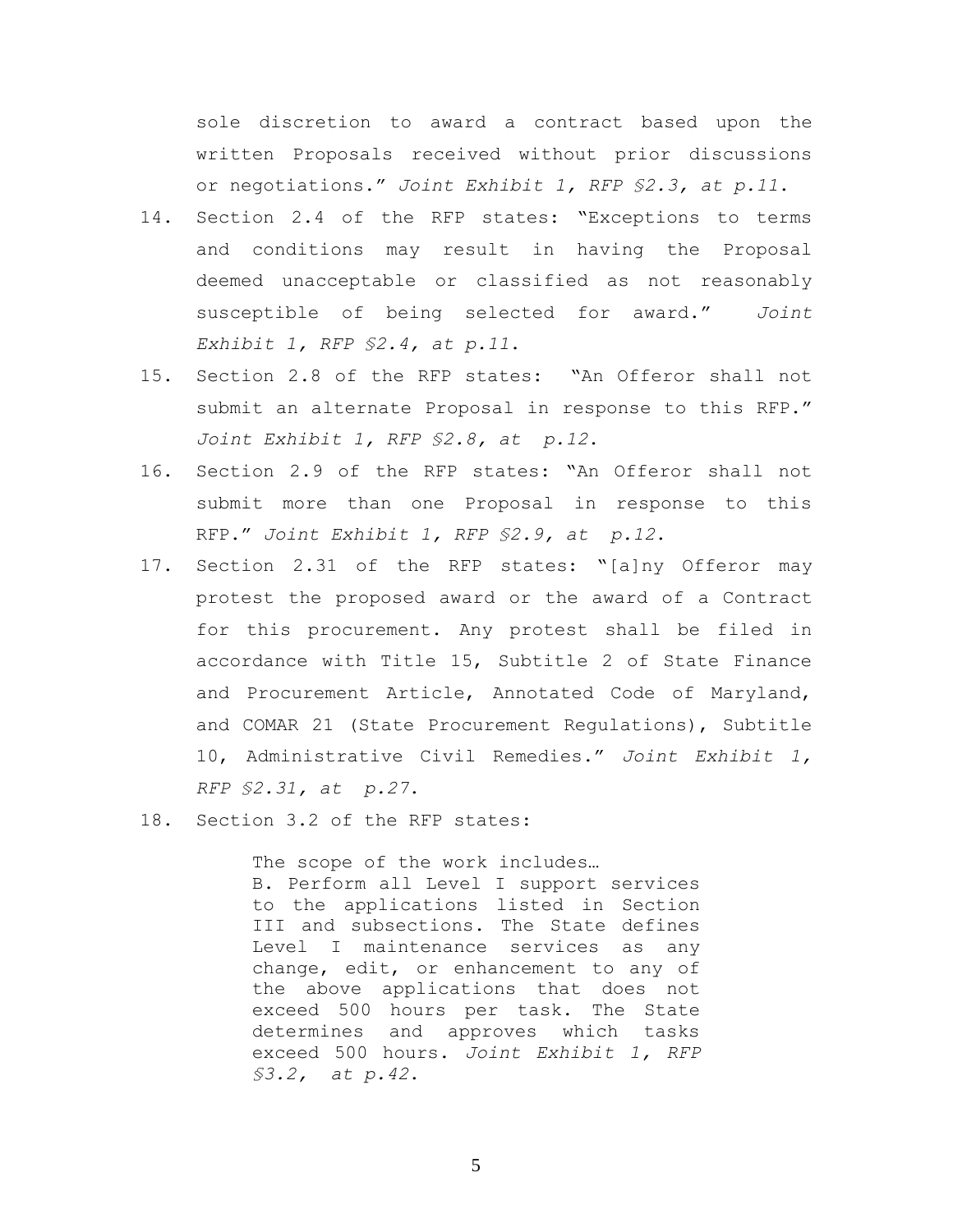## 19. Section 3.2.1 of the RFP states:

The contract consists of two components: 1. Baseline Operations, or "keep the lights on" and Level I support services (defined below); 2. Level II support services. The Contractor shall perform both components of the contract – baseline operations Level I, and Level II support services – to the applications listed in Section 3.2. *Joint Exhibit 1, RFP §3.2.1, at p.44*.

20. Section 3.2.1.1 of the RFP states:

Baseline operations entails simply maintaining the applications and assuring that all systems continue to function, benefits are issued, and daily operations at DHR continue to occur without interruption and according to State-defined SLAs (refer to section 3.4.12 – Service Level Agreements). Baseline operations further defined in section 3.4.16…

**The Department expects Offerors to propose a minimum of 103,200 hours per contract year in Baseline Operations and Level I Support Services alone. It is up to the Offerors to determine the appropriate number of hours based on the 103,200 annual minimum, considering overall technical solutions.**

**The Department expects that all other services described in other sections of the RFP will be assigned hours in addition to the minimum of 103,200 hours allocated to Baseline Operations and Level I Support Services.** *Joint Exhibit 1, RFP §3.2.1.1 (emphasis in original).*

21. Section 4.4 of the RFP states: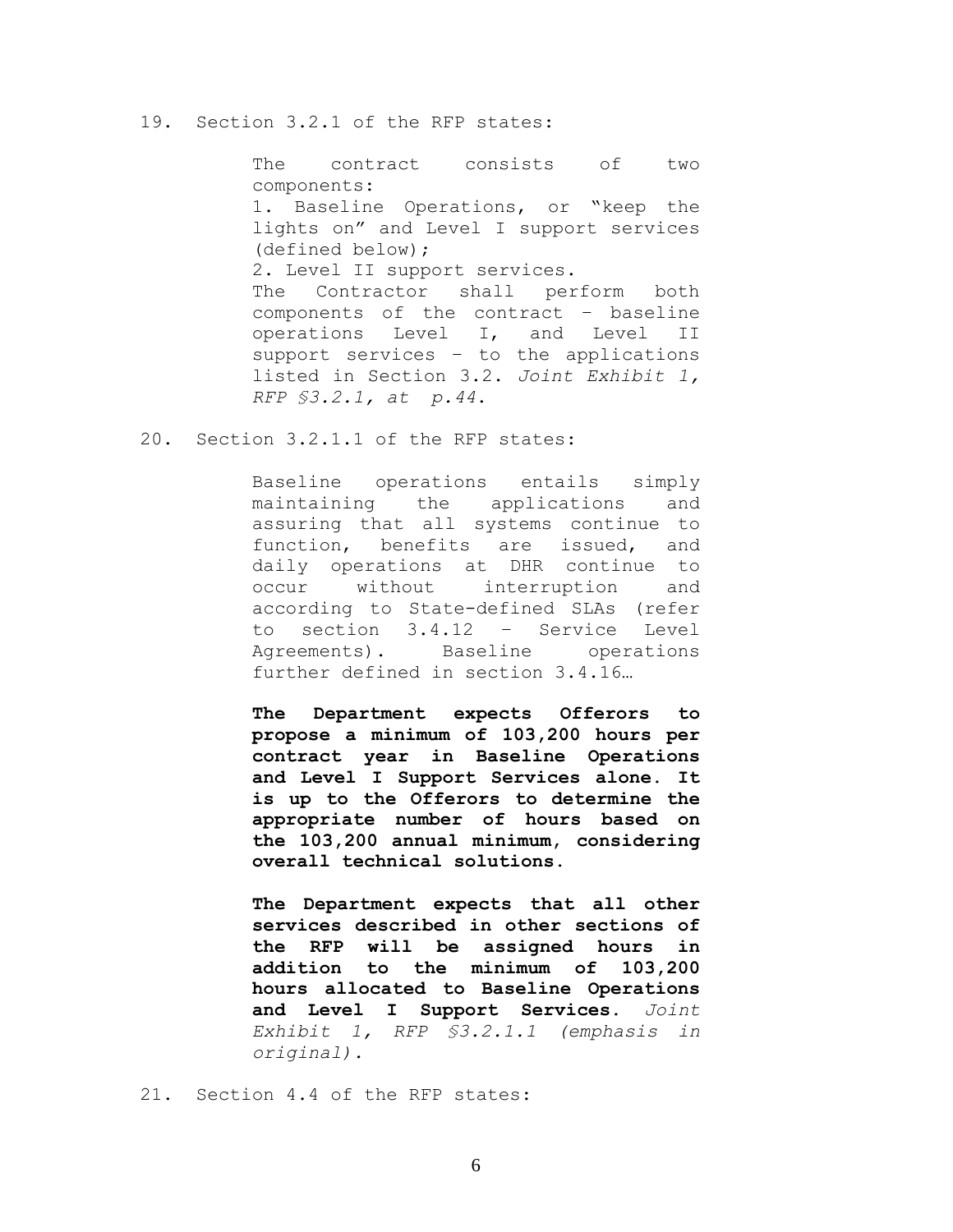**The Financial Proposal shall contain all price information for all services and products proposed as provided on Attachment L….**

The financial analysis includes the price to transition –in/out and projections for ongoing costs (hardware, software, maintenance, people, and facilities) required to satisfy DHR's capacity needs as outlined in this RFP.

The Offeror shall follow these instructions in completing the pricing sheets: 1. The Offeror will provide an annual fixed price per contract year for all services described in Attachment L. 2. The Offeror must complete the pricing matrices specified for a base five-year, six-month Contract term with the options. …6. In addition to completing the Pricing Sheet (Attachment L)…**.** *Joint Exhibit 1, RFP §4.4, p.112.*

### 22. Section 5.6 of the RFP states:

"If more than one Best and Final Offer is requested, an Offeror's immediate previous offer shall be construed as its best and final offer unless the Offeror submits a timely notice of withdrawal or another Best and Final Offer." *Joint Exhibit 1, RFP §5.6, at pp.114-115*.

### 23. The RFP was evaluated by:

An Evaluation Committee of five (5) core members was established, comprised of representatives from DHR Central Office, a Local Department of Social Services, and two other State agencies.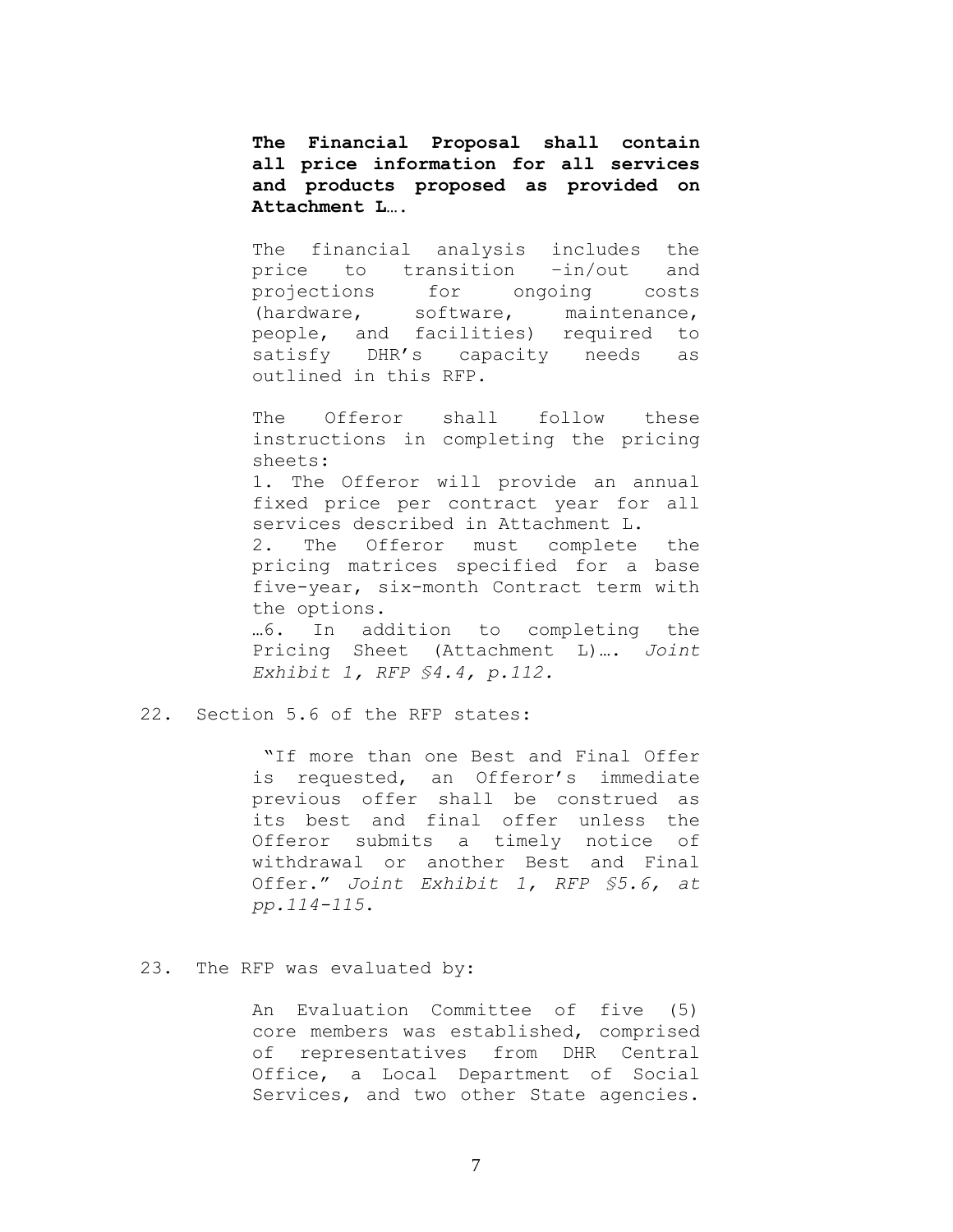These individuals possess expertise in Information Technology project management; technical development standards and approaches; application maintenance and hosting requirements and interdependencies; and subject matter proficiency in technical development, strategic planning, and technology's industry best practices. One committee member departed due to an emergency illness and was not replaced.

The Evaluation Committee was augmented by two (2) non-voting members that examined at a highly technical, deeply detailed level two different areas of the RFP. The first examined the specifics of the proposed network configurations, as well as the security solutions for the proposed development facilities (physical and network) and the security of the Department's data. The second provided information regarding the overall pricing methodology behind the structure of Level I and Level II Support Services. The participants possess knowledge of agency program policy, procedures, and service delivery. *Appellant's Exhibit 3, Evaluation Summary for Award, p.4*

- 24. During the RFP process, Offerors were provided the opportunity to submit questions to the Department.
- 25. Many questions were submitted over the course of the process, including numerous questions submitted by Appellant Accenture.
- 26. Responses to the first set of questions received from Offerors were posted on June 24, 2008.
- 27. DHR held a Pre-Proposal Conference on June 30, 2008.
- 28. On July 3, 2008, DHR issued responses to over 100 questions posted by potential offerors, with questions 8, 41, and 75 specifically related to the number of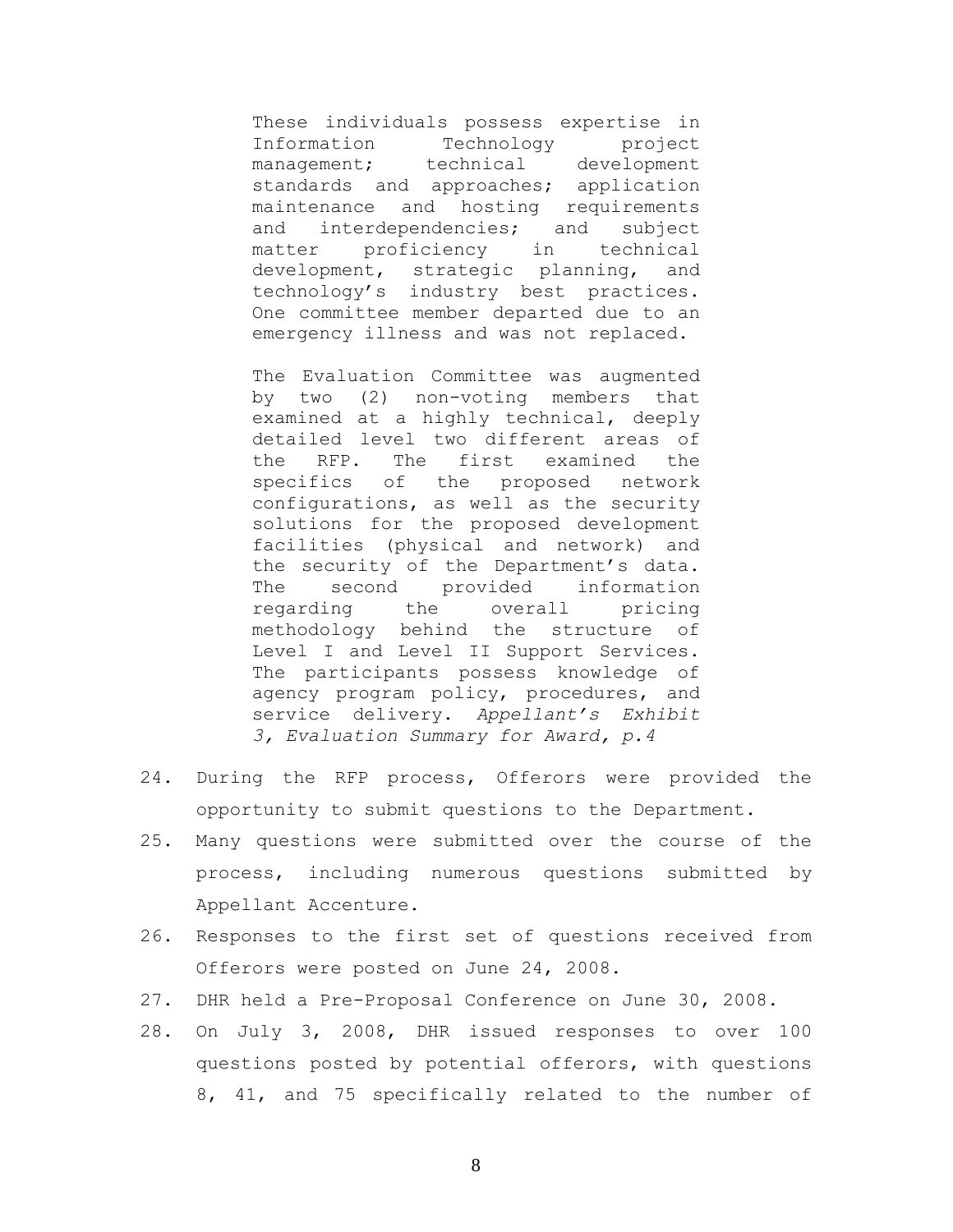hours DHR required offerors to list on the L-1 Pricing Sheets.

Question 8: On pages 42 and 43 of the RFP in sections 3.2.1, Baseline Operations, Level I and Level II Services Support, and 3.2.1.1, Baseline Operations and Level I Support Services:

RFP section 3.2.1, Baseline Operations, Level I and Level II Services Support, defines the contract as consisting of two components. Component 1, Baseline operations or "keep the lights on" and Level I support services, and Component 2, Level II support services. The table in RFP section 3.2.1.1, Baseline Operations and Level I Support Services, contains historic Level I hours by year.

Do the hours in this table represent total hours for Level I services only or are they inclusive of baseline operations as stated in Section 3.2.1, Baseline Operations Level I and Level II Services Support?

The hours in the table represent only those hours related to code changes (define SOW, design, test, implement, correct defects) for Level I "keep the lights on". They do not include Level II services nor do they include hours for UAT, Requirements Definition or other ancillary services such as production support, security etc.

Question 41: RFP Section 3.2.1.1 Baseline Operations and Level I Support Services – page 42: Baseline operations entails simply maintaining the applications and assuring that all systems continue to function, benefits are issued, and daily operations at DHR continue to occur without interruption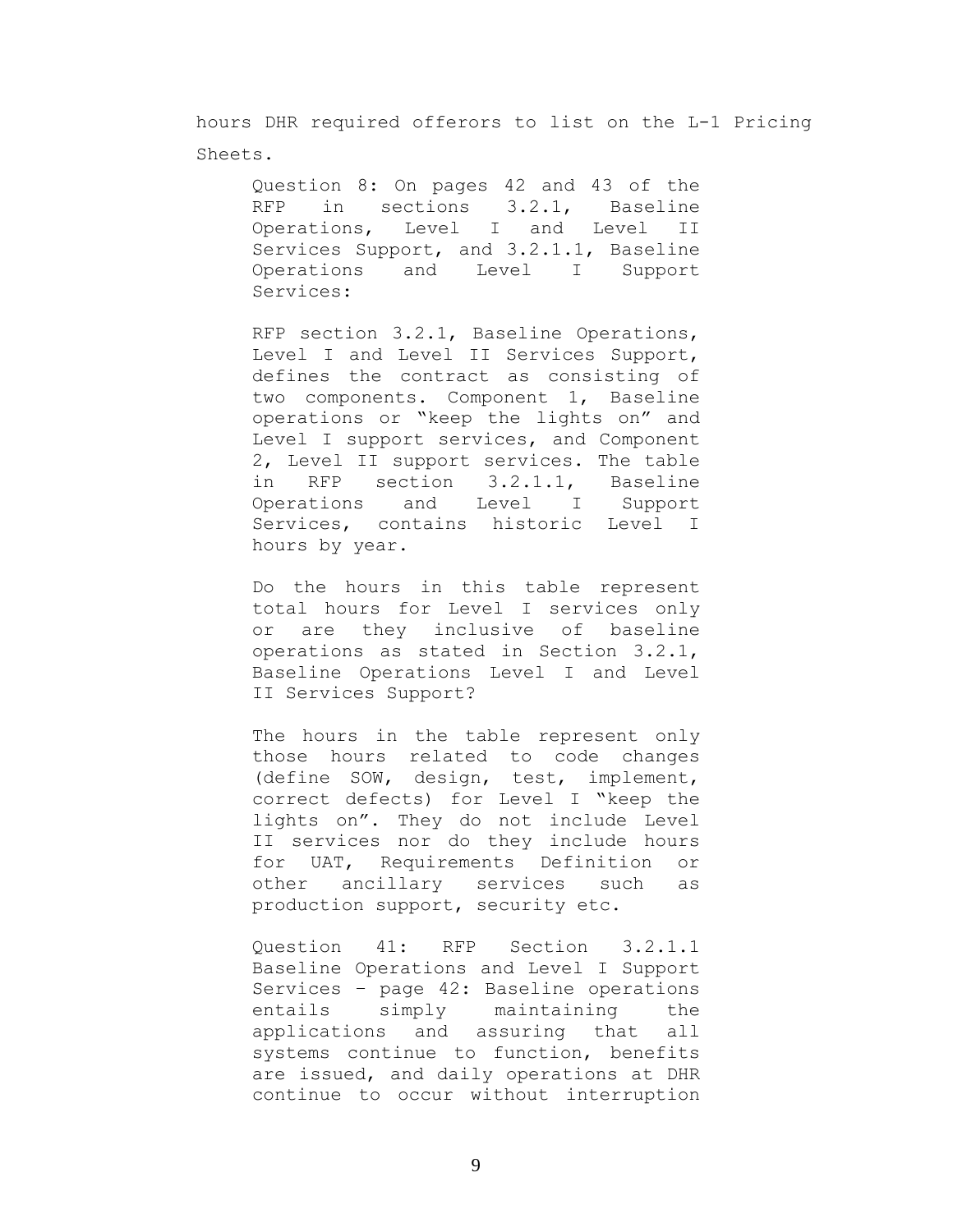and according to State-defined SLAs (refer to section 3.4.12—Service Level Agreements). Baseline operations are further defined in section 3.4.16.

The State defines Level I support services as any change, edit, or enhancement to any of the above applications (and the applications defined in detail in Appendix D) that does not exceed 500 hours per task. Level II support services are defined as those changes that exceed 500 hours. The DHR Project Manager authorizes all work through the use of its work request system and process. Level I support services are further defined in section 3.4.16.

The following chart illustrates the historical level of effort annually for Level I services for CIS (CARES, CSES, and Services) and Datawatch. Please note that in 2006, MD CHESSIE, SAIL and WORKS were implemented, which increased maintenance and operation hours. In addition, for planning purposes, maintenance and enhancements to DHR's smaller cottage applications have not been tracked historically. In 2004, cottage applications began to be more closely managed by OTHS, and therefore the State estimates that the combined Level I efforts for cottage applications did not exceed 15,000 hours in the last two years. Offerors should consider both hours estimates when developing their proposals.

To be able to accurately size the level of effort and the level of resource skills required for the **Level I** work, will the DHR please provide the following information?

 A current vendor project organization chart for **Level I** work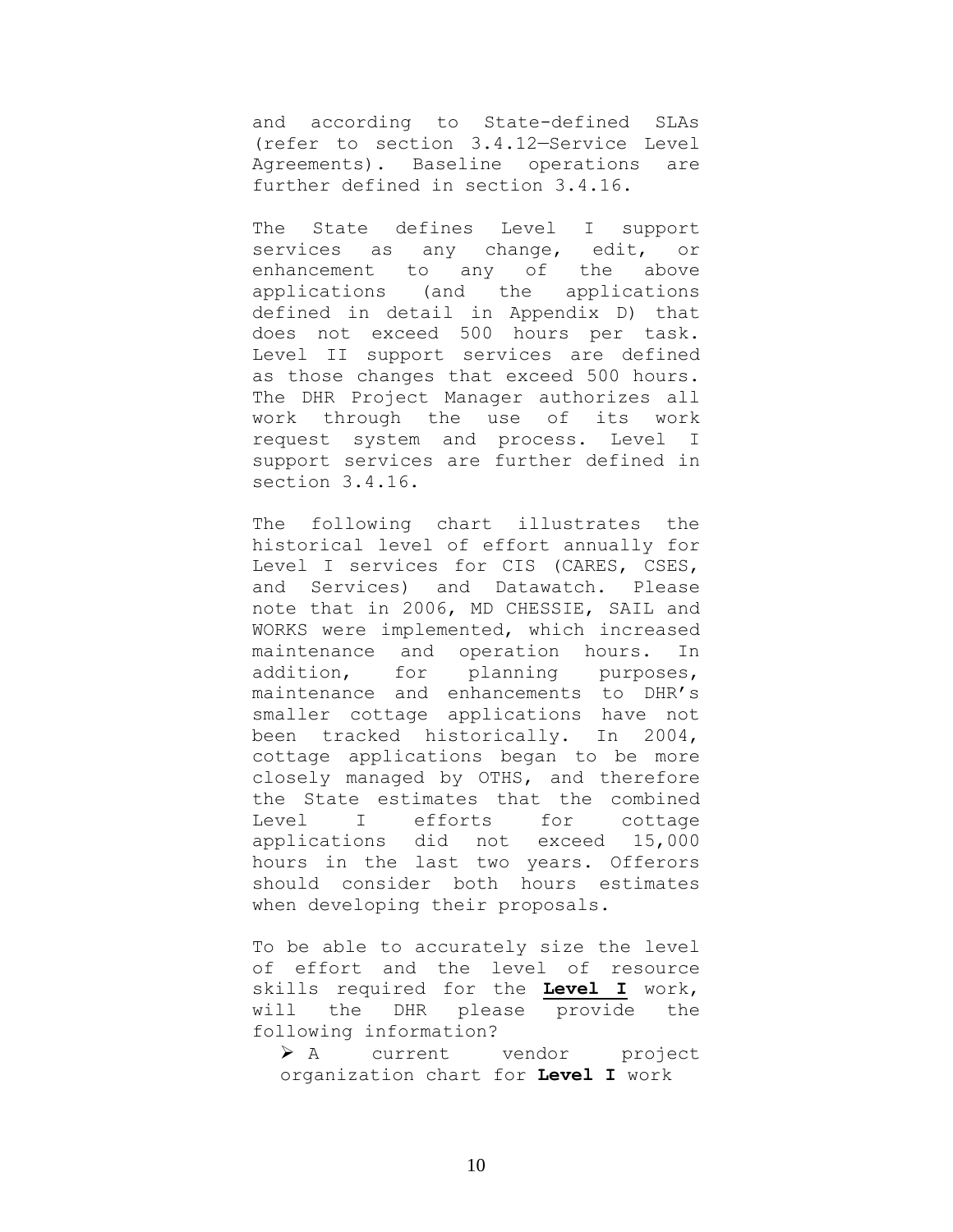$\triangleright$  The number of hours worked in the last 12 months of each type of vendor resources working on each DHR application. That is,

o How many hours have been worked in the last 12 months of each type of vendor resource working Level 1 work on the CHESSIE application?

o How many hours have been worked in the last 12 months of each type of vendor resource working Level 1 work on the CARES application?

o How many hours have been worked in the last 12 months of each type of vendor resource working Level 1 work on the CSE application?

o How many hours have been worked in the last 12 months of each type of vendor resource working Level 1 work on the Cottage Applications?

Under section 3.2.1.1, hours have been provided for Level I Support Services for the last four years for both CIS/MD CHESSIE and Cottage Applications.

DHR will not provide the current contractor's staffing information. It is up to the Contractor to propose an approach that meets the requirements of THIS RFP. It should also be noted the current contract is vastly different in scope.

Question 75: RFP Section 3.2.1.1 The hours by year table for Level 1 services combine Mainframe and CHESSIE hours. Can you provide a more detailed breakout between applications (CIS, CHESSIE, CARES, other)? In addition, the data provided shows 103,200 hours in Level 1 support services for FY 07. Please provide a further break down of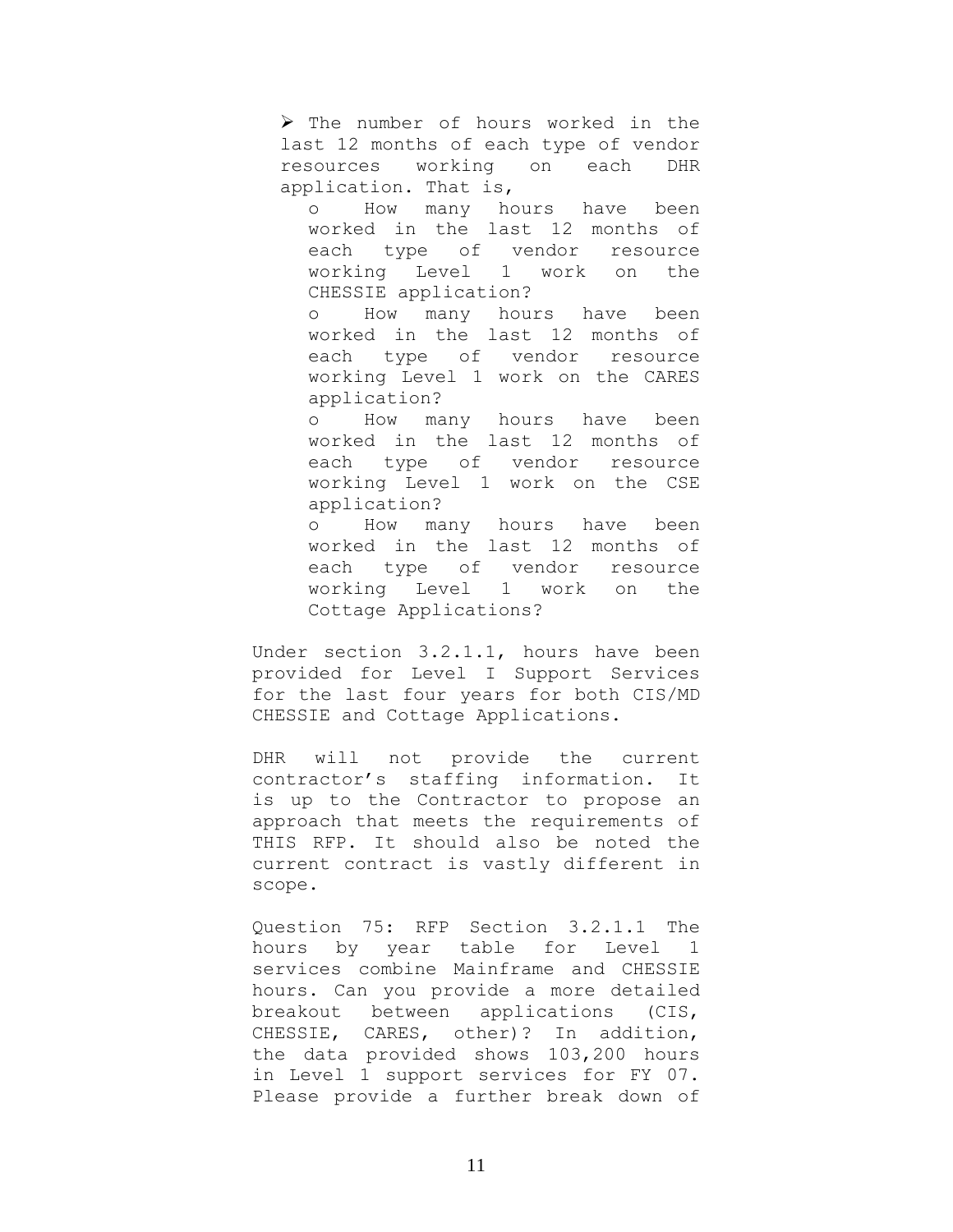hours by high level Task Description. Also, please provide a breakout of Help Desk tickets by severity level and application.

The information provided in the RFP is the more accurate information available and further breakdown is limited. For calendar year 07 Level I services for CHESSIE were approximately 36,000 hours. Please note this was the first year CHESSIE was in maintenance and operation mode. All available help desk information has been provided in Appendix I. *Joint Exhibit 1, Response to Questions Received as of July 3, 2008. (emphasis in original).*

29. Amendment No. 1 was issued on July 7, 2008. This Amendment included the following changes:

> 1) the Closing Date revised to August 11, 2008 at 4:00PM ET, 2) the Anticipated Contract Award date revised to January 10, 2009, 3) it revised Section 3.2.1.4, Application Maintenance – Environment 4) it deleted 3.4.1.P. 5) it revised 3.4.9, Transition In 6) it revised 3.4.19, Removal and Replacement in GRNDS (General and Reusable Netcentric Delivery Solutions) 7) it revised Section 5.3 Technical Evaluation 8) it revised Section 5.4 Criteria for Technical Evaluation; and 9) it revised Appendix L, Pricing Proposal. *Joint Exhibit 1, RFP, Amendment 1; Appellant's Exhibit 3, Evaluation Summary for Award, p.2.*

30. The Closing date for receipt of questions was July 7, 2009, at which time responses to the third set of questions were posted and a revision to Question 104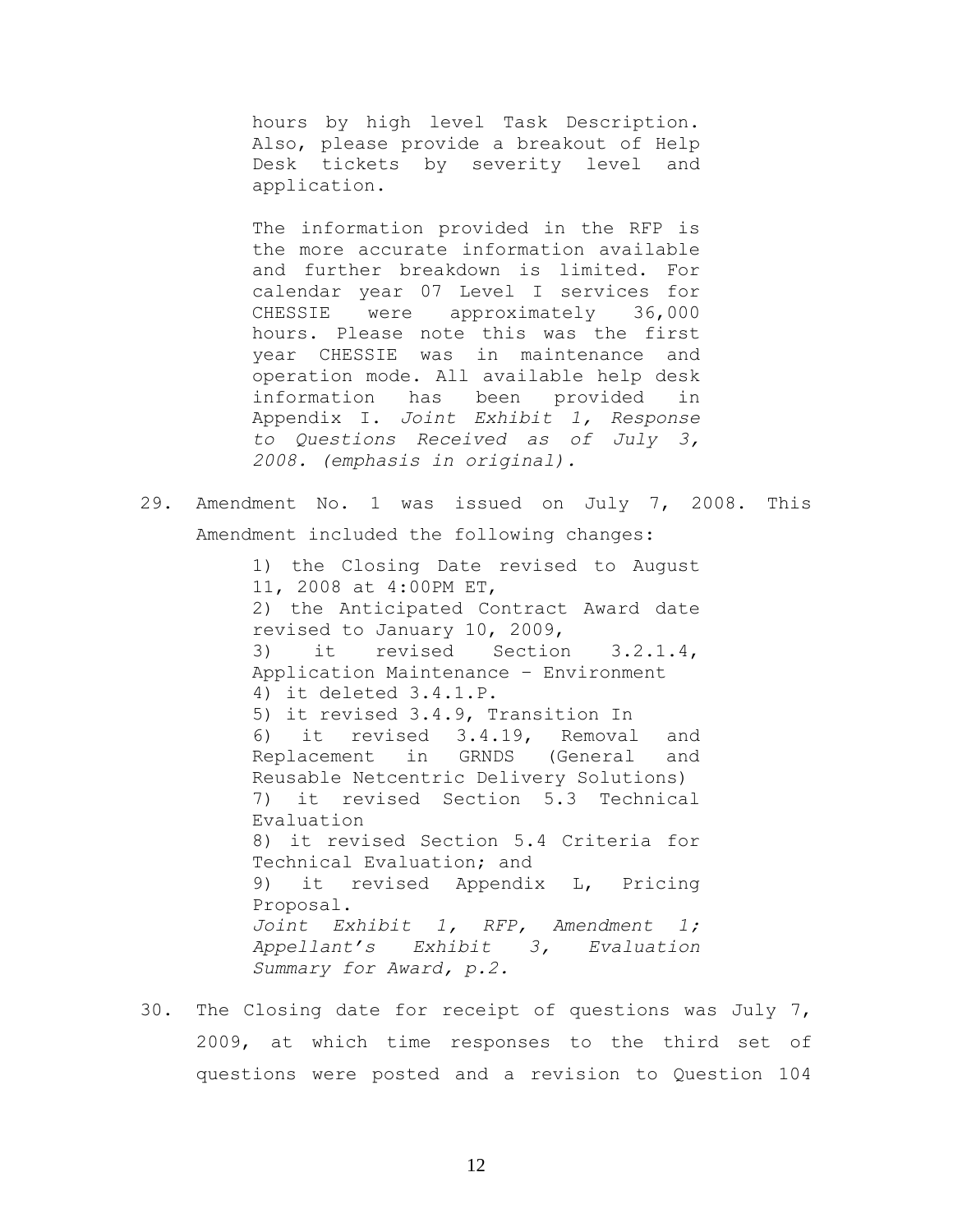was posted. *Appellant's Exhibit 3, Evaluation Summary for Award, p.2.*

- 31. Amendment No. 2 was issued on July 9, 2008, revising, among other things, several provisions of the Standard Services Contract. *Joint Exhibit 1, RFP, Amendment No. 2.*
- 32. The Department posted its responses to the questions from the Pre-Proposal Conference on July 10, 2008.
- 33. On August 11, 2008, the Department received proposals from three Offerors: Appellant Accenture LLP ("Accenture"), Interested party ACS State & Local Solutions, Inc. ("ACS"), and Northrop Grumman Information Technology, Inc. ("Northrop").
- 34. After a review of proposal contents, all three proposals were initially classified as reasonably susceptible of being selected for award.
- 35. The Evaluation Committee conducted reviews of the Offerors' technical proposals over the course of eight weeks, beginning August 20, 2008 and continuing through October 21, 2008.
- 36. Between September 15 and October 14, the Evaluation Committee sent Accenture approximately one hundred two (102) Requests for Clarification of its Technical Proposal.
- 37. ACS was sent forty-one (41) Requests for Clarification of its Technical Proposal by the Committee. One of the requests from the Committee required ACS to identify a replacement for one of its personnel identified in the proposal.
- 38. In accordance with Section 3.5.4.1 of the RFP, Offerors were permitted to substitute personnel.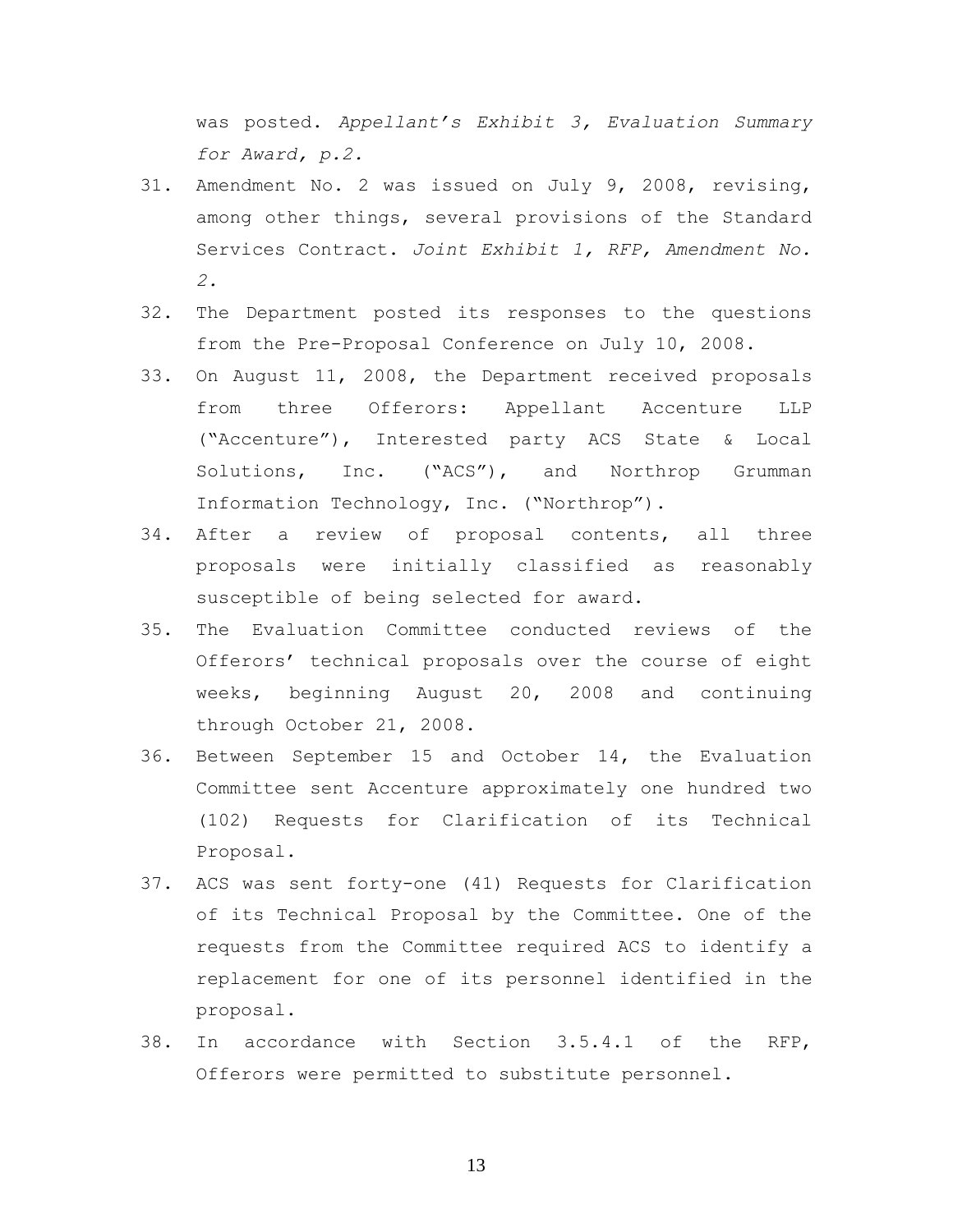- 39. ACS did not meet the deadline imposed by the Department, and the failure was deemed a deficiency by the Evaluation Committee.
- 40. Northrop received fifty-two (52) Requests for Clarification*.*
- 41. Amendment No. 3 to the RFP was issued on September 30, 2008. This Amendment revised Section 3.7.2, Security – Contractor-owned Computer Equipment.
- 42. On October 10, 2008 Appellant gave an oral presentation of its proposal.
- 43. On October 21, 2008, following an eight week review period that included oral presentations by each of the Offerors, the Evaluation Committee determined that each technical proposal submitted by offerors was reasonably susceptible of being selected for award of the contract.
- 44. The technical proposals were then ranked by the Evaluation Committee per the five (5) RFP evaluation criteria (technical response to Section III; offeror qualifications; key personnel; references; and financial responsibility and stability (RFP Section 5.4)) in descending order of importance.
- 45. The result of the technical proposal evaluations were as follows:

| Application Maintenance/Operations<br>and Enhancement Services - OTHS/OTHS-08-005-S<br>Technical Ranking |                       |                     |                  |            |                                              |        |
|----------------------------------------------------------------------------------------------------------|-----------------------|---------------------|------------------|------------|----------------------------------------------|--------|
| Offerors                                                                                                 | Technical<br>Response | Oualifica-<br>tions | Kev<br>Personnel | References | Financial<br>Responsibility<br>and Stability | Totals |
| ACS                                                                                                      |                       |                     |                  |            |                                              |        |
| Accenture                                                                                                | -3                    |                     |                  |            |                                              |        |
| Northrop<br>Grumman                                                                                      | -2                    | 2                   |                  |            |                                              |        |
| Joint Exhibit 2, Evaluation Summary, p.19.                                                               |                       |                     |                  |            |                                              |        |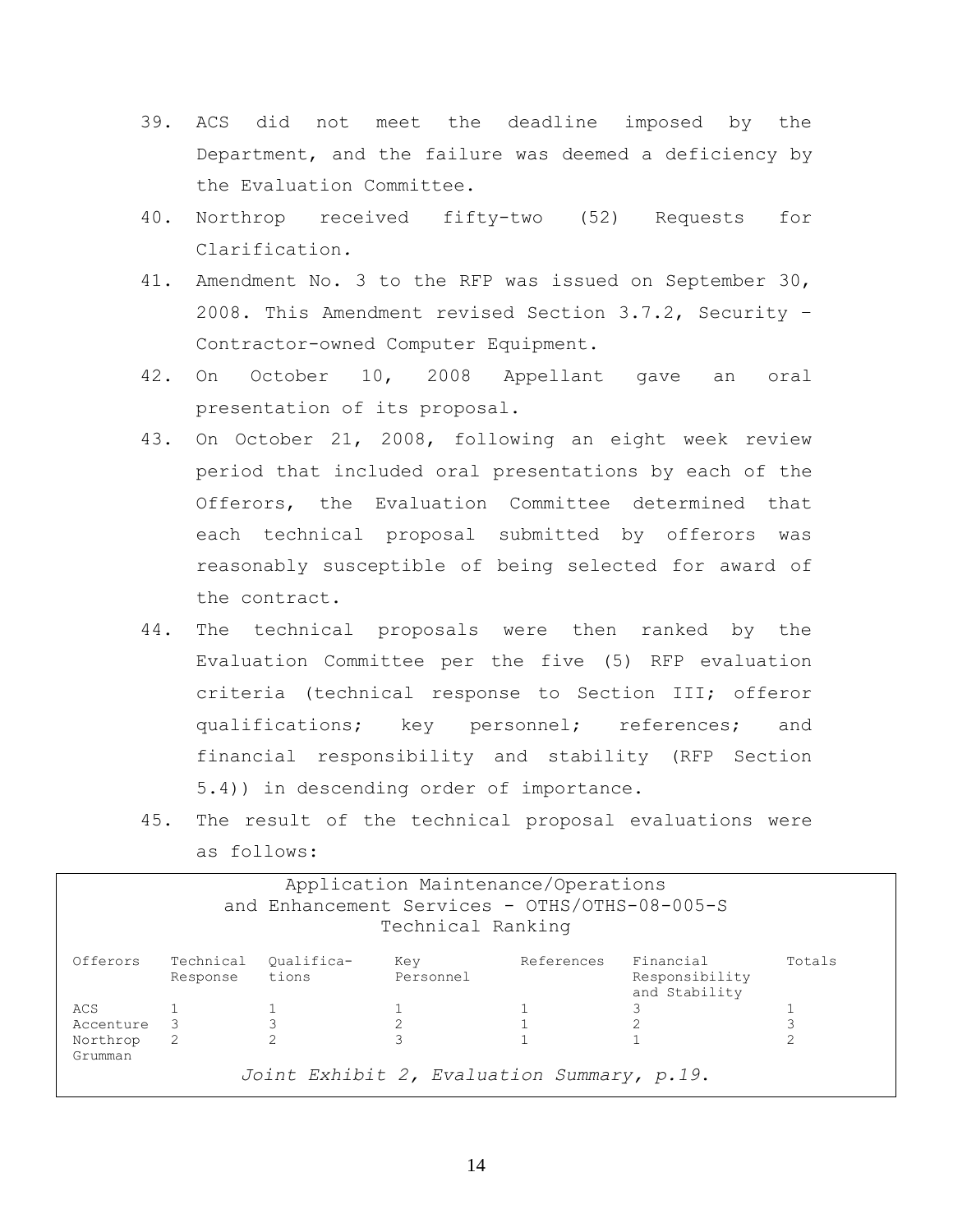- 46. Technically, ACS was ranked first, Northrop was ranked second, and Appellant Accenture was ranked third.
- 47. Financial proposals from the three Offerors were opened on October 21, 2008.
- 48. The technical ranking and evaluation of the Offerors were not changed or modified after the opening of the financial proposals.
- 49. In the original L1 Pricing Sheet included with the RFP, Offerors were only required to include the price for each of the line item requirements for each contract and option year. As per the instructions included with the pricing sheets, Offerors were advised to provide a "firm fixed price for each applicable service". The pricing sheets also provided that offerors shall "complete the pricing matrices specified."
- 50. In light of numerous questions and clarifications submitted by the Offerors, the Department decided to request Best and Final Offers ("BAFOs") from the Offerors to ensure that any technical changes that may have resulted in changes to the Offerors' costs could be appropriately reflected.
- 51. In addition, the Evaluation Committee could not determine the number of hours each of the Offerors proposed for the Baseline Level I Support Services. *RFP § 3.4.16.* The Department intended that the Offerors would use the data and combined figure of 103,200 hours for Level I Services shown in the chart in § 3.2.1.1 as a minimum number when preparing their proposals. See, *RFP pp. 44-45.*
- 52. The Procurement Officer explained in her testimony that the Department was interested in knowing the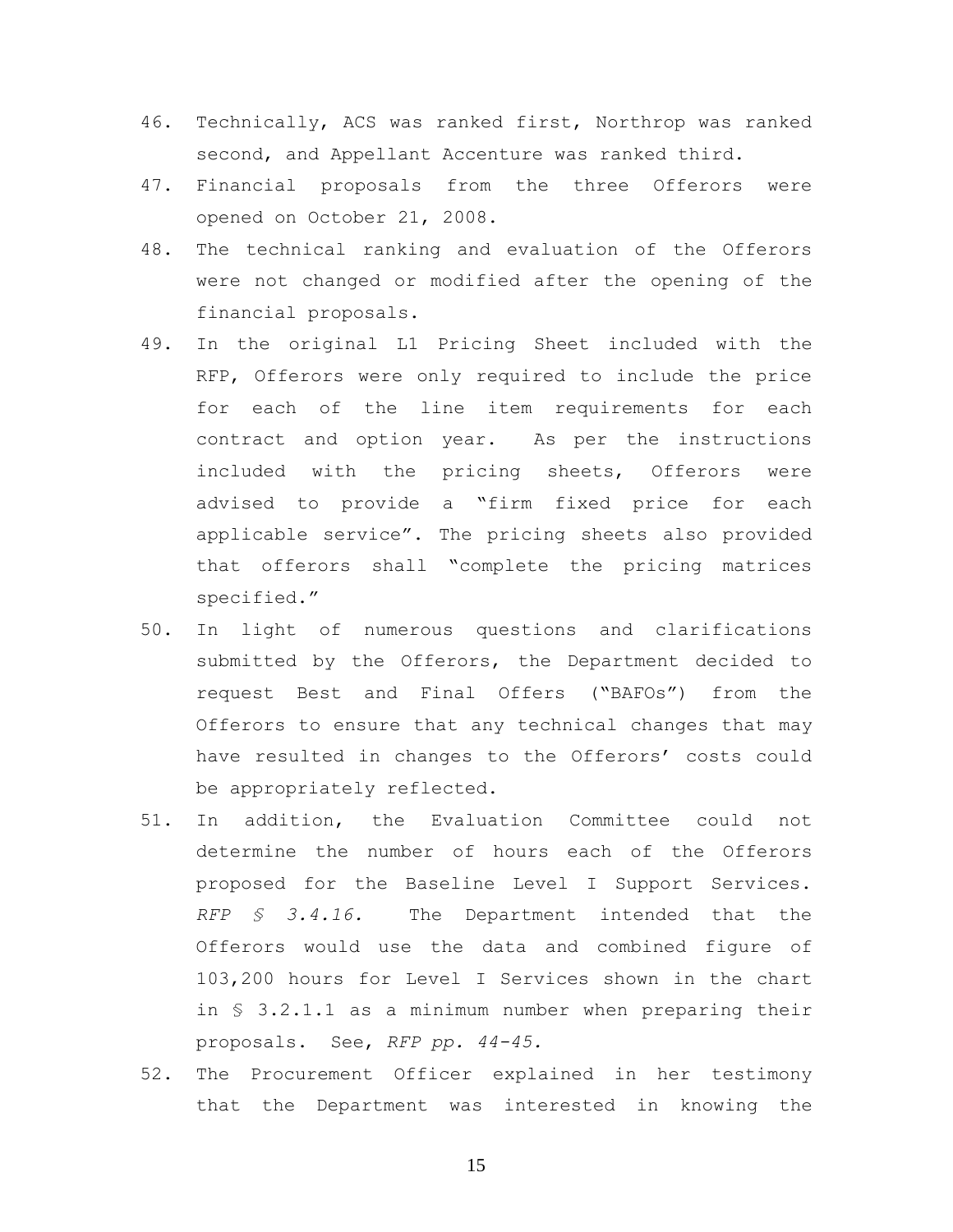number of hours proposed for the Level I Services to assure that the Offerors understood the work involved in Level I Services and the important cost difference between Level I and Level II Services.

- 53. On October 22, 2008, a request for BAFOs was sent to the three Offerors.
- 54. Each of the Offerors was asked to: (1) revise its proposal in light of the changes made to the technical proposal during the evaluation process; (2) describe its build up costs for Section 2.4.9 Software Licensing; (3) consider § 3.2.1.1 Baseline Operations and Level I Support, and (4) provide the number of hours proposed for § 3.2.1.1.
- 55. Accenture's initial pricing proposal was accompanied by a separate document entitled 3.0 Basis of Estimate ("BOE"). Ms. Cindy Hielscher, the lead writer of Accenture's proposals, described the BOE in testimony as a compilation of Accenture's assumptions that were made during the pricing of the proposal.
- 56. The Evaluation Committee did not address the assumptions in the BOE as the Committee expected Accenture's price to increase drastically in light of the numerous Requests for Clarification and the new questions from the Department.
- 57. Northrop also submitted assumptions, but included them with the Transmittal Letter as directed by § 4.1 of the RFP. The Evaluation Committee, therefore, responded to these assumptions on September 29, 2008, prior to opening the financial proposal.
- 58. The BAFOs were due from Offerors on October 27, 2008.
- 59. On October 22, 2008 Appellant received from the Department the request for the first BAFO which noted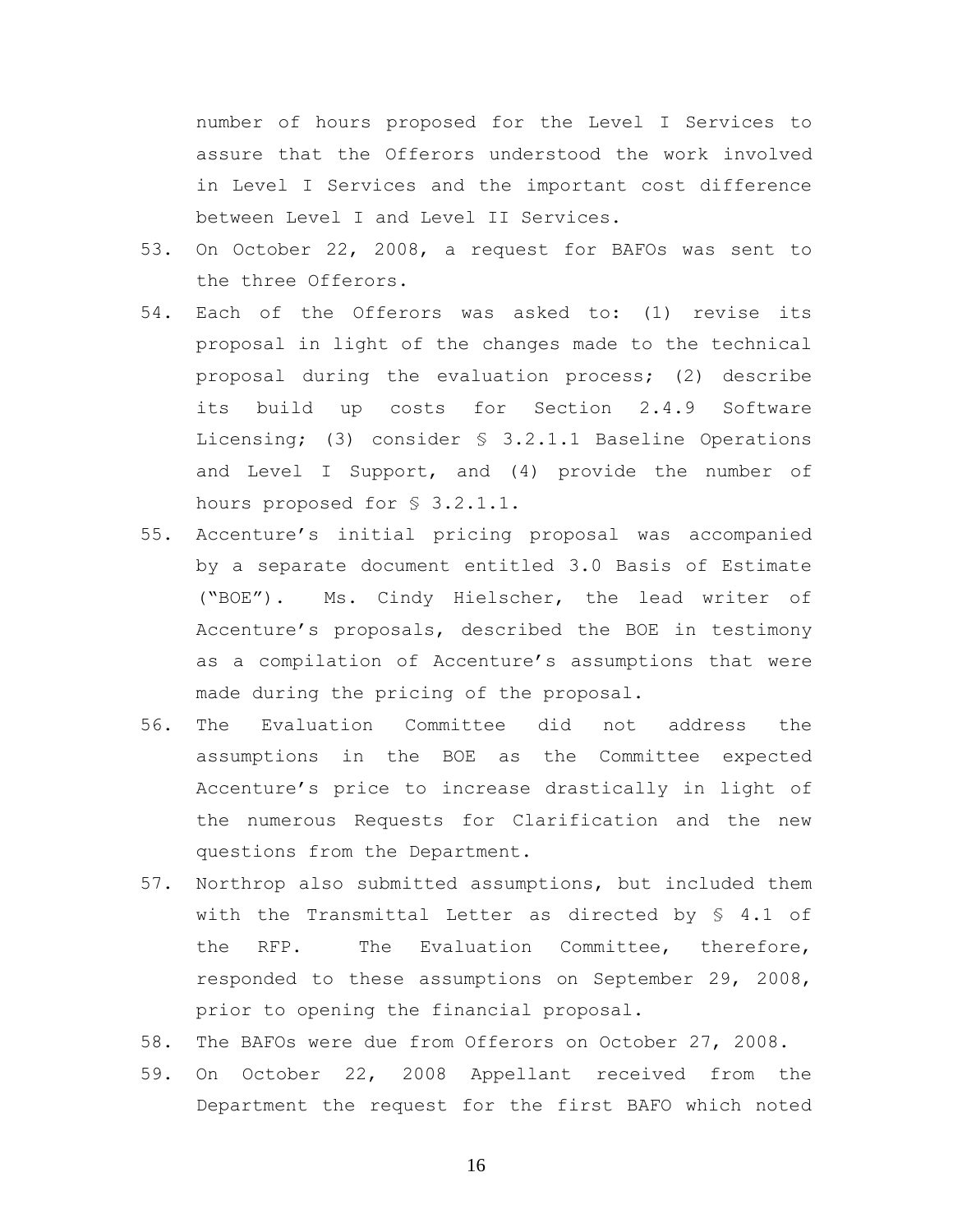that it had been determined by the Department that certain clarifications pertaining to Accenture's financial proposal were required to complete the evaluation process.

60. The clarifications requested included:

… 4. Please provide the number of hours proposed for the requirements outline in Section 3.2.1.1, Baseline Operations and Level I Support Services. 5. Please clarify in detail how you determined your overall pricing. … 6. In developing your Best and Final Offer (BAFO), please utilize the attached pricing sheet. . .

- 61. On October 23, 2008, the Department sent Amendment No. 4, Revised Pricing Proposal, to all Offerors.
- 62. Paragraph 12 of the instructions to Amendment No. 4 stated, "[t]he hours listed on the rate sheet are for evaluation purposes."
- 63. Amendment No. 5 was issued on October 24, 2008, modifying Appendix L, sheet L-1.
- 64. On October 24, 2008, Appellant received and acknowledged the receipt of Amendment No. 5, including the accompanying instructions which stated in paragraph 12, "[t]he hours listed on the rate sheet are for evaluation purposes."
- 65. On October 27, 2008, Amendment No. 6 was issued. Amendment No. 6 instructions, like the instructions to Amendments 4 and 5, stated in paragraph 12, "[t]he hours listed on the rate sheet are for evaluation purposes."
- 66. Amendment No. 6 revised Appendix L, deleting sheet L-3.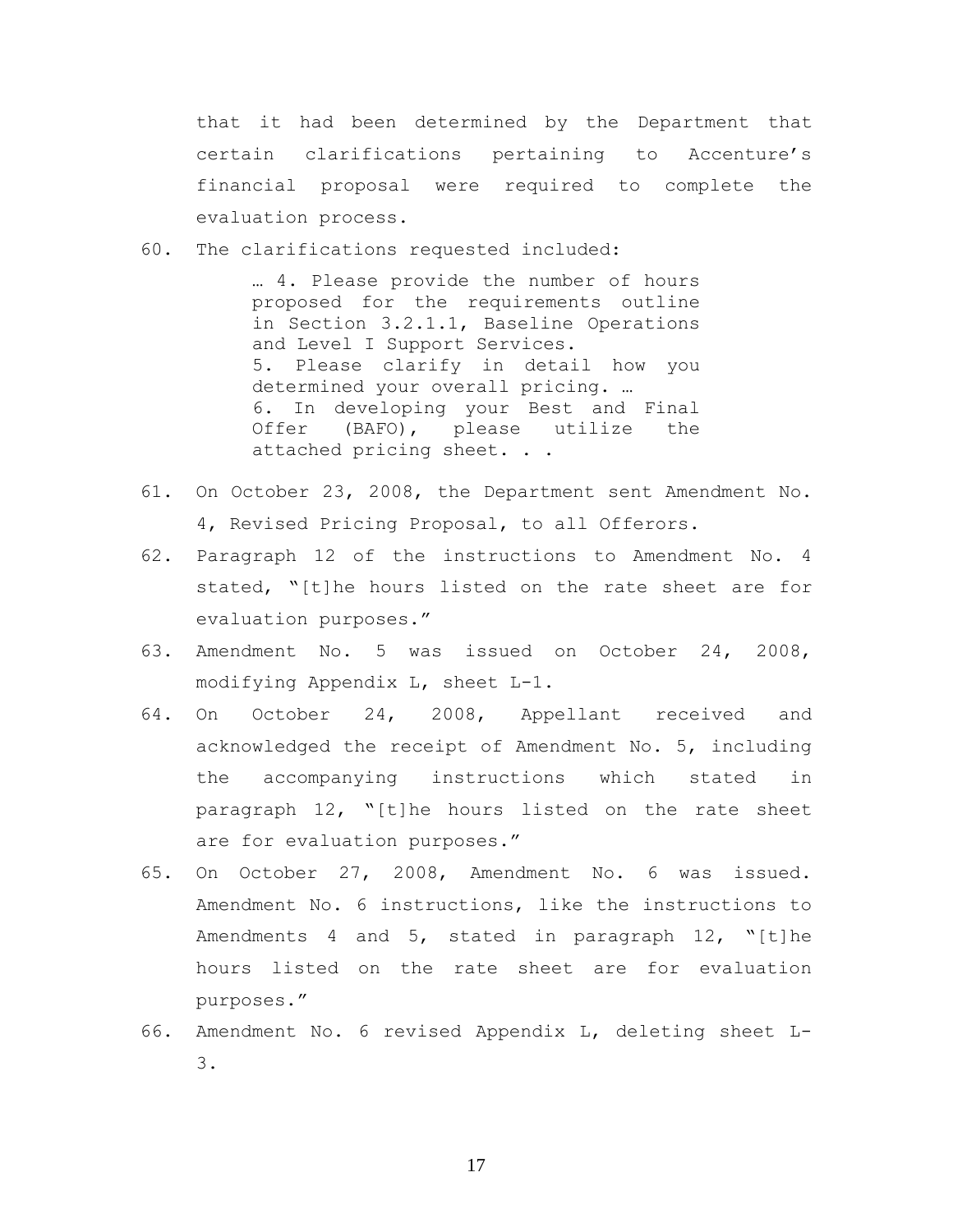- 67. Offerors were instructed to propose a firm fixed price for each applicable service and to complete the pricing matrixes specified. *Jt. Ex. 1, Amendment No. 6, Revised Pricing Sheets with Instructions.*
- 68. On October 27, 2008, BAFOs were received from all three (3) Offerors.
- 69. In the BAFO submitted by Accenture, Accenture did not include a firm fixed price for approximately eighty (80) of the pricing matrices specified on the L1 pricing sheet.
- 70. Accenture explained in its BAFO that it had adjusted its pricing to reflect the clarifications to the technical proposal, which resulted in a total contract amount of \$73,905,400, an overall decrease of approximately \$2.6 million from the initial submission. Accenture explained its cost build up for Software Licensing and further explained its pricing methodology. Accenture also advised that it had proposed 807,326 hours for Level I "keep the lights on" and Level I "ancillary" services. Accenture did not define "ancillary services."
- 71. Both ACS and Northrop proposed a firm fixed price for each applicable service on the pricing sheet and completed the pricing matrices as requested.
- 72. The Evaluation Committee reviewed the BAFOs on October 28, 2008.
- 73. The Evaluation Committee determined that the Offerors lacked a fundamental understanding of the pricing; found that none of the Offerors proposed the minimum 103,200 hours for Baseline Operations and Level I Support,  $\frac{1}{5}$  3.4.16 for each contract and option year; and, concluded that final ranking could not be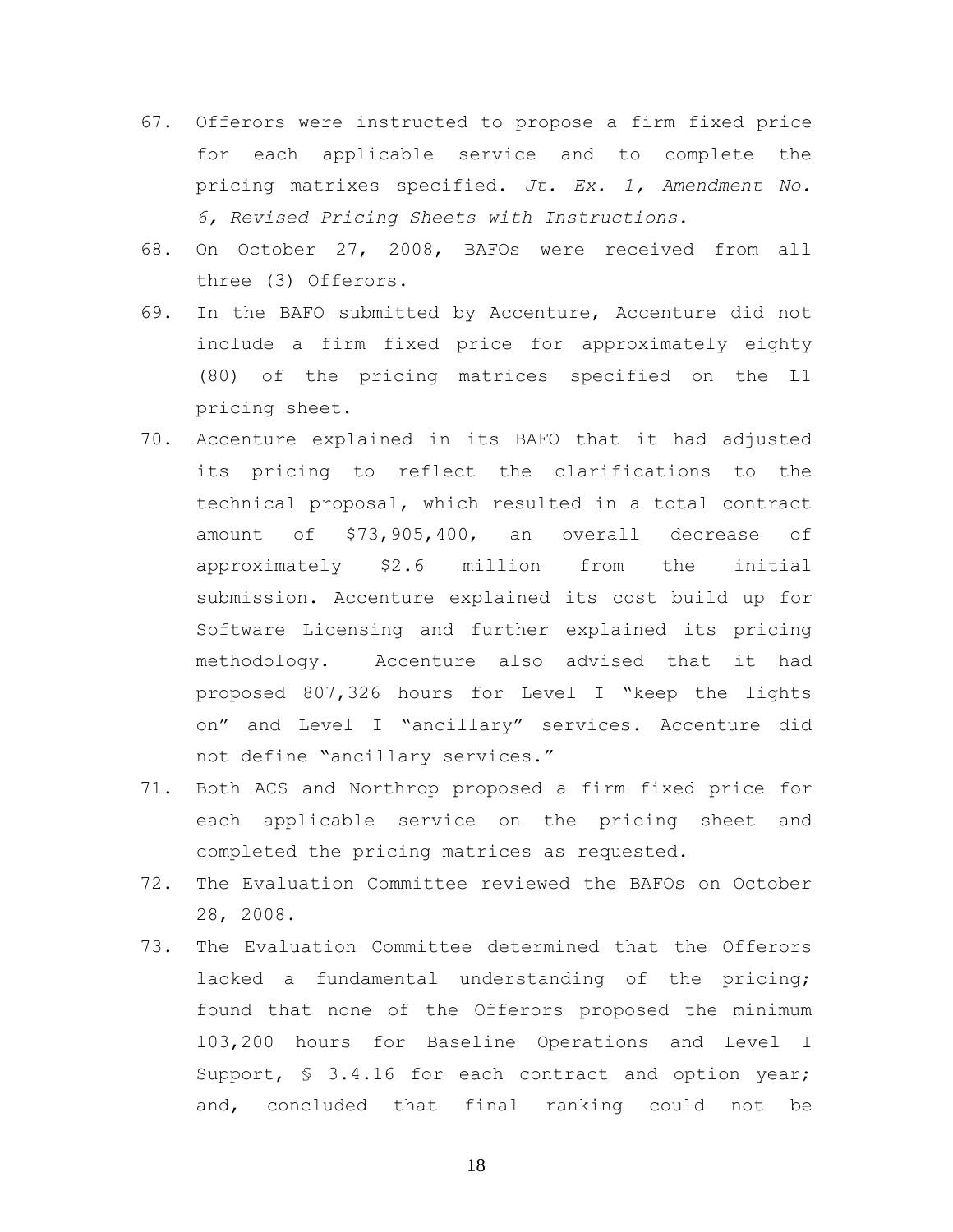completed until additional discussions were held with the Offerors to clarify their understanding of the pricing.

- 74. On November 3, 2008, the Department set up conference calls with each Offeror to clarify its expectation that a combined figure of 103,200 hours for Level I services must be used by the Offerors when preparing financial proposals.
- 75. The conference calls took place on November 3, 2008.
- 76. The conference call with Appellant lasted almost two hours. The Procurement Officer along with the Evaluation Committee was present for the Department. Ms. Hielscher and Ms. Anne Wolfe were present on the call for Accenture.
- 77. During this conference call Accenture was informed that, pursuant to § 3.2.1.1 of the RFP a minimum of 103,200 hours must be proposed for line item 3.4.16 Baseline and Level I Support Services on the Pricing Sheet for each contract year. In addition to the minimum 103,200 hours, Accenture was instructed to propose additional hours for the other services described in the 'Phase/Description' column on the L1 Pricing Sheet, which did not include such ancillary services as help desk, training, and security. Accenture was also told not to assume that the 103,200 hour minimum included hours for any other services. Accenture was informed that Level I Services did not include: help desk; training; security; business continuity or disaster recovery; project management; nor the other line items on the pricing sheet.
- 78. Accenture acknowledged its understanding that the 103,200 hours were a minimum for § 3.4.16 only and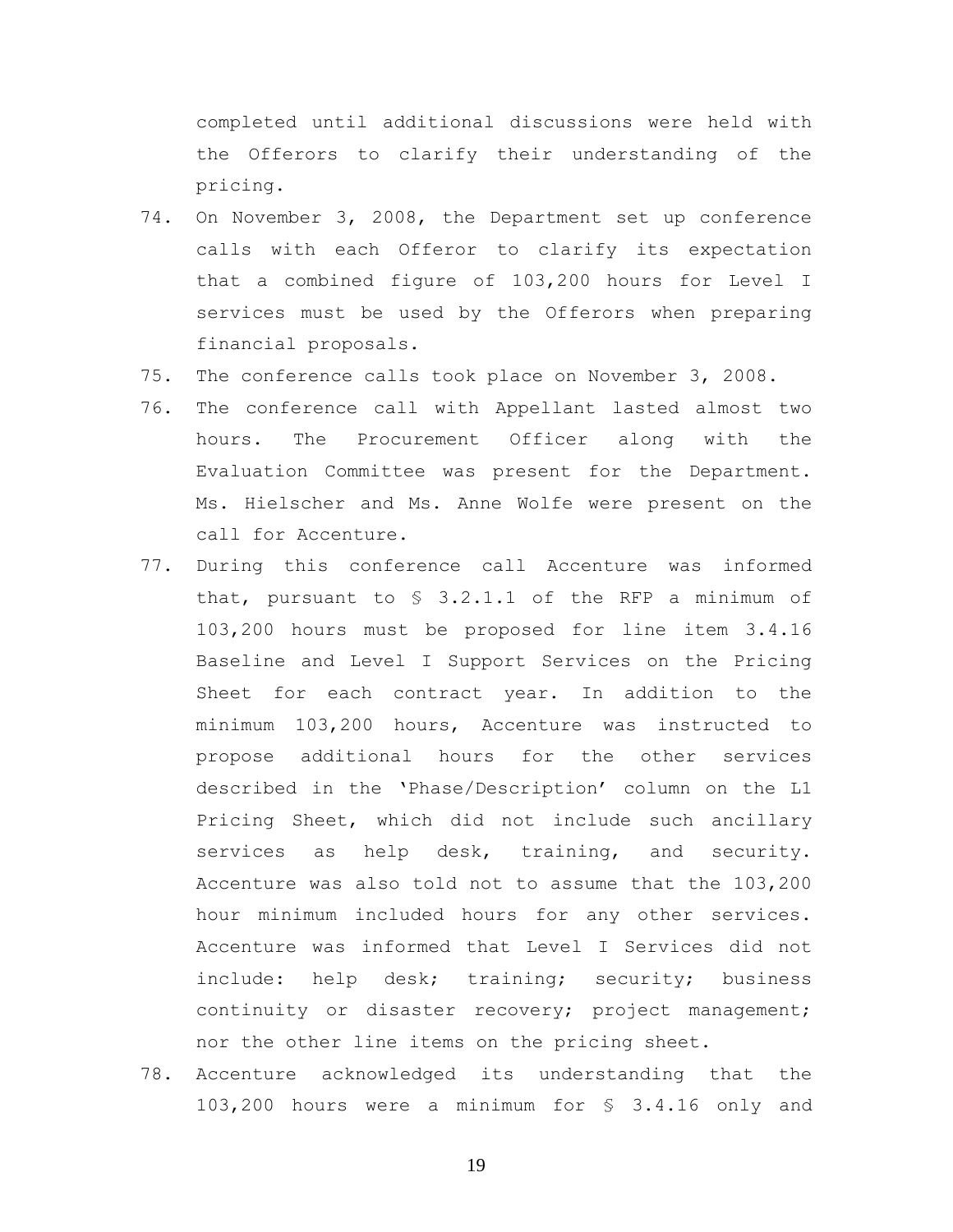that Accenture could propose more hours depending on its technical proposal and any efficiencies it intended to accomplish over the term of the contract.

- 79. During this conference call the Department also discussed Accenture's BOE which had been submitted with the original pricing proposal.
- 80. Specifically, the Department advised Accenture that, based upon the previous discussions regarding the minimum hours required for § 3.4.16 Baseline and Level I Services, Accenture should reconsider Operations – Level I services assumption, which states:

Base Level I Service Hours are 103,200 plus Production Support, Security, Requirements Definition, Long Range Planning, Training, Level II Support, Services and Removal of GRNDS. We assume all other functions requested within the RFP are included in the base hours. It is assumed that these support hours include all necessary Subject Matter Expert requirements and Project Management.

- 81. During the November 3, 2008 conference call between the Department and the Appellant, the Department made it clear that it expected the Appellant to propose at least 103,200 hours in line item 3.4.16 Baseline and Level I Support Services on the Pricing Sheet for every year of the contract.
- 82. The Department left it up to the Appellant to decide how to place technical efficiencies in its pricing sheet and the Appellant noted during a telephone conversation with the Department that it agreed and that it understood it was not to assume that all other services were included in the 103,200 hours: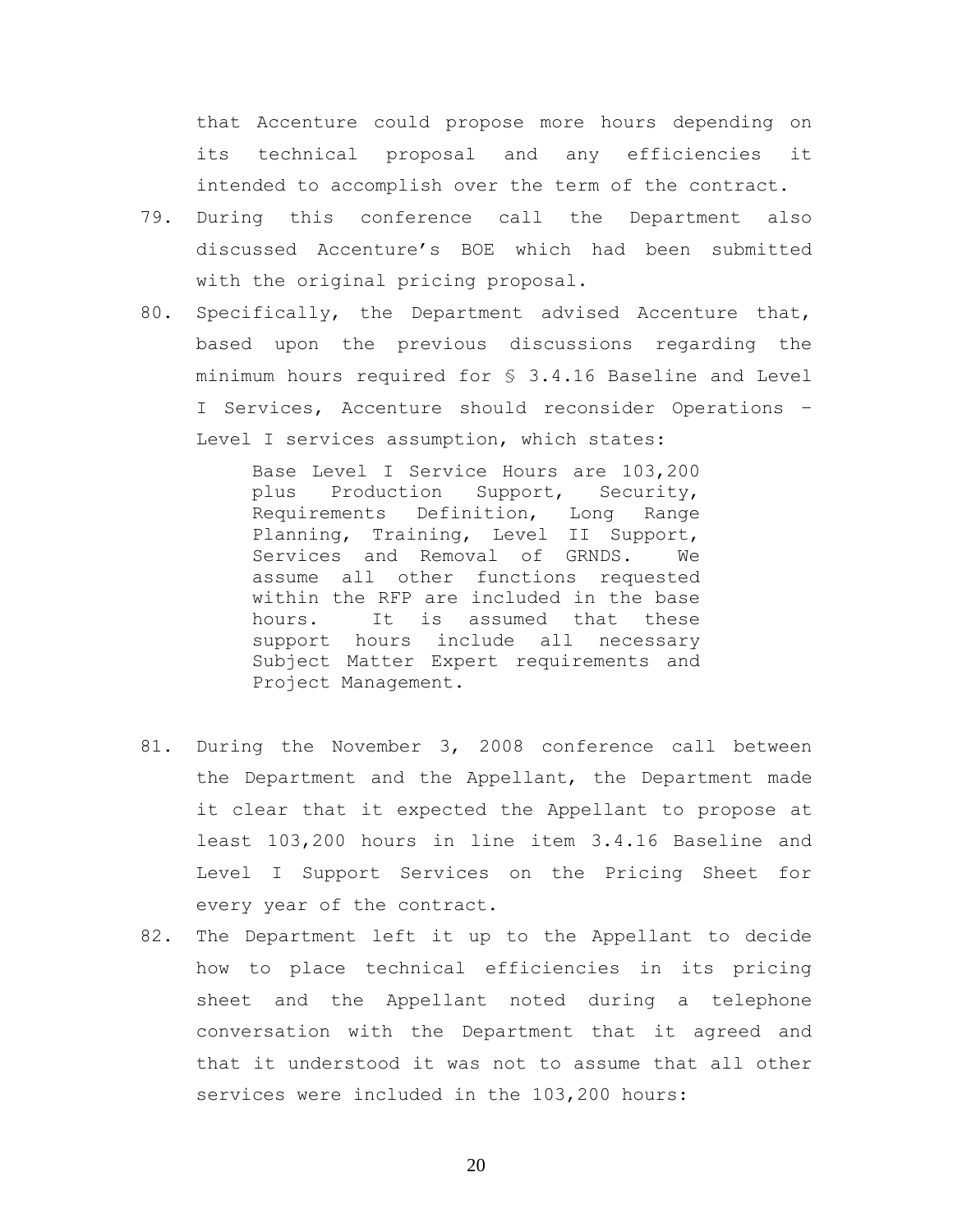DHR: I think the purpose of the call is to make sure that you completely understand what's being requested in the pricing?

Ms. Hielscher: Yes, I agree.

DHR: Okay. Moving on, the second question that we have is –

Ms. Hielscher: I'm sorry. This is Cindy. So let me just ask you the question maybe another way. Are we required to have 103,000 hours for every year for baseline? I mean, is that a requirement of DHR? Or, if we are able to factor in efficiencies based on prior – past experiences in other places, is it okay to go below those hours?

DHR: Based on our – we provided the best information that we could in the RFP, and on page 43 of the RFP we have a table that shows the most recent hours for baseline operations. And that's just keeping the lights on. Those are just work requests under 500 hours. That's just keeping the lights on. And we expected at least 103,200 hours. That's a minimum. You could bid more. You could propose more based on the scope of what you saw in the RFP. It's really up to you guys. But that line item alone on your pricing sheet, the Department expects at least 103,200 hours in that item.

Ms. Hielscher: And would that be for all five years of the contract?

DHR: For each year. Does that make sense? 103,000 hours per year, because that's  $-$ 

Ms. Hielscher: 103,000—yes, I – so I understand that – so what I hear is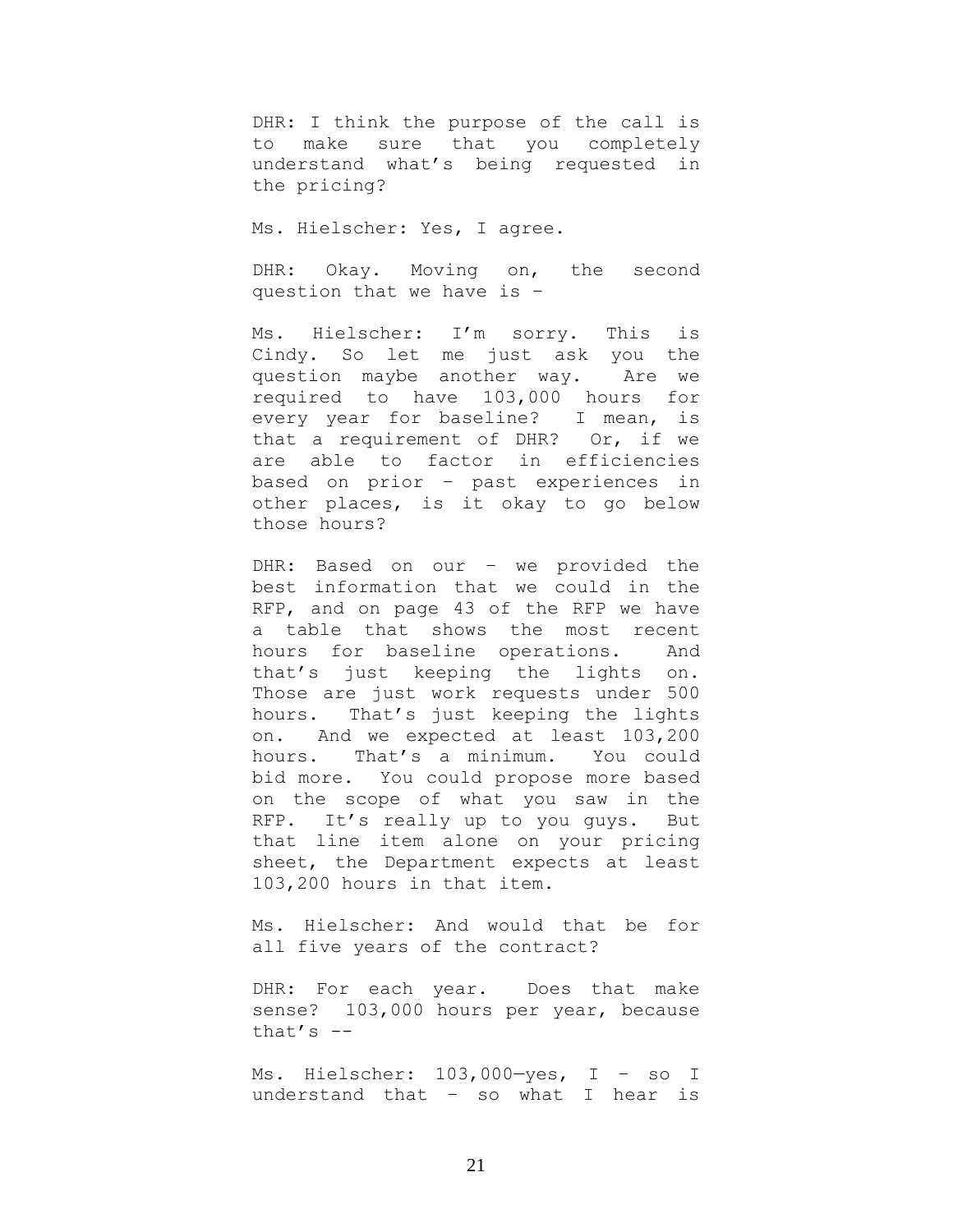that we shouldn't assume efficiencies in that 103,000 hours past the first year.

DHR: I think that is up to you in your solution.

Ms. Hielscher: Okay.

DHR: However, what you can't assume is that the 103,200 hours contains all other services.

Ms. Hielscher: I agree. And that we do understand.

- 83. After the conference calls with all of the Offerors were concluded, it was decided that a second BAFO from the Offerors was advisable.
- 84. The Department consequently requested a Second BAFO from the Offerors.
- 85. The Department also issued Amendment No. 7 on November 5, 2008.
- 86. Amendment No. 7 provides that:

This amendment is being issued to amend and clarify certain information in the above named RFP and RFP Appendix L (Pricing Proposal). All information contained herein is binding on all Offerors who respond to this RFP. Specific parts of the RFP have been amended….

**1. Revised Pricing Proposal**

1. The Offeror shall propose a firm fixed price for each applicable service on an annual basis.

**The Offeror shall include a breakdown of hours for each item on the pricing sheet, for each contract year.**

2. **All costs associated with the Transition In should be defined in**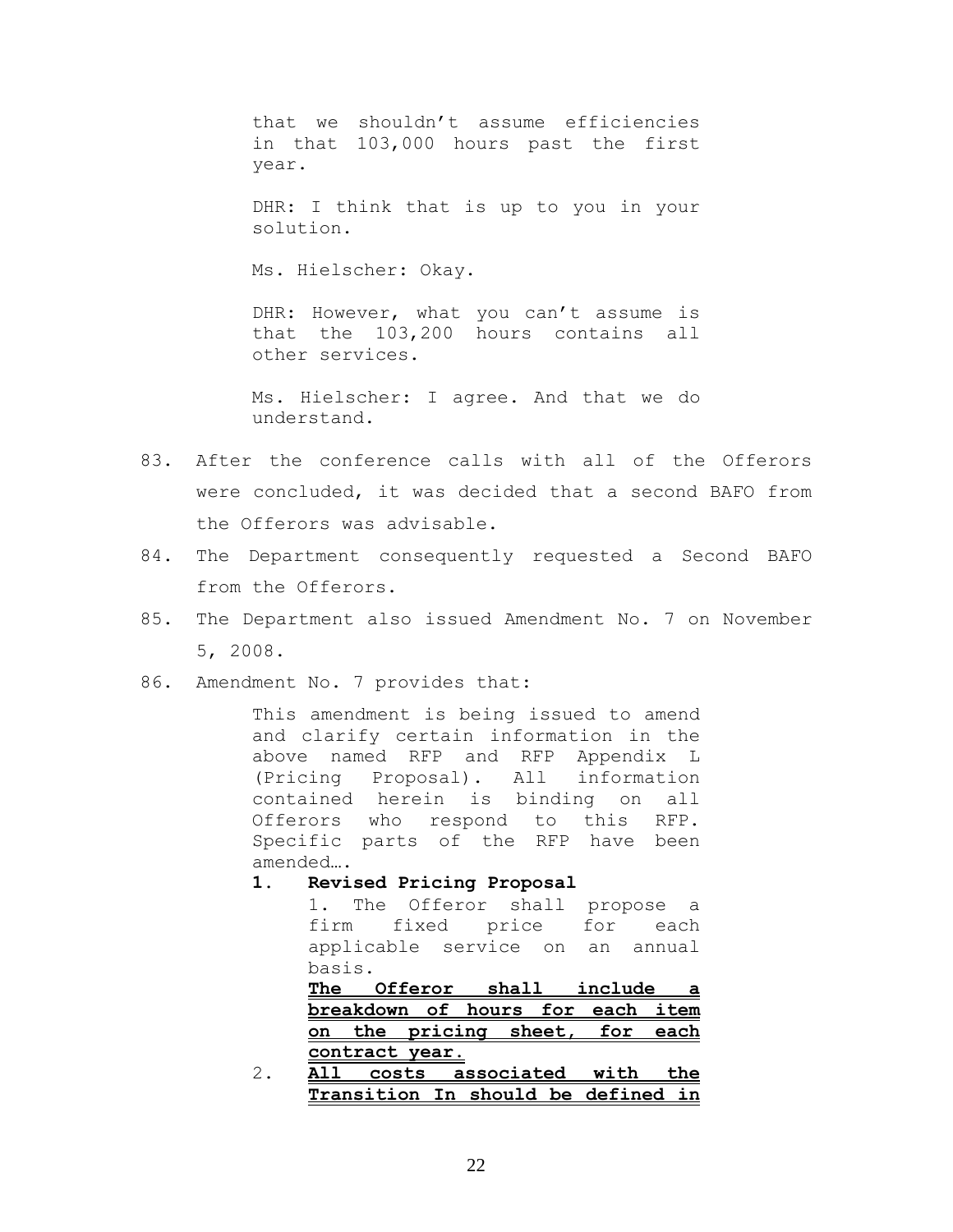| the column entitled "Transition   |       |                    |              |           |               | 6)      |
|-----------------------------------|-------|--------------------|--------------|-----------|---------------|---------|
| Months)"                          | in    | the cell           |              |           | corresponding |         |
| Section 3.4.9<br><u>to</u>        |       |                    | - Transition |           |               | In.     |
| No                                |       | costs should       |              |           | be amortized  |         |
| across                            |       | the base period of |              |           |               | the     |
|                                   |       |                    |              |           |               |         |
| contract or otherwise absorbed    |       |                    |              |           |               | in      |
| other                             | areas | <u>of</u>          |              | the       |               | pricing |
| <b>proposal.</b> Joint Exhibit 1, |       |                    |              |           |               | RFP.    |
| Amendment                         |       | No.7.              |              | (emphasis |               | in      |

87. Amendment No. 7, among other matters, revised the L1 and L2 Pricing Sheets:

Revised Pricing Proposal

- 1. The Offeror shall include a breakdown of hours for each line item on the pricing sheet, for each contract year.
- 2. The Offeror shall provide a Rate Sheet (Attachment L2-Rate Sheet) that lists the rate for each labor category proposed by the Offeror for each base year and option year of the contract. Level II Support Services is fixed-price on a task-order basis. The Contractor's statement of work will not be evaluated based on labor category and individual labor rate. The average hourly rate will be used to price the task order work.

| Hours by Year |             |             |             |             |  |
|---------------|-------------|-------------|-------------|-------------|--|
| Level I       | Sept $01 -$ | Sept $02 -$ | Sept $03 -$ | July $06 -$ |  |
|               | Aug 02      | Aug 03      | Aug 04      | Jun 07      |  |
| Mainframe     | 78,476      | 97,622      | 84,372      | 88,200      |  |
| and MD        |             |             |             |             |  |
| CHESSIE       |             |             |             |             |  |
| Cottage       | No data     | No data     | 15,000      | 15,000      |  |
| Applications  | available   | available   |             |             |  |
| Totals        | 78,476      | 97,622      | 99,372      | 103,200     |  |

7. 3.2.1.1 – Baseline Operations and Level I Support Services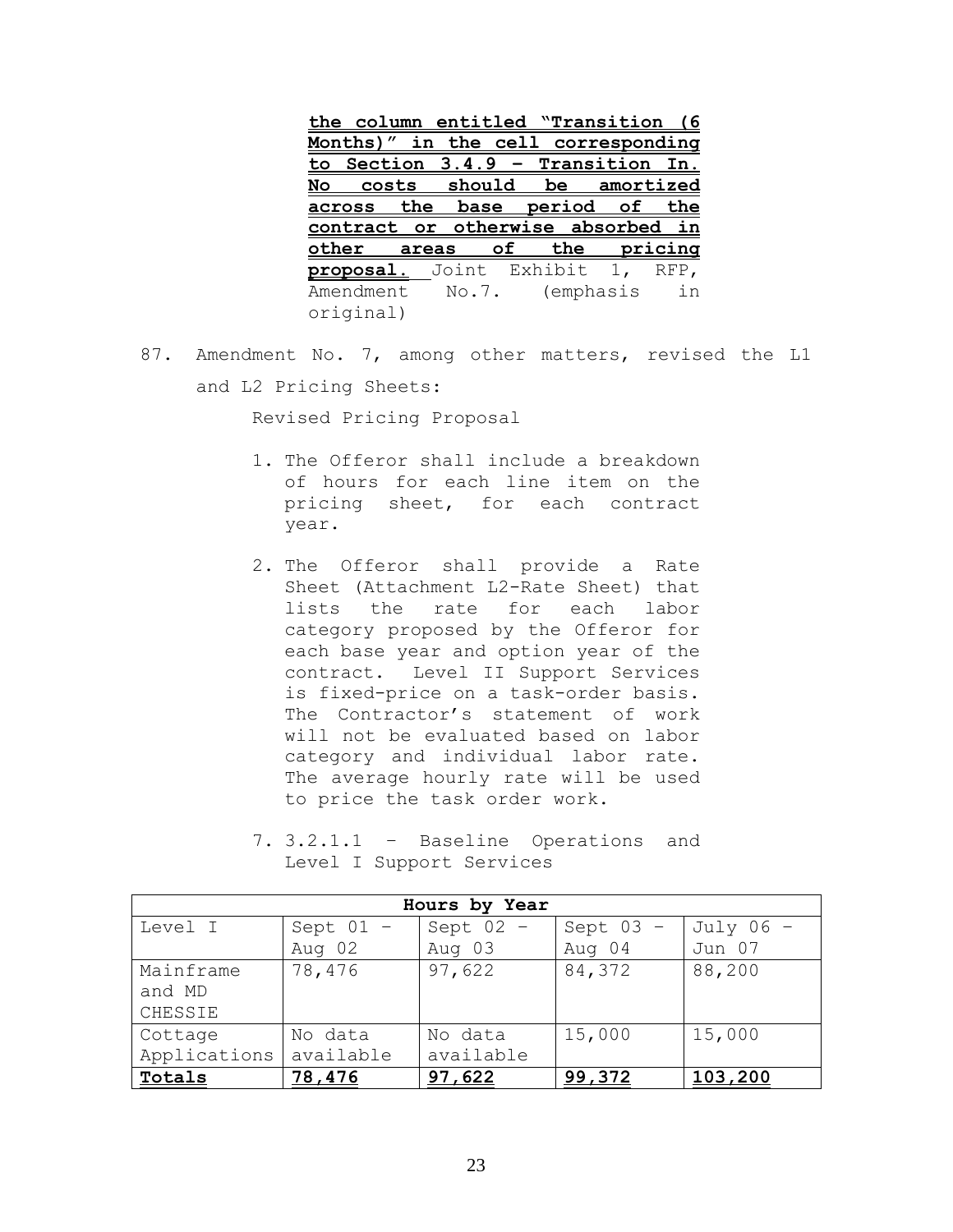The Department anticipates the Offerors to propose *a minimum of 103,200 hours per contract year in Baseline Operations and Level I Support Services alone.* It is up to the Offerors to determine the appropriate number of hours needed in *access* (*sic) of the 103,200 annual minimum hours*, considering the Offeror's overall technical proposal.

All other services described in other sections of the RFP will be assigned hours *in addition to* the minimum of 103,200 hours allocated to Baseline Operations and Level I Support Services.

- 88. One of the reasons for and purposes of the second BAFO and for Amendment No. 7 was to insure that all of the Offerors knew and understood that the 103,200 hours minimum was now a requirement of the RFP.
- 89. On November 5, 2008, the Department also asked Accenture for additional information and clarifications, including requesting that Accenture address the issues noted in the BOE and asking Accenture to explain why it did not have prices for many of the deliverables identified as §§ 3.4.1.G, 3.4.1.1, and 3.4.1.J of the pricing sheet.
- 90. On November 5, 2008, Accenture notified the Procurement Officer, Ms. Sandra Johnson, that it had concerns about its competitive advantage based upon the new requirement to include labor rates for each contract year for Level II Services as per Amendment No. 7, item 2, rather than providing the maximum hourly rate. As Ms. Johnson explained it, the Department was interested in the amount that the contractor would charge the Department for Level II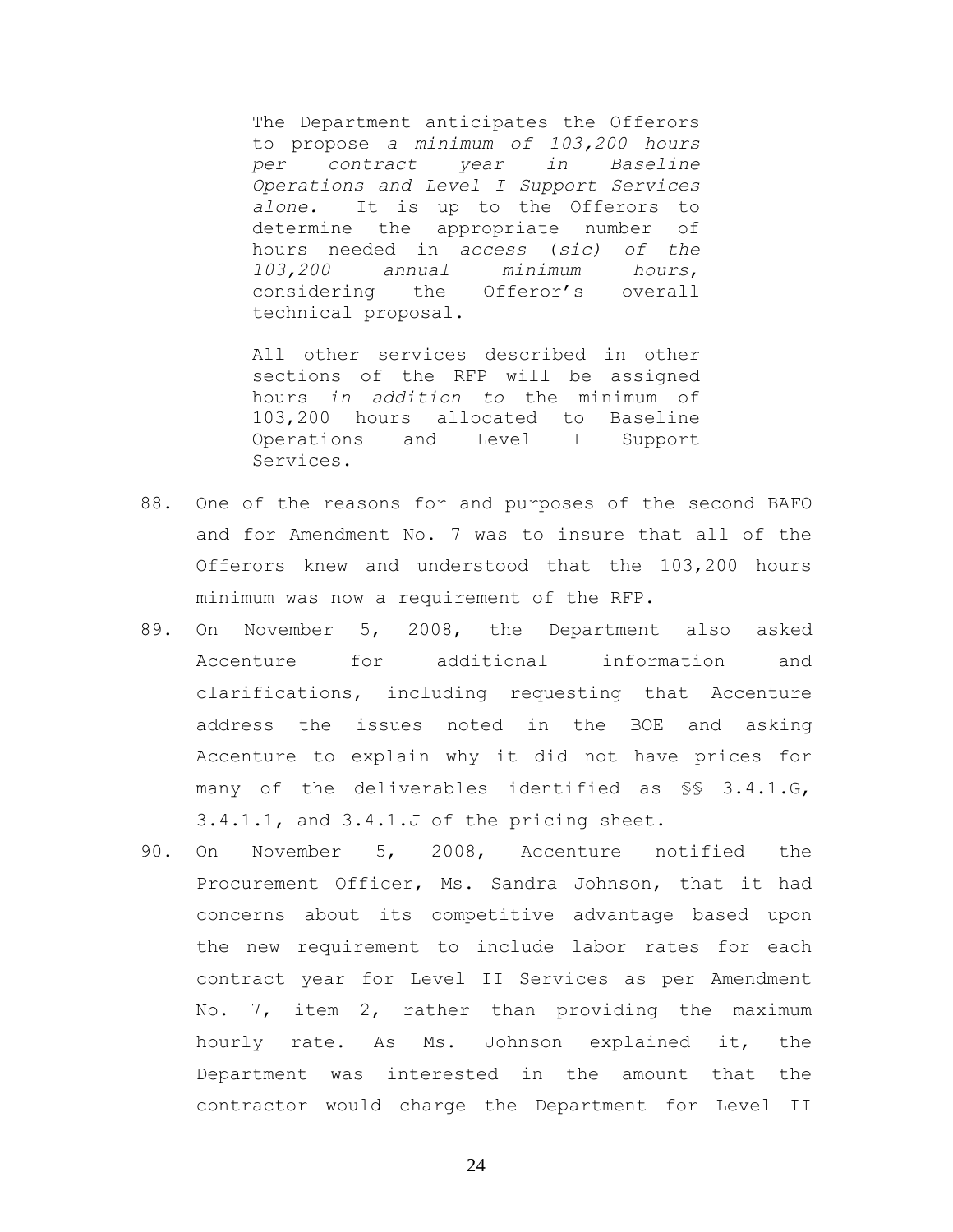Services throughout the term of the contract to compare against the task orders later*.*

- 91. This change concerned Accenture and, in an e-mail communication to the Procurement Officer on November 6, 2008, Accenture requested an opportunity for further discussions about the instructions in Amendment No. 7 emphasizing that they believed "the instructions have taken away a key competitive advantage for Accenture in a fixed price contract and will not result in the best value for the State."
- 92. Accenture also requested further clarification of the instructions to Amendment No. 7, which if followed, would result in significant changes to its financial proposal.
- 93. Notwithstanding these statements, Accenture acknowledged the Department's desire to have a minimum of 103,200 hours for baseline services.
- 94. On November 7, 2008, in response to Accenture's questions, the Procurement Officer issued Clarifications to all Offerors reiterating its requirement of the 103,200 minimum hours needed for Baseline Maintenance and Level I Support Services and, further stating that, "in addition to the minimum hours, additional annual hours for the specific requirements should be priced separately."
- 95. The Department noted that, notwithstanding what is noted in these Findings of Fact, there might be some overlap in the baseline services and the other pricing requirements.
- 96. The Department stated in the Clarifications issued on November 7, 2008: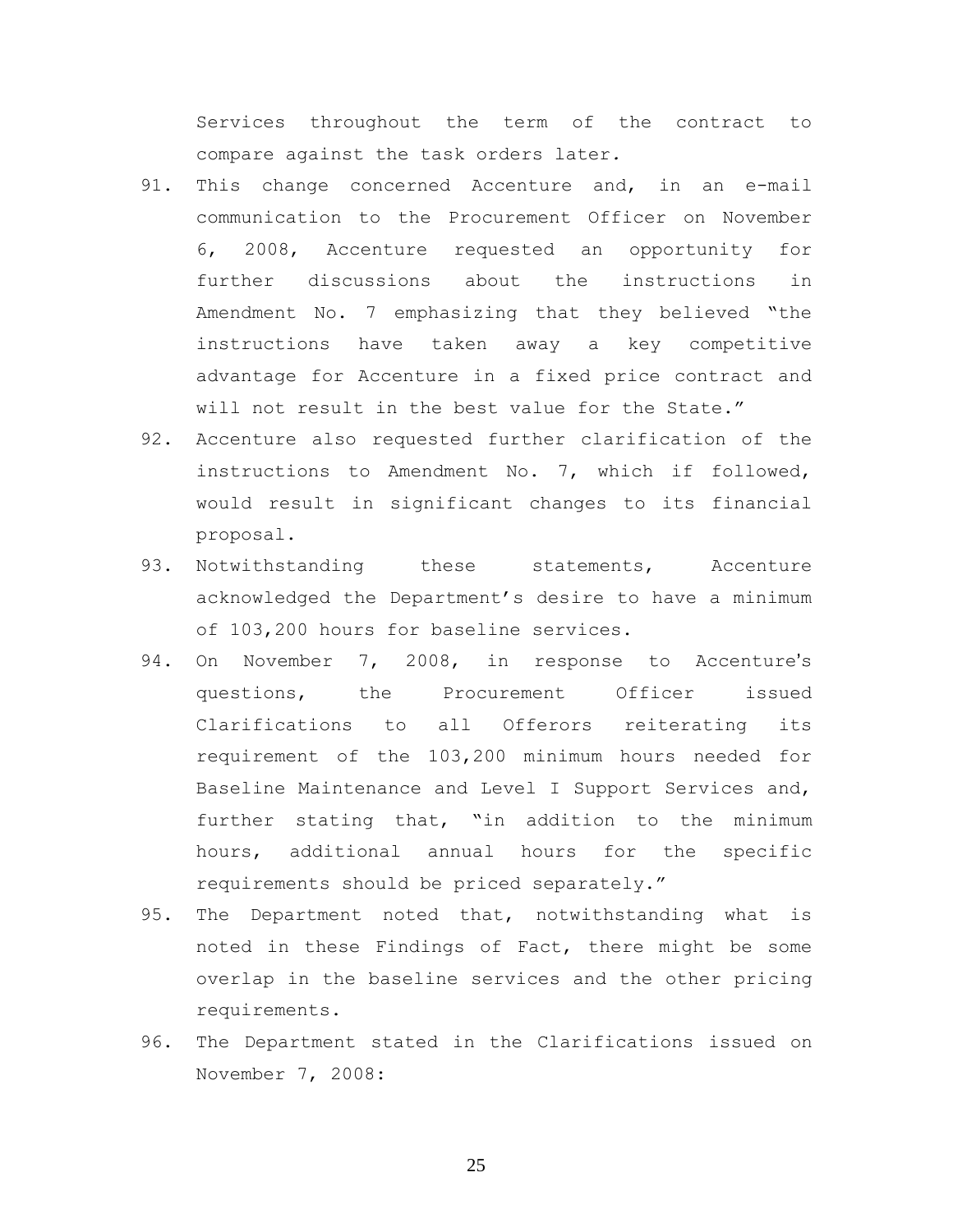*2. How are we to show year over year efficiencies for evaluation purposes? An example of efficiency would be that we reduce defect rates by XX% over time to reduce the time spent working on defects and potentially allow more times towards other Level I work.*

Year over year gains in productivity or overall efficiencies should be described in detail in your Technical Proposal. Any discussion regarding the percentage of work expected to decrease over time or expected volume of defects anticipated to diminish as a result of the improved productivity should also be outlined in your Technical Proposal. The gains in productivity or overall efficiencies will be reflected in the hours needed over and above the 103,200 hour minimum.

*3. We understand DHR's desire to have a minimum of 103,200 hours dedicated to baseline operations and Level I support services. We are, however, unclear as to how these hours would be shown on the amended application maintenance pricing sheet… Does DHR expect to see the hours associated with testing activities for Level I Baseline Maintenance fixes in category 3.4.16 Baseline Maintenance and Level I Support Services or in 3.4.18 Software Testing in the Pricing Sheet? In other words, does DHR expect to see 103,200 hours in the 3.4.16 Baseline Maintenance and Level I Support Services line of the Pricing Sheet or is it anticipating some of those hours to be in Phase/Description categories with overlapping categories?*

The Offeror shall propose a minimum of 103,200 hours in 3.4.16 – Baseline Maintenance and Level I Support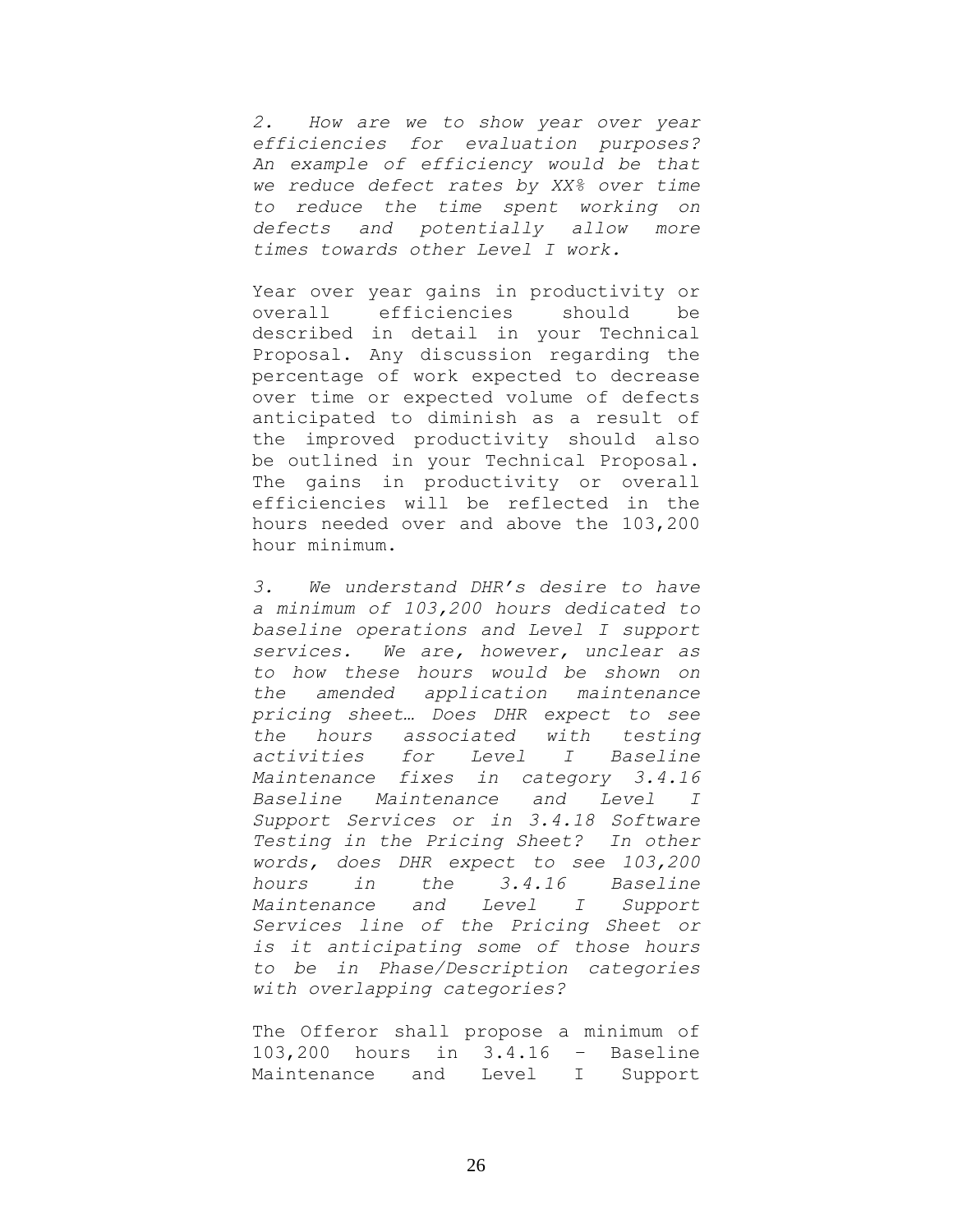Services for each contract year and each option period.

There is some small amount of overlap between Sections 3.4.15, 3.4.16, and 3.4.18. The differences were clarified in the questions posted on July 3, 2008 (specifically, 8, 11, 25, 41, 47, and 75) and the questions posted and further clarified on July 7, 2008 (110, and as clarified, 104). Thus, in addition to the minimum hours, additional annual hours for the specific requirements should be priced separately. *Joint Exhibit 1, November 7, 2008 Clarifications.*

- 97. After receipt of the Clarifications, there was no other request from Accenture for clarification of Amendment No. 7.
- 98. During her testimony, Ms. Hielscher testified that she read and understood Amendment No. 7 to require a breakdown of hours for each item.
- 99. During her testimony, Ms. Hielscher testified that after the issuance of Amendment No. 7, the Department's request for 103,200 hours for Section 3.4.16 Baseline Operations and Level 1 Support did not change.
- 100. Appellant did not submit any protest regarding this procurement process prior to the submission of its second BAFO or before the opening of that second BAFO.
- 101. The second BAFOs were due, and were received by the Department, on November 14, 2008.
- 102. The Department received the Appellant's second BAFO, Pricing Clarifications, and another Basis of Estimate. In the Appellant's BOE "Financial Assumptions", it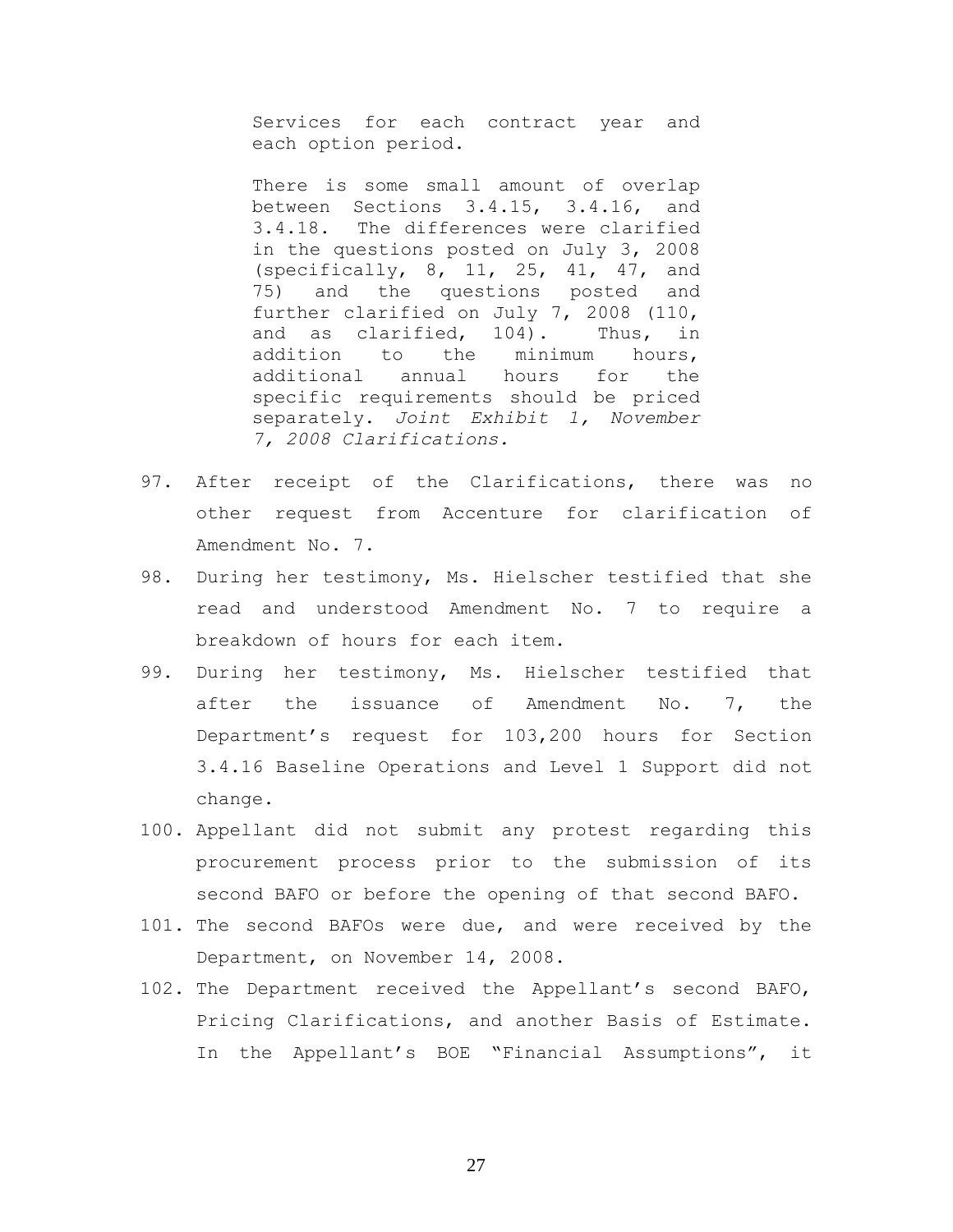took exception to Amendment No. 7 by stating that its Proposal was based upon the assumption that:

"Base Level I Service hours are 103,200 plus production Support, Security, Requirements Definitions, Long Range Planning, Training, Level II Support Services and Removal of GRNDS. We assume all other functions requested with the RFP are included in the base hours. It is assumed that these support hours include all necessary Subject Matter Expert requirements and Project Management."

- 103. The Appellant priced the minimum 103,200 hours for §3.4.16 Baseline and Level I Services for contract years one and two, and provided pricing and hours for ten other services for contract years one and two.
- 104. For the remaining years the Appellant failed to include the additional hours over and above the 103,200 minimum as required by Amendment No. 7.
- 105. The Appellant lumped together all other required Level I Service hours into §3.4.16 Baseline Services*.*
- 106. In its second BAFO, Appellant failed to complete the Pricing Sheets in compliance with the specifications of the RFP and Amendment No. 7.
- 107. In its second BAFO, for contract years three (3) through (9) nine, the Appellant did not follow the requirements of the RFP and Amendment No. 7. Rather than placing the additional hours in the phase/description service areas, Appellant left those areas blank.
- 108. In its second BAFO, despite the Department's instructions to Accenture to modify the assumption relating to the baseline services and despite the new pricing instructions in Amendment No. 7, Accenture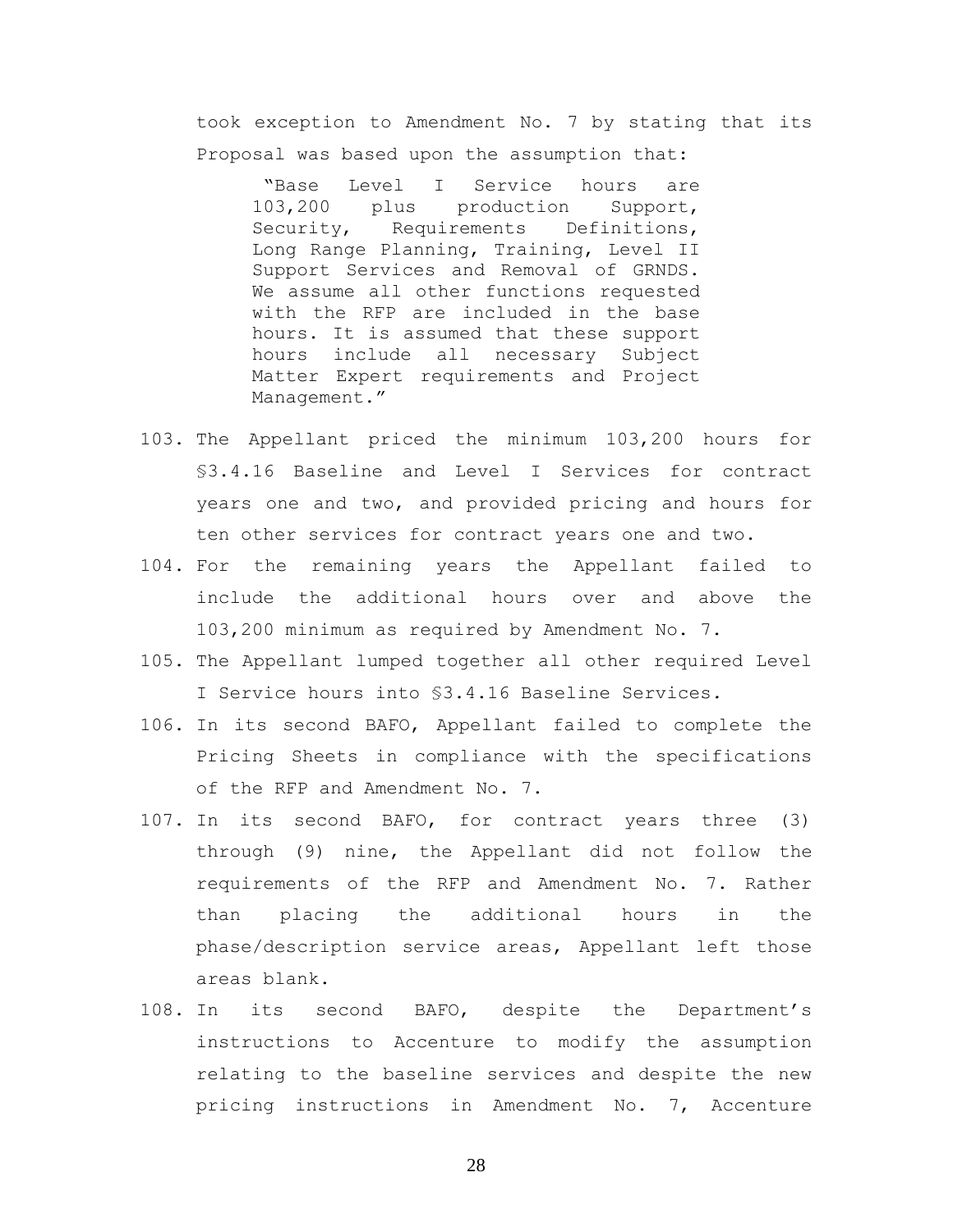submitted the very same assumption, without any changes or modifications and priced its proposal the same as it had done previously.

- 109. In accordance with this assumption, Accenture included the minimum 103,200 hours for § 3.4.16 Baseline and Level I Services for contract years one and two. However, also included in the § 3.4.16 Baseline and Level I Services were prices and hours for ten other services, unilaterally selected by Accenture, for contract years one and two. For the remaining years, Accenture failed to include the additional hours over and above the 103,200 minimum as required by Amendment No. 7. Instead, Accenture decided to lump together all of the other required Level I Service hours into the § 3.4.16 Baseline Services.
- 110. Ms. Hielscher testified that the new pricing proposal took away Accenture's competitive advantage and testified that Accenture proposed a price and took the risk associated therewith. *Hearing Transcript IV, pp.48-49*.
- 111. Accenture apparently decided that it could be more efficient than the 103,200 hours required over the life of the contract for baseline services, and, therefore, decided not to comply with the minimum requirements as requested by the Department.
- 112. Accenture showed its perceived efficiencies by combining other services into the § 3.4.16 Baseline Operations and Level I Support, after being told explicitly not to do so. This was the only way, according to Accenture, to show the efficiencies Accenture intended to obtain.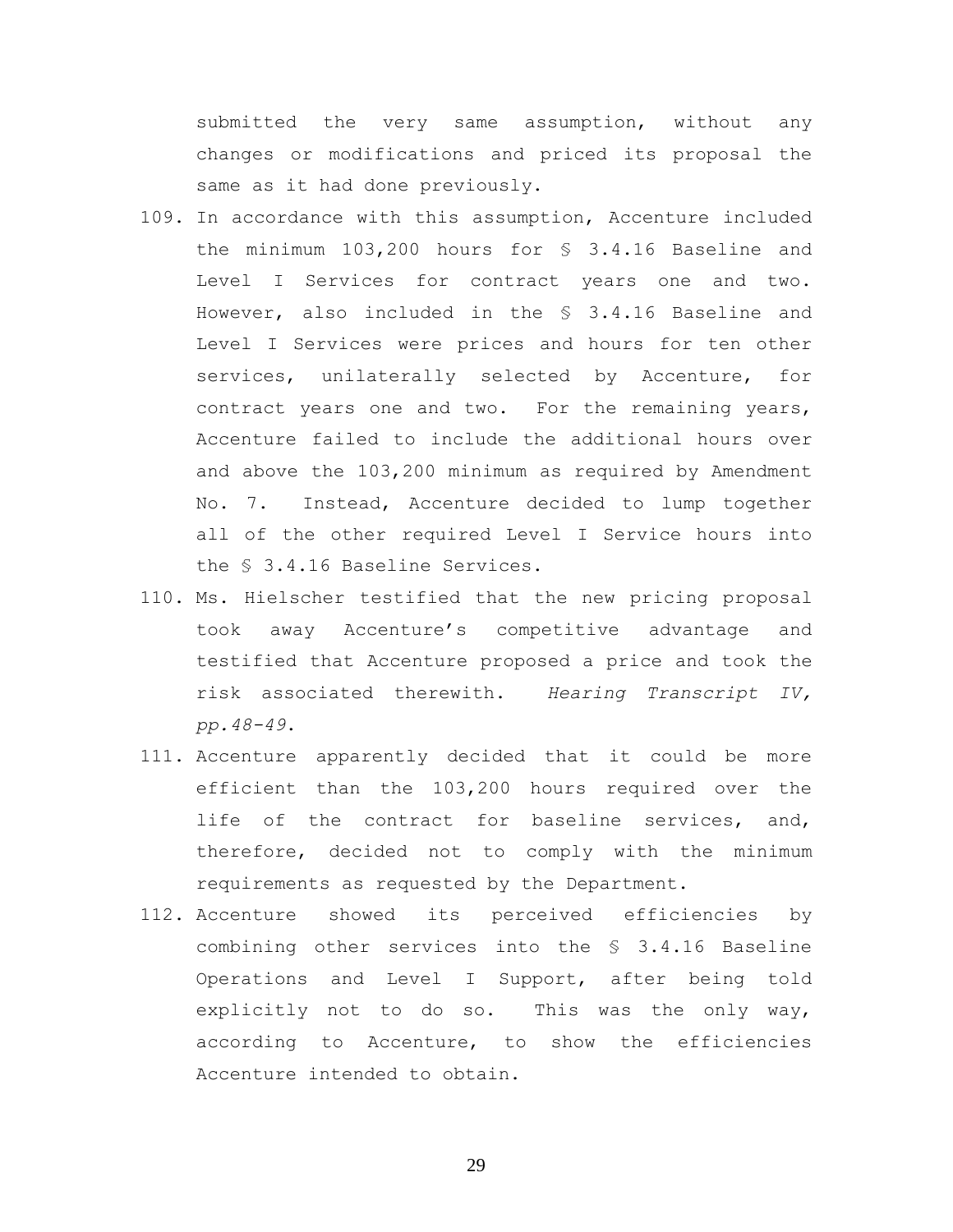- 113. ACS, on the other hand, asserted that it too would obtain certain efficiencies in the baseline services over the life of the contract. In order to show this, ACS proposed, at least, the minimum hours required for § 3.4.16 (plus more) and incrementally reduced the hours necessary for these services; but at no time, did ACS fall below the minimum requirements. ACS then explained in its assumptions how the efficiencies would be obtained using the minimum State requirements.
- 114. The Evaluation Committee reviewed all of the Offerors' BAFOs.
- 115. ACS's and Northrop's proposals were deemed reasonably susceptible for being selected for award and were subsequently evaluated and ranked.
- 116. Accenture's second BAFO was found to be not reasonably susceptible for being selected for award and Accenture was, therefore, eliminated from further review.
- 117. Approximately two-thirds of the cells in Accenture's L1 pricing proposal contained 'dashes' instead of prices and hours.
- 118. Accenture subsequently explained in testimony that the 'dashes' did not signify that the blocks were ignored, but, rather, no pricing or hours was provided.
- 119. The Procurement Officer testified that the Department asked Offerors to complete each and every cell block in order to ensure that Offerors understood the work involved; could distinguish between the Level I and Level II service hours; and, to determine what the Offerors were charging for each service and how the Offerors arrived at a given price.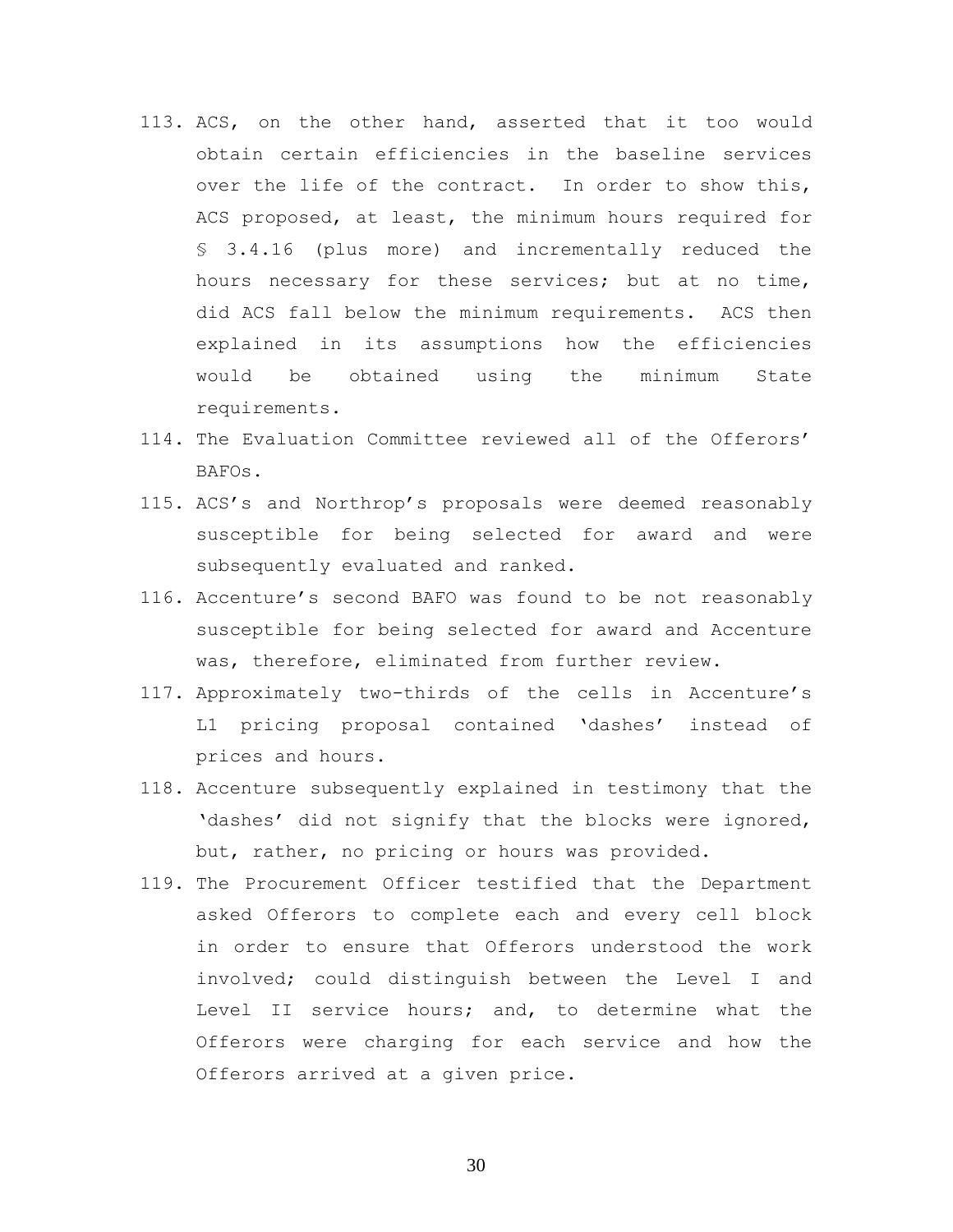- 120. The Committee attempted to evaluate the proposal, including the hours and the prices provided by Accenture, but was unable to do so because of the limited information provided, and the fact that so many of the services were combined into the baseline operations in direct violation of the RFP requirements. As a result, the Department was unable to determine how the prices were calculated.
- 121. Accenture did not fill out the pricing sheet as instructed by the Department in numerous communications.
- 122. Accenture's response to the second BAFO request was \$74,905,400.
- 123. ACS's price in its second BAFO was \$139,950,000.
- 124. Northrop Grumman's price in its second BAFO was \$165,483,905.
- 125. On November 14, 2008, the ranking of the financial proposals of the remaining two Offerors was completed. The Evaluation Committee determined ACS and Northrop Grumman were susceptible to award and able to be evaluated and thereafter recommended unanimously that ACS be awarded the Contract,
- 126. The Evaluation Committee cited in its Evaluation Summary and Recommendation for Award ACS's strengths and identified only one deficiency of ACS regarding the failure to identify a replacement within the proposal deadline.
- 127. The Procurement Officer agreed with and accepted the Evaluation Committee's Recommendation for Award of the Contract to ACS.
- 128. The Procurement Officer presented her recommendation for award and the elimination of Accenture from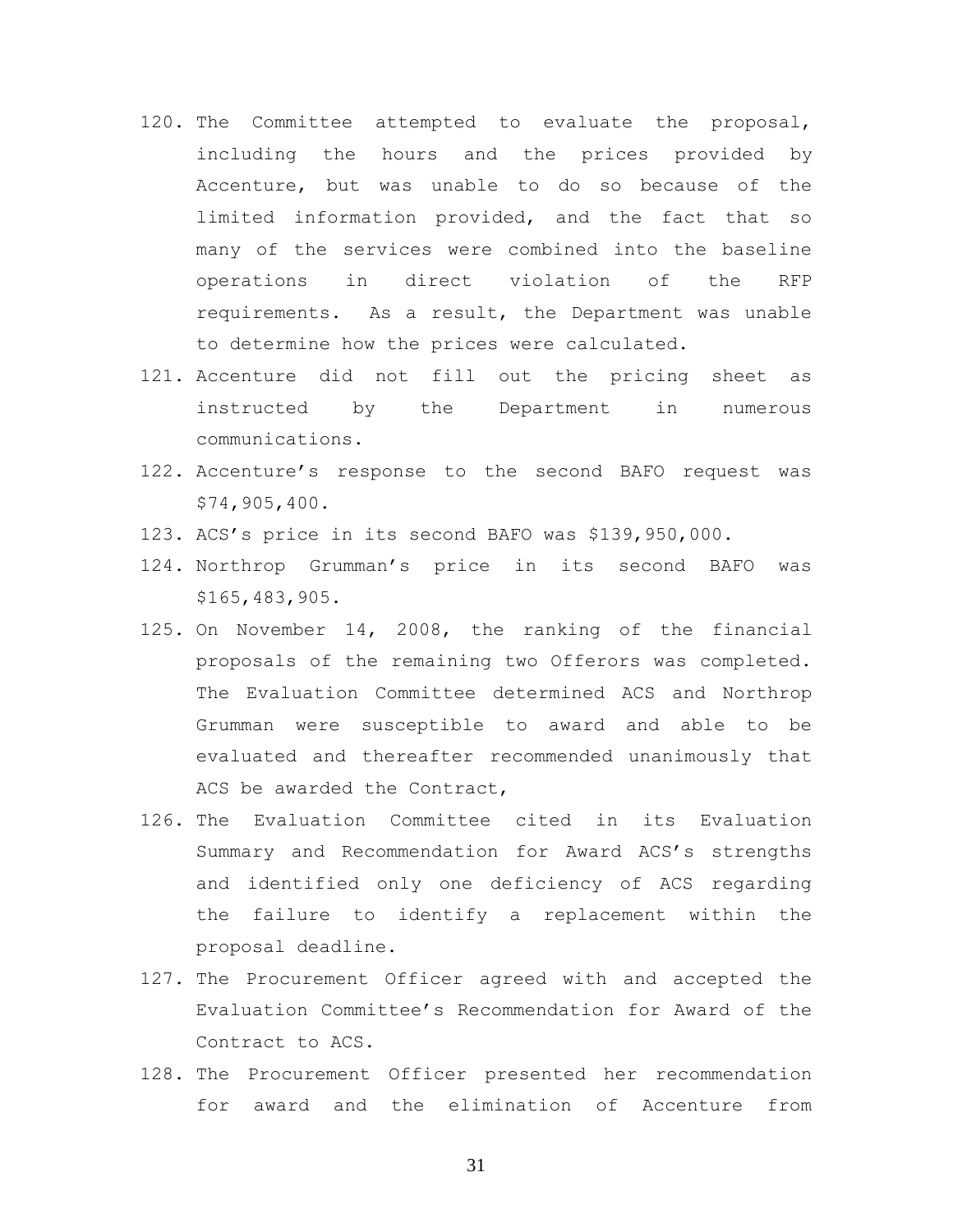further consideration to the Secretary of the Department on December 5, 2008.

- 129. The Evaluation Summary and Recommendation for Award was approved by the Secretary of the Department on December 5, 2008.
- 130. On December 8, Accenture was notified that, pursuant to § 2.4 of the RFP, its proposal was deemed not reasonably susceptible of being selected for award.
- 131. On December 8, 2008, ACS was informed that its proposal was recommended for award of the contract herein.
- 132. At no time did the Evaluation Committee change its recommendation or the rankings after they had completed their evaluations of the technical proposal or financial proposals.
- 133. The Evaluation Committee based its decision on the proposals it received in response to the RFP and related documents and discussions.
- 134. There is no evidence of bias by the Evaluation Committee, the Procurement Officer, or any other person associated with the award of this contract during this Procurement Process.
- 135. Specifically, there is no evidence of bias by the Evaluation Committee, the Procurement Officer, or any other person associated with the award of this contract during this Procurement Process for or against Accenture, ACS, or Northrop Grumman.
- 136. Ms. Isabel FitzGerald, the Department's Chief Information Officer of the Office of Technology and Human Services ("OTHS"), was not a member of the Evaluation Committee.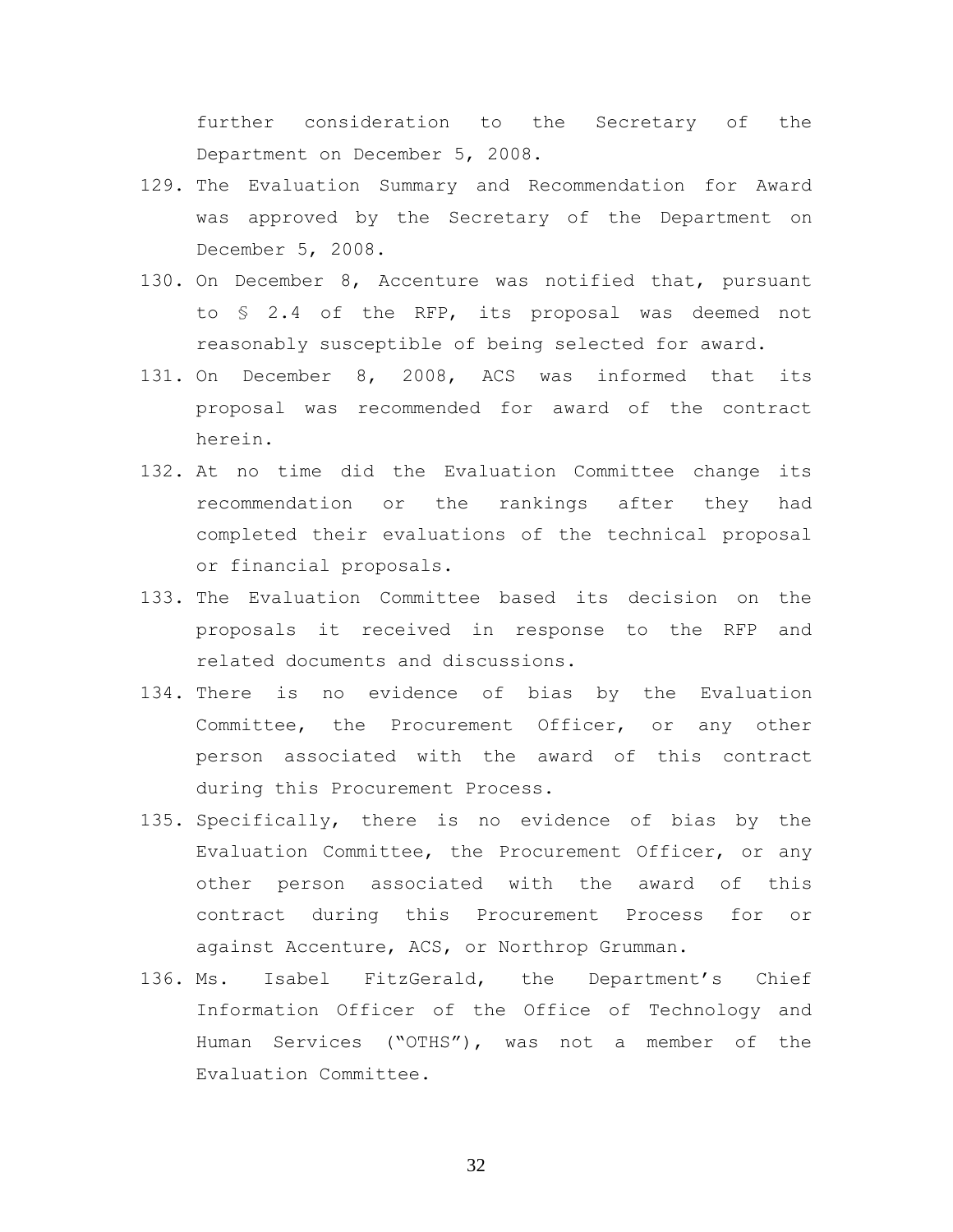- 137. Ms. FitzGerald provided technical assistance on the RFP and assisted in responding to questions.
- 138. There is no evidence that Ms. FitzGerald directly or indirectly, or improperly, influenced the evaluation process, the Evaluation Committee, or the Procurement Officer in any manner before the final evaluations herein and the Recommendation of Award of the contract to ACS.
- 139. Accenture requested a debriefing be held and a debriefing was held on December 11, 2008.
- 140. On December 15, 2008, Accenture filed a Protest.
- 141. In its December 15, 2008 Protest, Accenture alleged that the Department: did not tell Accenture that some of its assumptions filed with Accenture's initial BAFO were objectionable; should not have deemed Accenture's Proposal not reasonably susceptible for being selected for award because Accenture failed to comply with the requirements of Amendment No. 7; did not follow its own Financial Evaluation Criteria; and was biased against Accenture in the evaluation of Accenture's Proposal.
- 142. In its December 15, 2008 Protest, Accenture requested that it be permitted to cure its Proposal for evaluation purposes and that the Department refrain from recommending award to any contractor other than Accenture pending the resolution of the Protest.
- 143. The Department sustained the Appellant's first basis of protest on January 8, 2009 and denied bases two, three, and four. The Department declined to reevaluate Appellant's proposal and declined to recommend that the contract be awarded to the Appellant.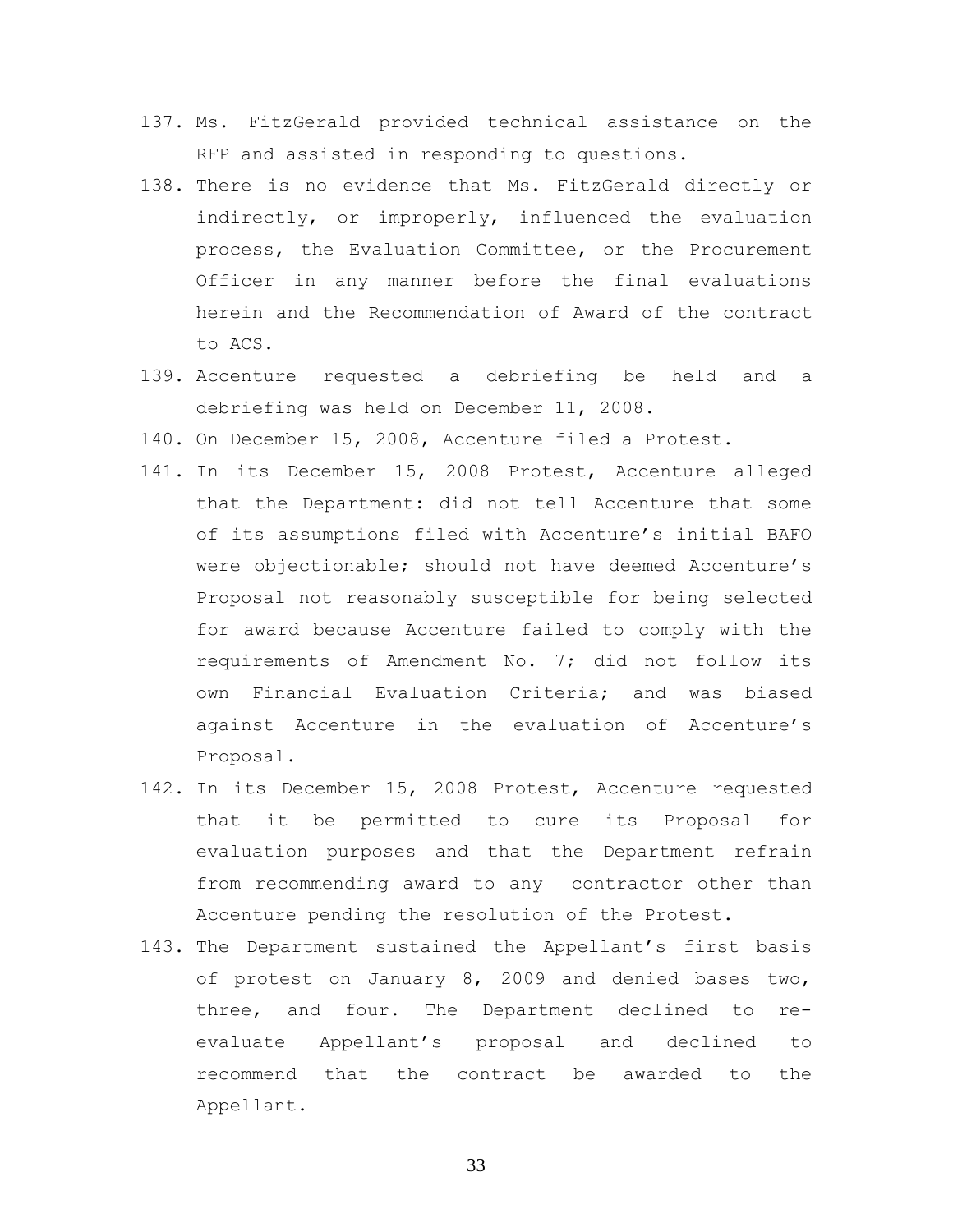- 144. The Appellant then filed a Notice of Appeal of Bid Protest ("First Appeal") with the Maryland State Board of Contract Appeals ("Board") on January 22, 2009, asserting as grounds for its Appeal:
	- 1. Accenture's alleged failure to properly insert unevaluated hours in certain cells in the BAFO #2 Financial Spreadsheet is not grounds for rejection;
	- 2. The Department misapplied the Financial Criteria set forth in the RFP §5.5; and
	- 3. The Department's statements to Accenture at the December 11, 2008 meeting raise additional concerns regarding the Department's evaluation of Accenture's technical proposal. Specifically, the mention of a 'weakness' in Accenture's technical proposal relating to a lack of understanding of current DHR processes and systems made during its December 11, 2008 meeting with Accenture shows bias toward the Department's incumbent vendor(s) and is an unfair comparative ranking of the technical proposals among the offerors.

145. Appellant filed a Second Protest on April 30, 2009. 146. The Second Protest was based on eight (8) grounds:

- *1.* There were latent ambiguities in the RFP pricing requirements;
- *2.* Email communications provided further evidence of bias;
- *3.* Respondent improperly rejected Accenture's proposal for a reason *other than* the reason that was provided to Accenture;
- *4.* Respondent wrongfully rationalized its improper decision to deem Accenture's offer as not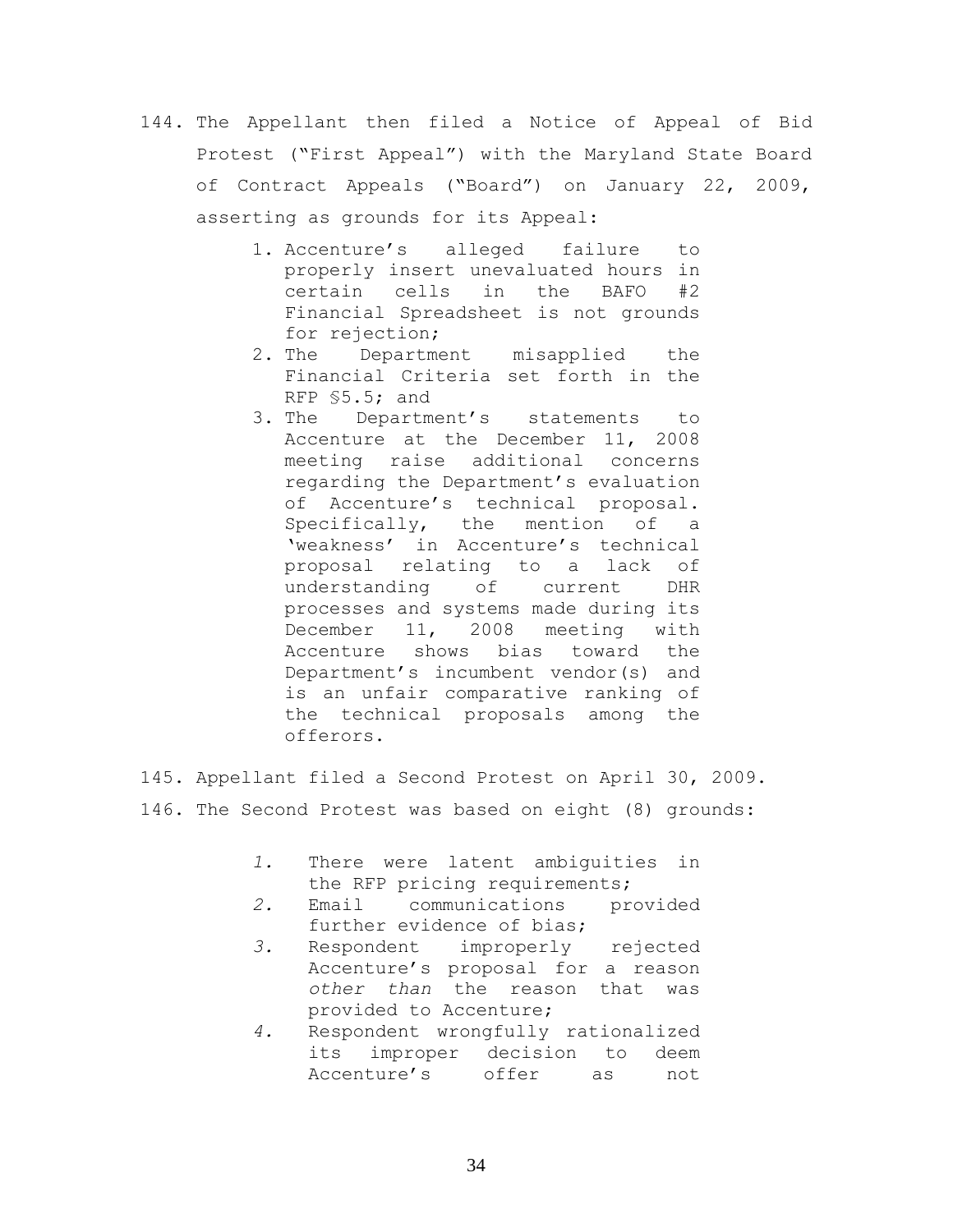reasonably susceptible of being selected for award;

- *5.* Respondent improperly modified technical scores of offerors after financial scores were opened;
- *6.* Respondent arbitrarily ranked ACS as technically higher than Accenture in the "key personnel" category even though ACS submitted its proposal with missing key personnel;
- *7.* There were improper communications between ACS and Respondent; and,
- *8.* There was a conflict of interest with regard to Respondent's CIO.
- 147. On June 22, 2009, Respondent denied Appellant's Second Protest in its entirety.
- 148. On July 1, 2009, Appellant filed its second notice of Appeal with the Board.
- 149. Accenture repeated seven (7) of the eight (8) grounds from its Protest as the basis for its second Appeal, withdrawing the ground regarding improper communications between ACS and Respondent (Ground Seven (7) from the second Protest).
- 150. On June 2, 2009, Respondent requested to consolidate Accenture's Second Protest under this first appeal.
- 151. By way of an order dated June 4, 2009, the Board granted Respondent's request to so consolidate these actions.
- 152. A hearing regarding Appellant's Appeals was held on September 16, 17, 18, 22, and 23, 2009.

### **DECISION-INTRODUCTORY SUMMARY**

Appellant raises a host of issues by way of two appeals regarding the Procurement Process involved with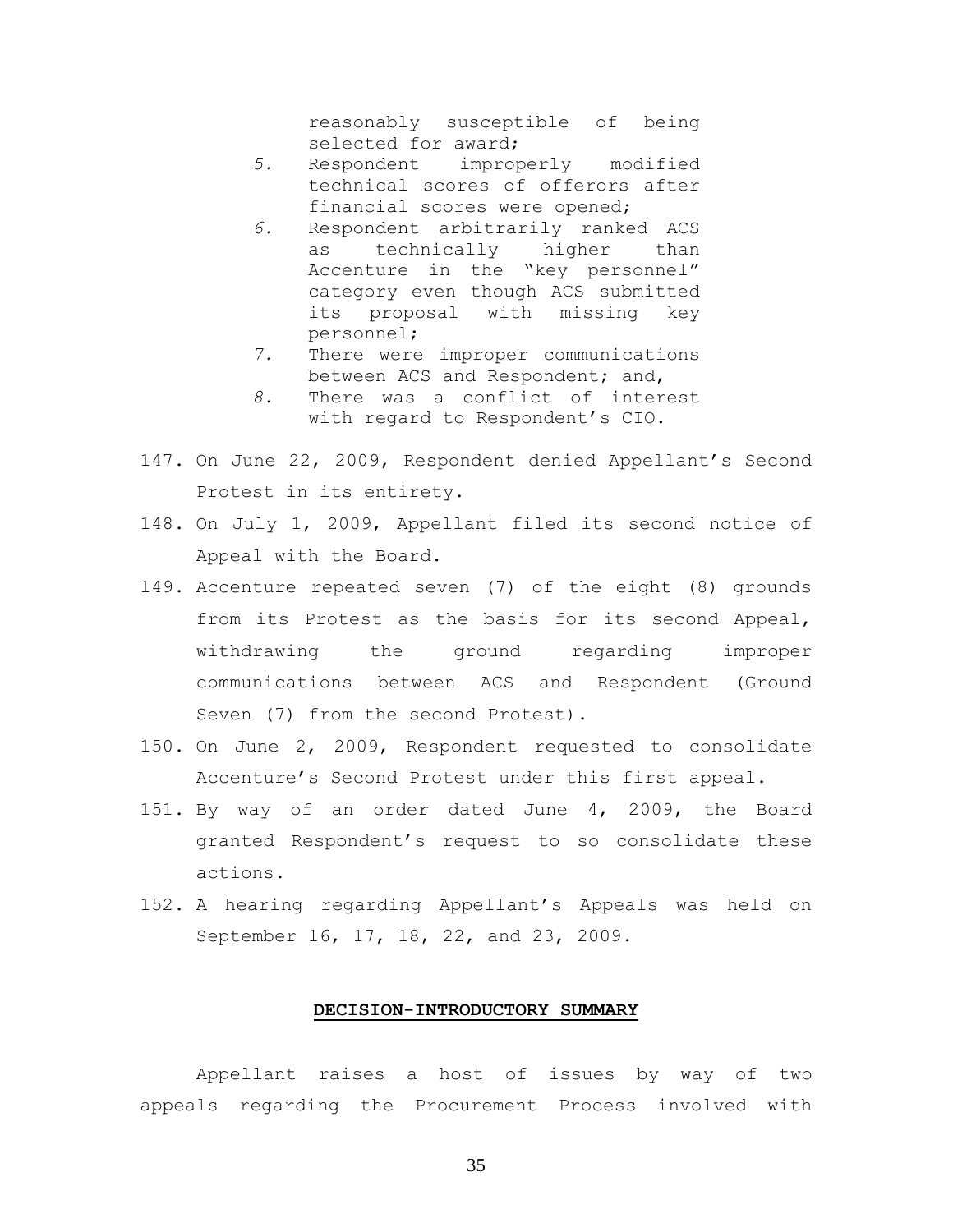this contract. After extensive discovery, the filing of various Motions, five days of hearing testimony, extensive briefing by the parties, and an extensive review of the record by this Board, it is clear that both of Appellant's Appeals must be denied.

Appellant's arguments, for the most part, come down to two contentions: 1) the Department was wrong to find Appellant's second BAFO Financial Proposal not reasonably susceptible of award and, 2) the Department was biased against Appellant. Neither argument holds water and, in point of fact, the appeal process has revealed copious evidence that the Department was amply justified in rejecting Appellant's second BAFO (indeed, arguably not rejecting Appellant's second BAFO may well have lead to a successful appeal of such a decision by the current Interested Party and contract awardee ACS) and there is no substantive evidence of any kind indicating bias against Appellant or in favor of another offeror by the Department and its representatives during this procurement.

For various reasons, Appellant chose to ignore clear, repeated instructions on how to fill out the second BAFO requested by the State. Appellant's second BAFO response was found by the Department to be seriously lacking in requested specifics making it impossible for the Department to judge whether Appellant's bottom line price was grounded in reality. The Department therefore found Appellant's second BAFO to be not reasonably susceptible of award and ended consideration of Appellant's offer.

That determination by the Department was neither arbitrary, capricious, irrational, illogical or illegal. On the contrary, a different determination by the Department and award of the contract to Appellant might well have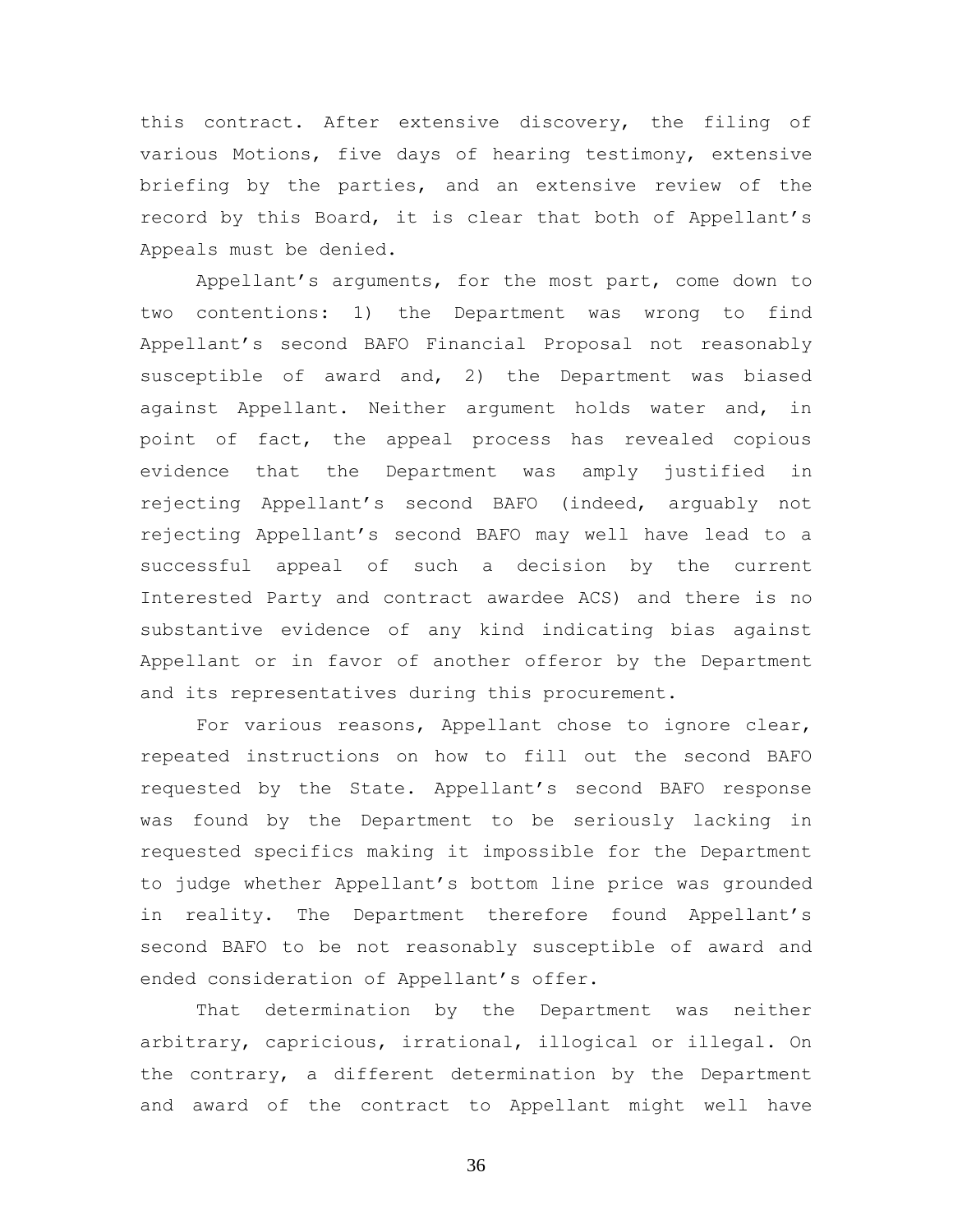resulted in a successful appeal of such actions and decisions by another offeror (such as ACS).

In this procurement, Appellant took certain risks in order to craft a proposal that Appellant felt would be successful, a proposal substantially lower in price than other offerors' second BAFOs. Unfortunately for Appellant, Appellant chose to submit a BAFO on its terms, not on the Department's. The fact that Appellant came up with a lower price is irrelevant because Appellant's price was not given in response to the Department's BAFO request. Rather, Appellant's second BAFO is based on a repeatedly expressed desire to retain and exhibit a "competitive advantage". In so doing, Appellant submitted what was found, quite reasonably by the Department, to be a fatally flawed and unresponsive second BAFO. The decision to reject Appellant's second BAFO was not based on bias or a misreading of the RFP and related documents; it was based on Appellant's submission of a fatally non-responsive BAFO.

## **DECISION-MOTIONS**

In order to render a decision in these appeals, the Board must first deal with several Motions.

Interested Party ACS has filed two Motions to Dismiss. These Motions involve four appeal grounds. These include appeal grounds one (1) and two (2) from Appellant Accenture's first Appeal, namely: 1. Accenture's alleged failure to properly insert unevaluated hours in certain cells in the BAFO #2 Financial Spreadsheet is not grounds for rejection ("First Appeal Ground One") and, 2. The Department misapplied the Financial Criteria set forth in the RFP §5.5 ("First Appeal Ground Two"). They also include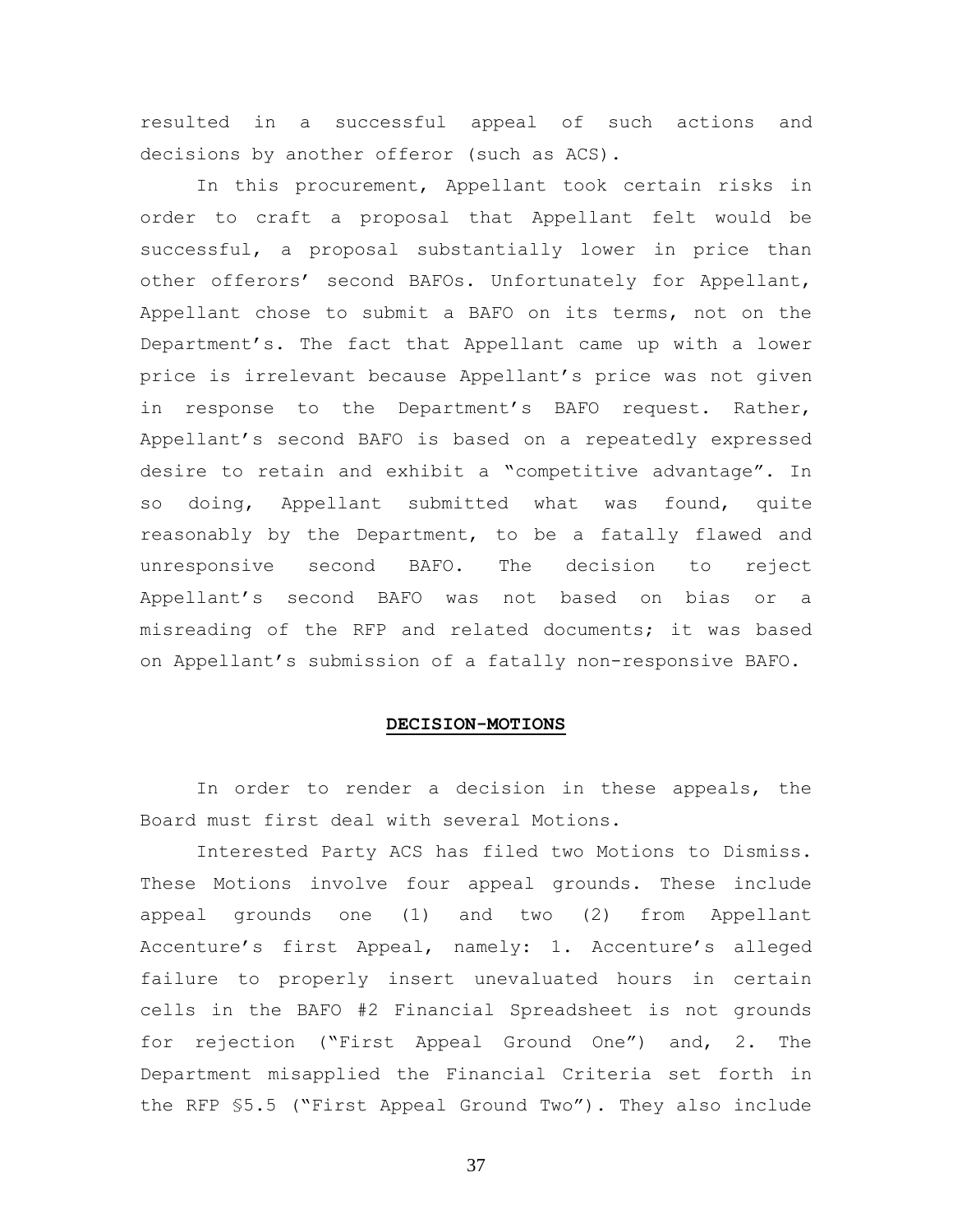appeal grounds one (1) and four (4) from Appellant's second appeal (namely 1. There were latent ambiguities in the RFP pricing requirements ("Second Appeal Ground One") and, 4. Respondent wrongfully rationalized its improper decision to deem Accenture's offer as not reasonably susceptible of being selected for award ("Second Appeal Ground Four").

ACS argues that these four appeal grounds were not timely protested and must be dismissed. ACS notes that under COMAR:

> A protest based on alleged improprieties in a solicitation that are apparent before bid opening or the closing date for receipt of initial proposals shall be filed before bid opening or the closing date for receipt of initial proposals. For procurement by competitive sealed proposals, alleged improprieties that did not exist in the initial solicitation but which are subsequently incorporated in the solicitation shall be filed not later than the next closing date for receipt of proposals following the incorporation. COMAR 21.10.02.03(A).

ACS's Motion will be denied with respect to First Appeal Grounds One and Two and Second Appeal Ground Four (although ground Four is a close call). ACS's Motion will be granted regarding Second Appeal Ground One.

In order to explain the reasoning for these decisions, a review of relevant facts is in order. This review will serve to not only illuminate the decision rational as to the Motions under consideration, but is also relevant to deciding the remaining appeal grounds on the merits as well.

This procurement process involved months of activity by the Evaluation Committee and by the Procurement Officer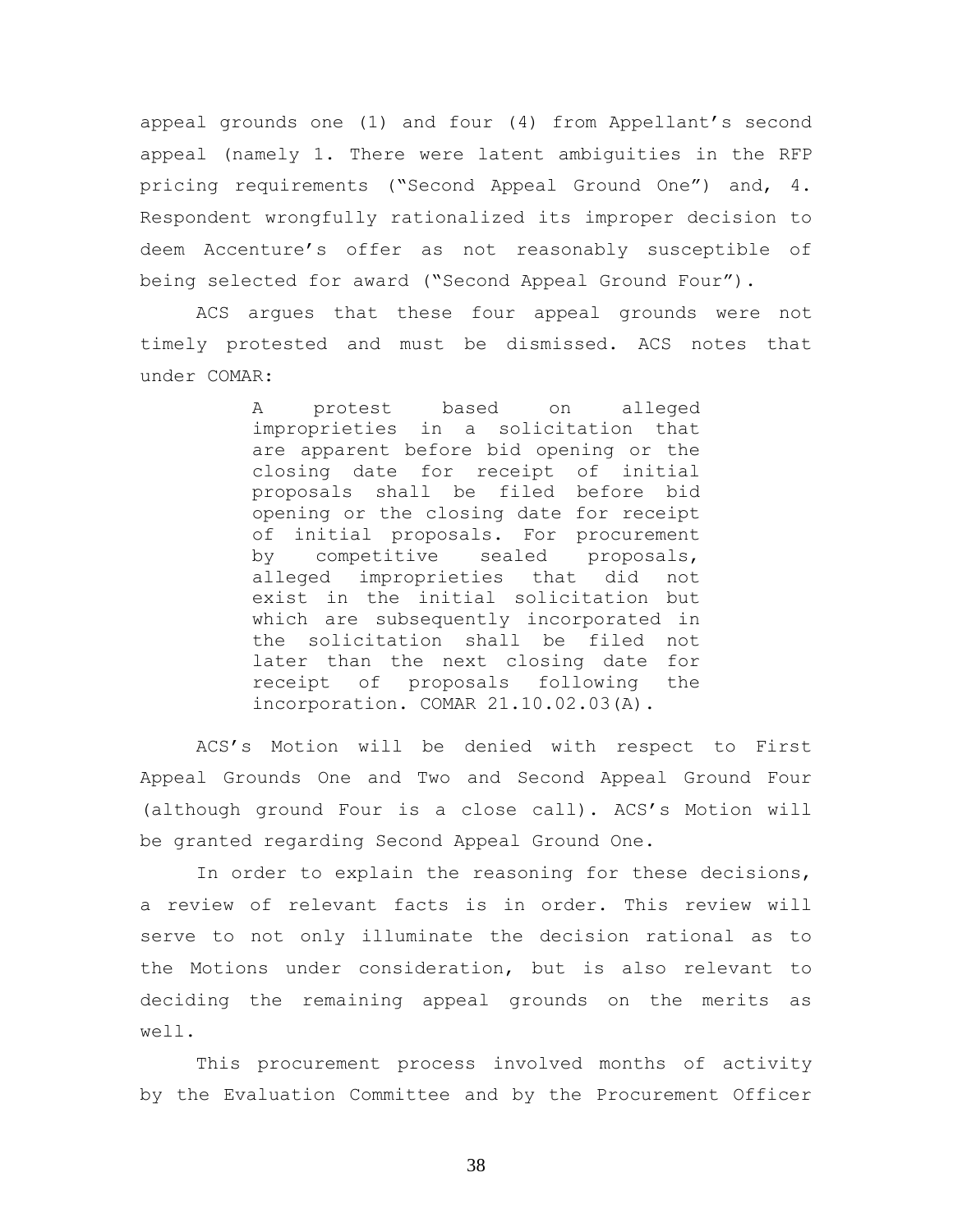(known herein as the "Procurement Officials") and by offerors. The Procurement Officials repeatedly sought to explain and clarify what was expected of offerors. The process included not one but two BAFOs, seven RFP amendments, an oral presentation, and numerous questions. All offerors were given many opportunities to ask questions, make clarifications, make presentations and refine their offers.

During this procurement process, after reviewing the first BAFO responses regarding Financial Proposals, there came a point when the Evaluation Committee determined that Offerors lacked an understanding of the pricing (i.e. determined that none of the Offerors proposed the requested minimum 103,200 hours for Baseline Operations and Level I Support -  $\frac{1}{5}$  3.4.16 for each contract and option year); and, therefore, determined that final ranking could not be completed until additional discussions were held with the Offerors to clarify their understanding of the pricing.

On November 3, 2008, the Department set up conference calls with each Offeror to clarify its expectation that a combined figure of 103,200 hours for Level I services must be used by the Offerors when preparing financial proposals. Those conference calls took place on November 3, 2008.

The conference call with Appellant Accenture lasted almost two hours. The Procurement Officer along with the Evaluation Committee were present for the Department. Ms. Cindy Hielscher (designated according to Accenture "to take the lead in preparing Accenture's technical and financial proposals because she is an industry expert") and Ms. Anne Wolfe were present on the call for Accenture. During this conference call Accenture was informed that, pursuant to § 3.2.1.1 of the RFP a minimum of 103,200 hours must be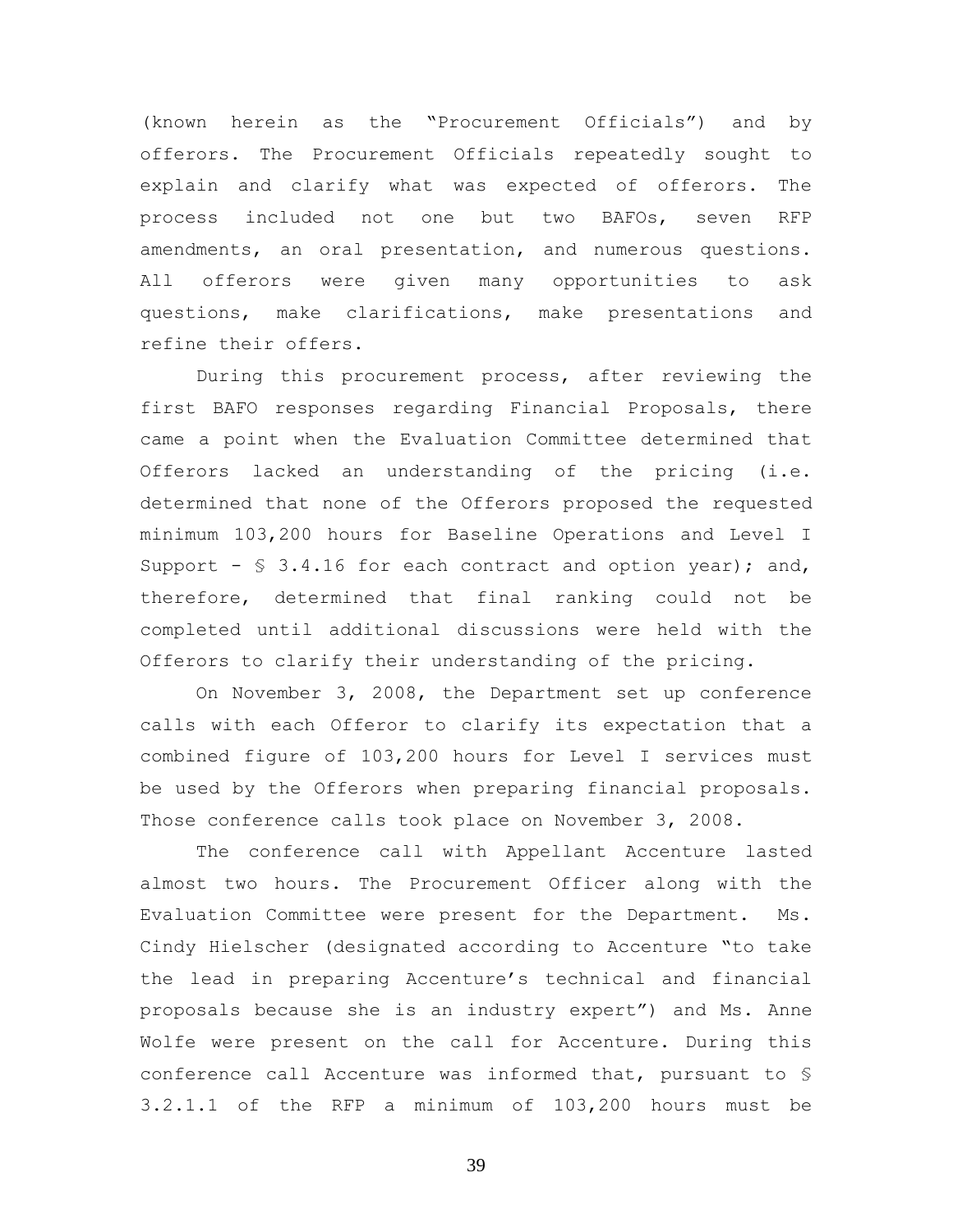proposed for line item 3.4.16 Baseline and Level I Support Services on the Pricing Sheet for each contract year. In addition to the minimum 103,200 hours, Accenture was instructed to propose additional hours for the other services described in the 'Phase/Description' column on the L1 Pricing Sheet, which did not include such ancillary services as help desk, training, and security. Accenture was also told not to assume that the 103,200 hour minimum included hours for any other services. Accenture was informed that Level I Services were: not help desk; not training; not security; not business continuity or disaster recovery; not project management; nor any of the other line items on the pricing sheet.

Accenture acknowledged its understanding that the 103,200 hours were a minimum for § 3.4.16 only and that Accenture could propose more hours depending on its technical proposal and any efficiencies it intended to accomplish over the term of the contract.

During this conference call the Department also discussed Accenture's Basis of Estimate (BOE) which had been submitted with the original pricing proposal. Specifically, the Department advised Accenture that, based upon the previous discussions regarding the minimum hours required for § 3.4.16 Baseline and Level I Services, Accenture should reconsider Operations – Level I services assumption, which states:

> Base Level I Service Hours are 103,200 plus Production Support, Security, Requirements Definition, Long Range Planning, Training, Level II Support, Services and Removal of GRNDS. We assume all other functions requested within the RFP are included in the base hours. It is assumed that these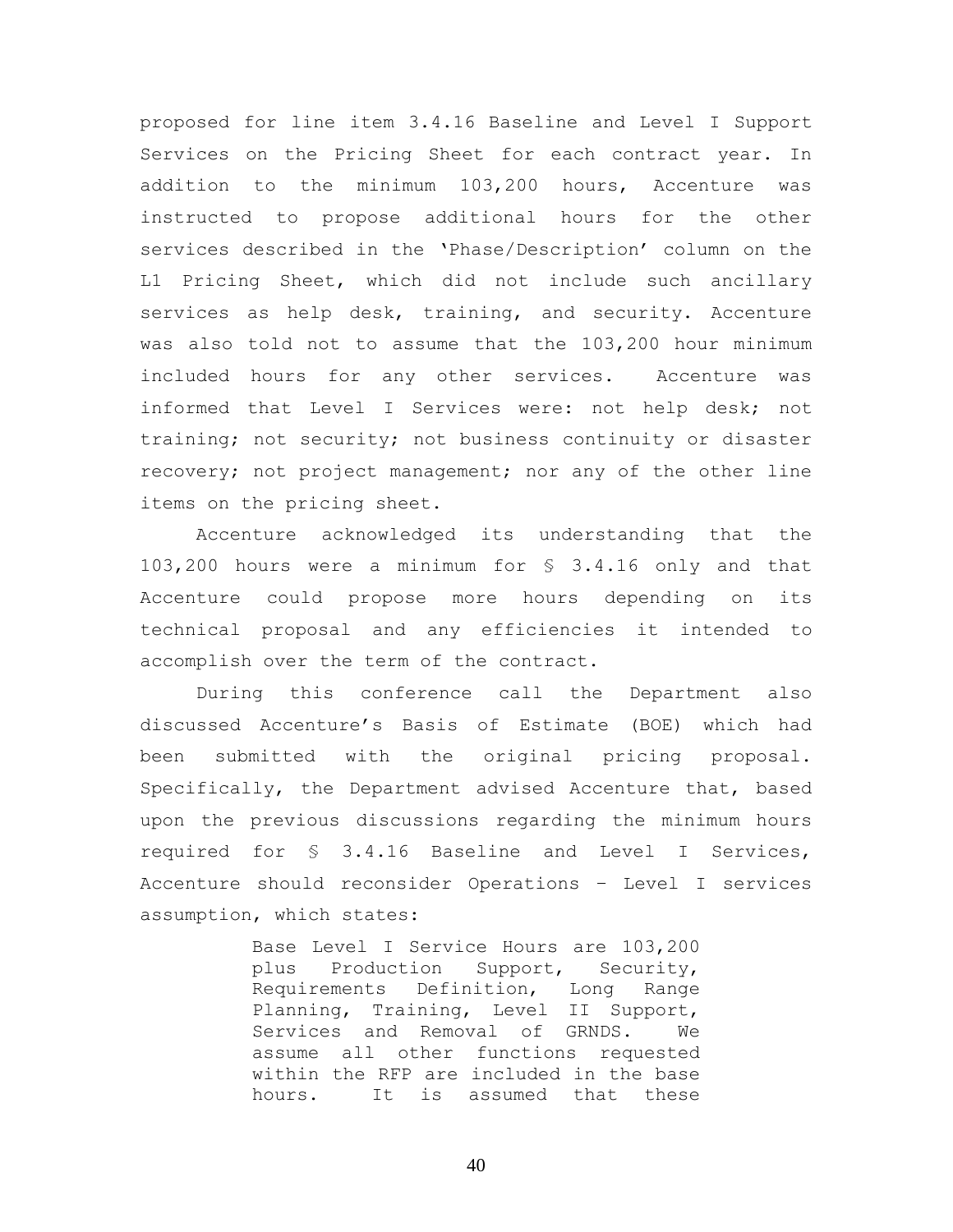support hours include all necessary Subject Matter Expert requirements and Project Management.

The Department made it clear during this call that it expected the Appellant to propose at least 103,200 hours in line item 3.4.16 Baseline and Level I Support Services on the Pricing Sheet for every year of the contract. Although the Department left it up to the Appellant to decide how to place technical efficiencies in its pricing sheet, the Appellant agreed that it understood it was not to assume that all other services were included in the 103,200 hours:

> DHR: I think the purpose of the call is to make sure that you completely understand what's being requested in the pricing?

Ms. Hielscher: Yes, I agree.

DHR: Okay. Moving on, the second question that we have is –

Ms. Hielscher: I'm sorry. This is Cindy. So let me just ask you the question maybe another way. Are we required to have 103,000 hours for every year for baseline? I mean, is that a requirement of DHR? Or, if we are able to factor in efficiencies based on prior – past experiences in other places, is it okay to go below those hours?

DHR: Based on our – we provided the best information that we could in the RFP, and on page 43 of the RFP we have a table that shows the most recent hours for baseline operations. And that's just keeping the lights on. Those are just work requests under 500 hours. That's just keeping the lights on. And we expected at least 103,200 hours. That's a minimum. You could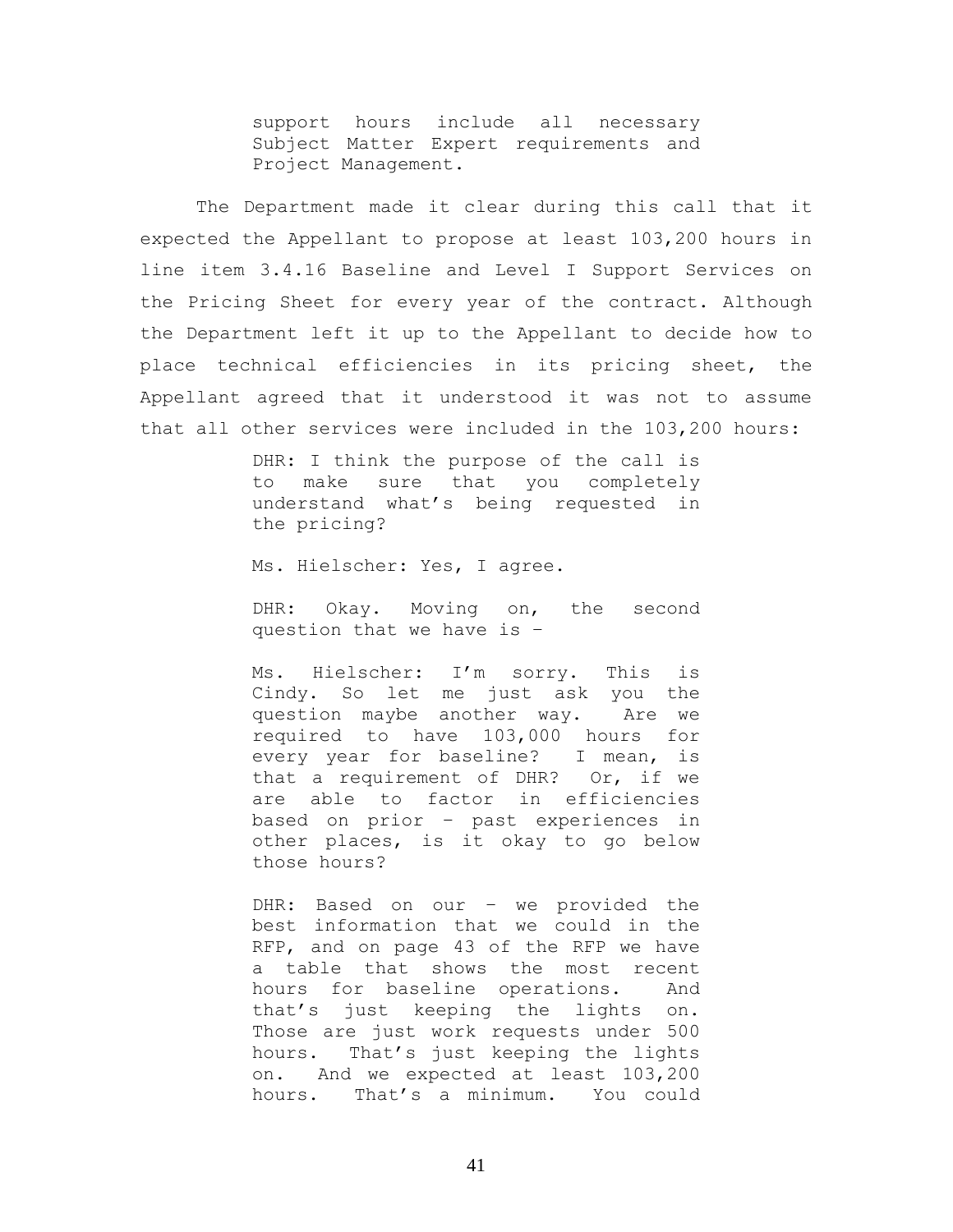bid more. You could propose more based on the scope of what you saw in the RFP. It's really up to you guys. But that line item alone on your pricing sheet, the Department expects at least 103,200 hours in that item.

Ms. Hielscher: And would that be for all five years of the contract?

DHR: For each year. Does that make sense? 103,000 hours per year, because that's  $-$ 

Ms. Hielscher: 103,000—yes, I – so I understand that – so what I hear is that we shouldn't assume efficiencies in that 103,000 hours past the first year.

DHR: I think that is up to you in your solution.

Ms. Hielscher: Okay.

DHR: However, what you can't assume is that the 103,200 hours contains all other services.

Ms. Hielscher: I agree. And that we do understand.

After the conference calls with all of the Offerors were concluded, it was decided that a second BAFO from the Offerors was advisable and a Second BAFO was requested from the Offerors by the Department.

The Department also issued Amendment No. 7 on November 5, 2008. Amendment No. 7 provides that:

> This amendment is being issued to amend and clarify certain information in the above named RFP and RFP Appendix L (Pricing Proposal). All information contained herein is binding on all Offerors who respond to this RFP.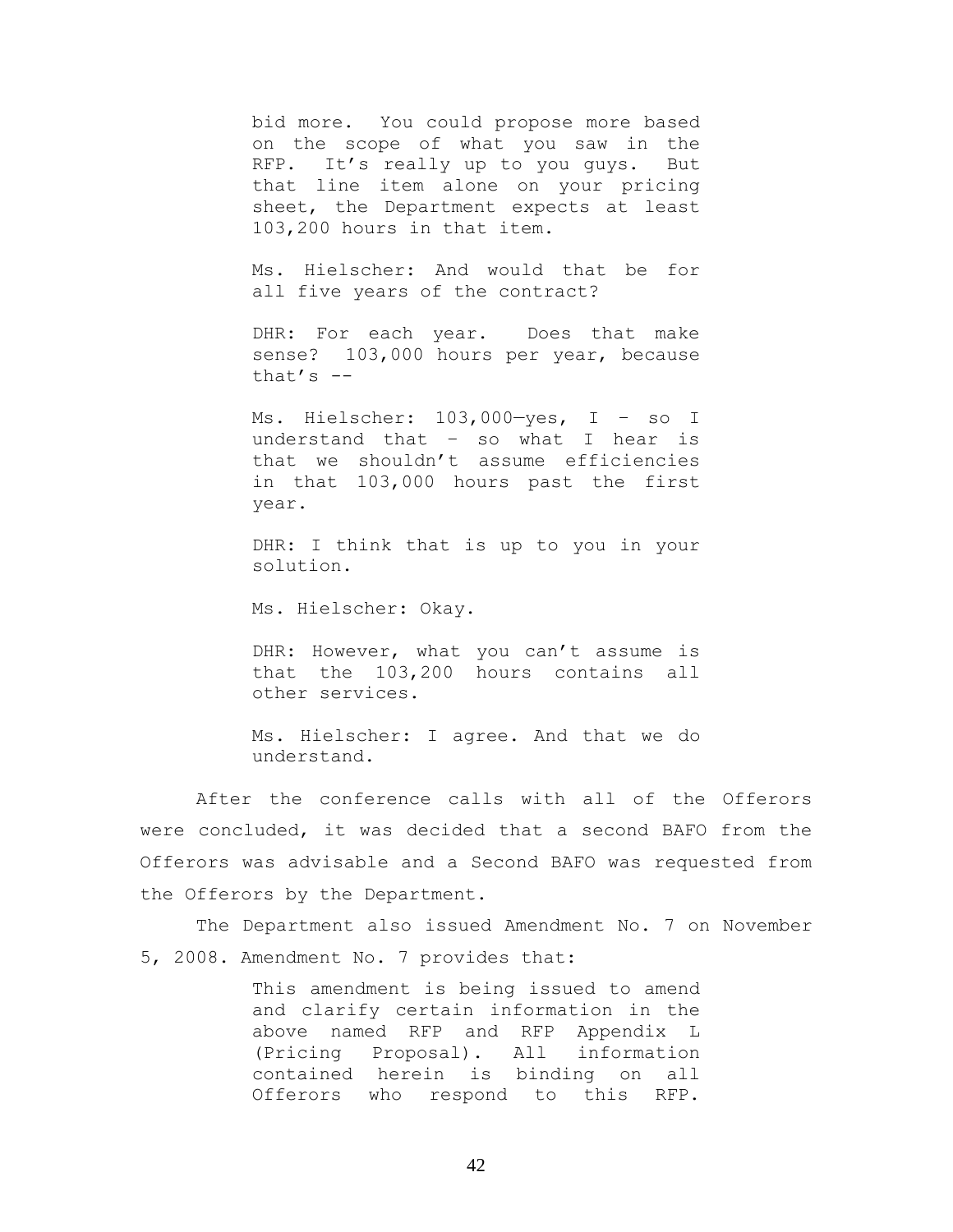Specific parts of the RFP have been amended….

## **1. Revised Pricing Proposal**

1. The Offeror shall propose a firm fixed price for each applicable service on an annual basis.<br>= **The Offeror shall include a** 

|  |                |  | The Offeror shall include a      |  |
|--|----------------|--|----------------------------------|--|
|  |                |  | breakdown of hours for each item |  |
|  |                |  | on the pricing sheet, for each   |  |
|  | contract year. |  |                                  |  |

2. **All costs associated with the Transition In should be defined in the column entitled "Transition (6 Months)" in the cell corresponding to Section 3.4.9 – Transition In. No costs should be amortized across the base period of the contract or otherwise absorbed in other areas of the pricing proposal.** Joint Exhibit 1, RFP, Amendment No.7. (Emphasis in original)

Amendment No. 7, among other matters, revised the L1 and L2 Pricing Sheets to provide that:

Revised Pricing Proposal

- 1. The Offeror shall include a breakdown of hours for each line item on the pricing sheet, for each contract year.
- 2. The Offeror shall provide a Rate Sheet (Attachment L2-Rate Sheet) that lists the rate for each labor category proposed by the Offeror for each base year and option year of the contract. Level II Support Services is fixed-price on a task-order basis. The Contractor's statement of work will not be evaluated based on labor category and individual labor rate. The average hourly rate will be used to price the task order work.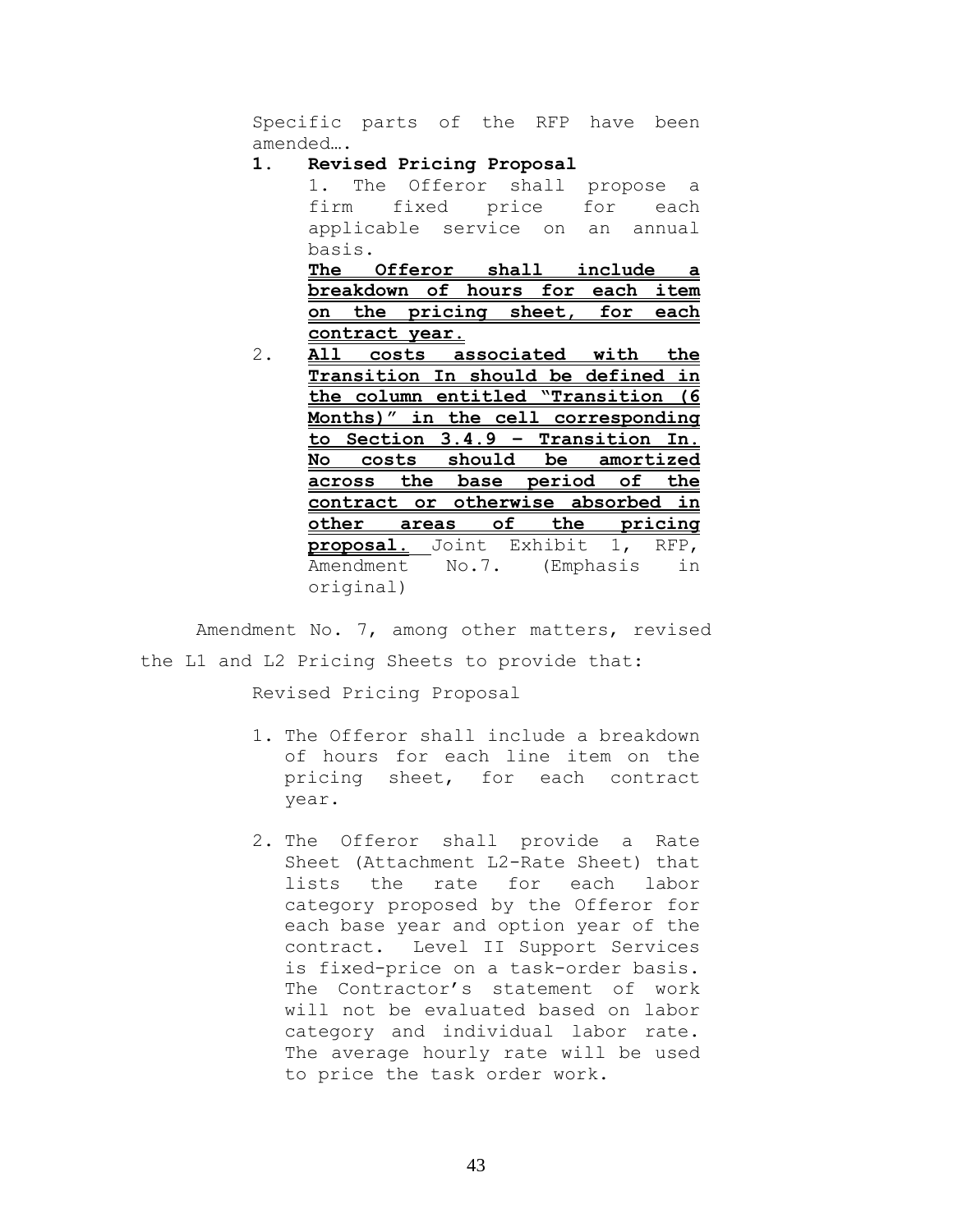| Hours by Year |             |             |             |             |  |  |  |  |
|---------------|-------------|-------------|-------------|-------------|--|--|--|--|
| Level I       | Sept $01 -$ | Sept $02 -$ | Sept $03 -$ | July $06 -$ |  |  |  |  |
|               | Aug 02      | Aug 03      | Aug 04      | Jun 07      |  |  |  |  |
| Mainframe     | 78,476      | 97,622      | 84,372      | 88,200      |  |  |  |  |
| and MD        |             |             |             |             |  |  |  |  |
| CHESSIE       |             |             |             |             |  |  |  |  |
| Cottage       | No data     | No data     | 15,000      | 15,000      |  |  |  |  |
| Applications  | available   | available   |             |             |  |  |  |  |
| Totals        | 78,476      | 97,622      | 99,372      | 103,200     |  |  |  |  |

7. 3.2.1.1 – Baseline Operations and Level I Support Services

The Department anticipates the Offerors to propose *a minimum of 103,200 hours per contract year in Baseline Operations and Level I Support Services alone.* It is up to the Offerors to determine the appropriate number of hours needed in *access* (*sic) of the 103,200 annual minimum hours*, considering the Offeror's overall technical proposal.

All other services described in other sections of the RFP will be assigned hours *in addition to* the minimum of 103,200 hours allocated to Baseline Operations and Level I Support Services.

One of the important and clear reasons for the second BAFO and for Amendment No. 7 was to insure that all of the Offerors knew and understood that the 103,200 hours minimum was now a requirement of the RFP.

On November 5, 2008, the Department asked Accenture for additional information and clarifications, including requesting that Accenture address the issues noted in the BOE and asking Accenture to explain why it did not have prices for many of the deliverables identified as §§ 3.4.1.G, 3.4.1.1, and 3.4.1.J of the pricing sheet.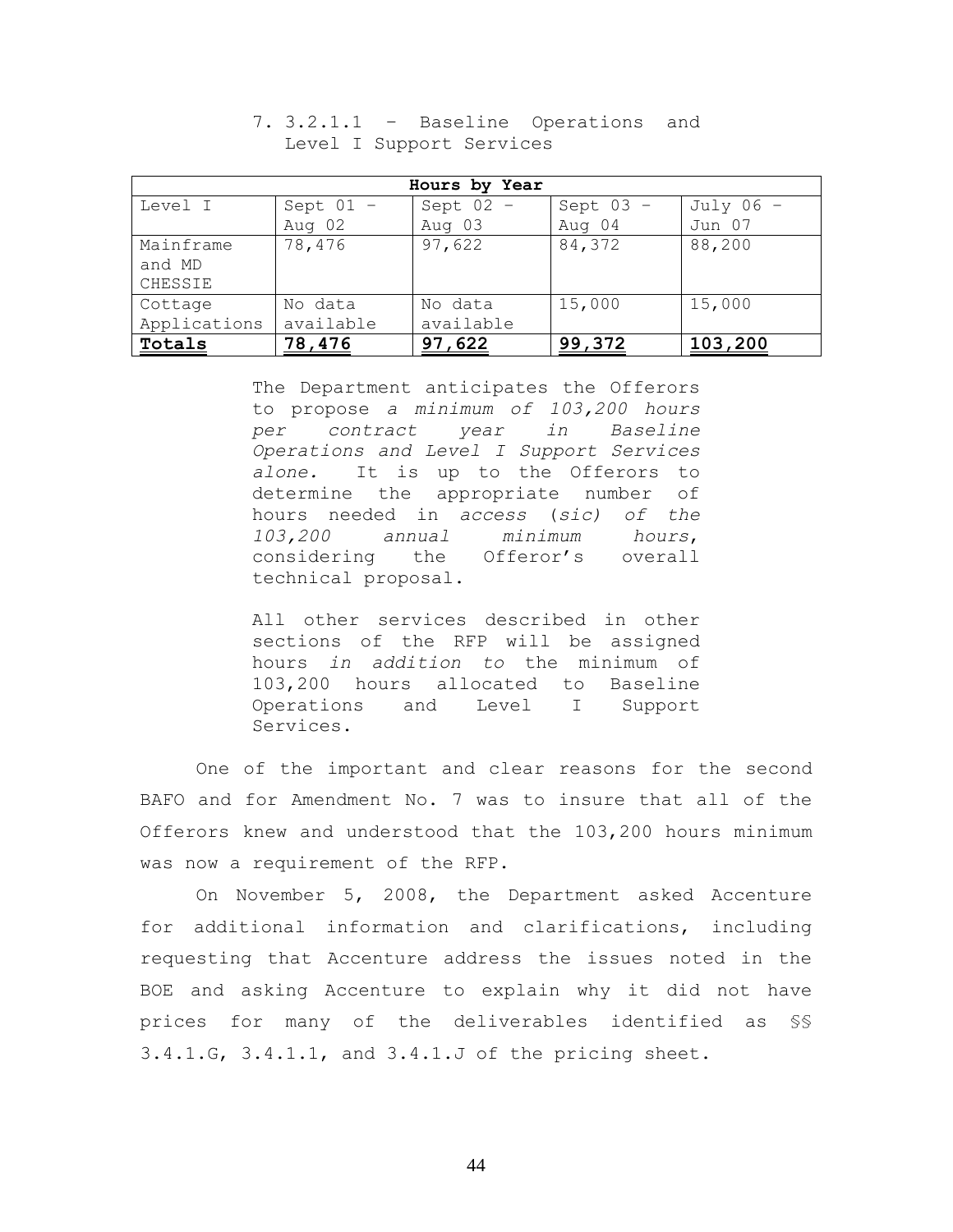On November 5, 2008, Accenture notified the Procurement Officer, Ms. Sandra Johnson, that it had concerns about its competitive advantage based upon the new requirement to include labor rates for each contract year for Level II Services as per Amendment No. 7, item 2, rather than providing the maximum hourly rate. As Ms. Johnson explained it, the Department was interested in the amount that the contractor would charge the Department for Level II Services throughout the term of the contract to compare against the task orders later*.*

This change concerned Accenture and, in an e-mail communication to the Procurement Officer on November 6, 2008, Accenture requested an opportunity for further discussions about the instructions in Amendment No. 7 emphasizing that they believed "the instructions have taken away a key competitive advantage for Accenture in a fixed price contract and will not result in the best value for the State." Accenture also requested further clarification of the instructions to Amendment No. 7, which if followed, would result in significant changes to its financial proposal.

Notwithstanding these concerns, Accenture acknowledged the Department's desire to have a minimum of 103,200 hours for baseline services.

On November 7, 2008, in response to Accenture's questions, the Procurement Officer issued Clarifications to all Offerors addressing Accenture's concerns. The Department reiterated its requirement of the 103,200 minimum hours needed for Baseline Maintenance and Level I Support Services and, further stated that, "in addition to the minimum hours, additional annual hours for the specific requirements should be priced separately."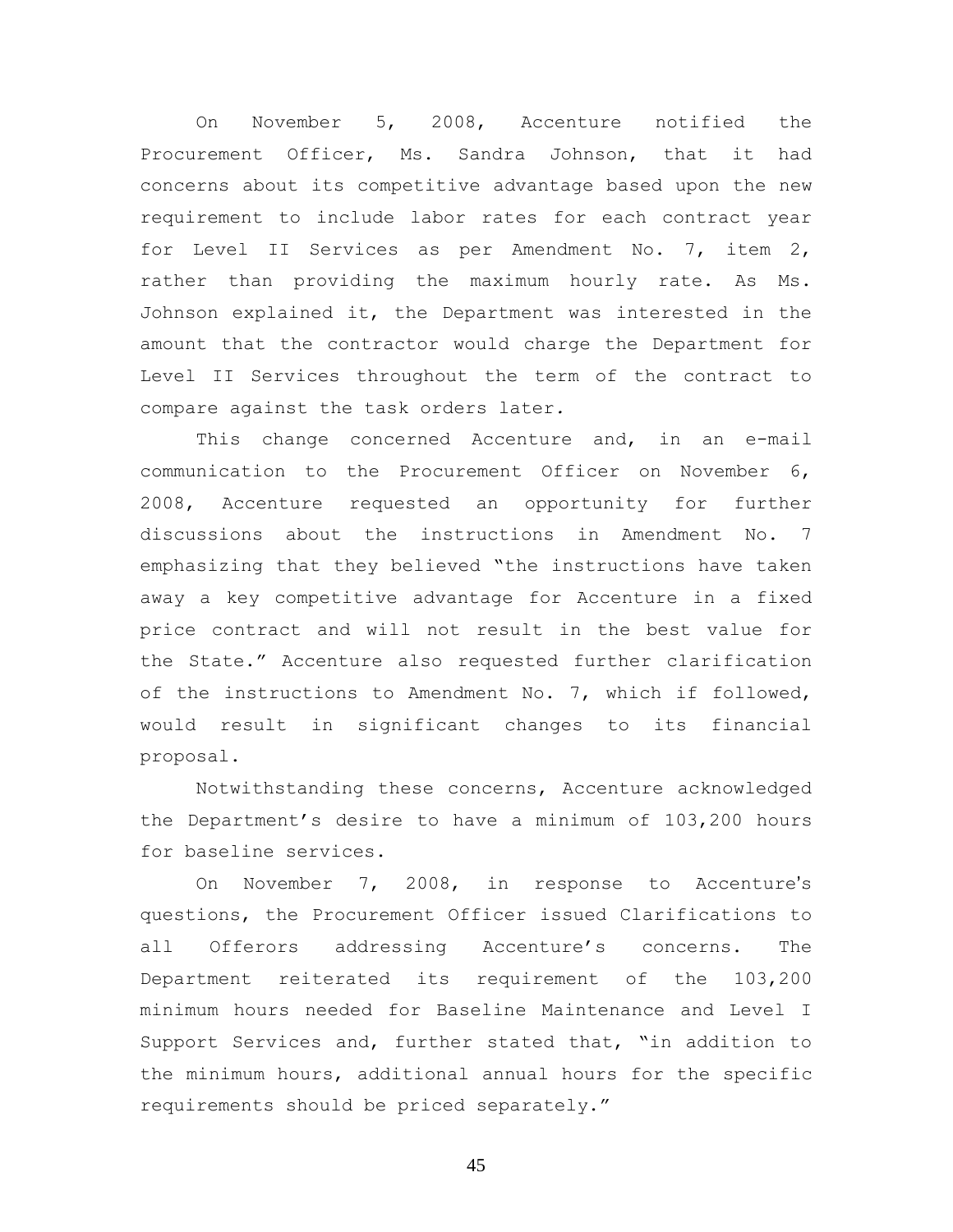The Department stated in the Clarifications issued on November 7, 2008 that:

> *2. How are we to show year over year efficiencies for evaluation purposes? An example of efficiency would be that we reduce defect rates by XX% over time to reduce the time spent working on defects and potentially allow more times towards other Level I work.*

> Year over year gains in productivity or overall efficiencies should be described in detail in your Technical Proposal. Any discussion regarding the percentage of work expected to decrease over time or expected volume of defects anticipated to diminish as a result of the improved productivity should also be outlined in your Technical Proposal. The gains in productivity or overall efficiencies will be reflected in the hours needed over and above the 103,200 hour minimum.

> *4. We understand DHR's desire to have a minimum of 103,200 hours dedicated to baseline operations and Level I support services. We are, however, unclear as to how these hours would be shown on the amended application maintenance pricing sheet… Does DHR expect to see the hours associated with testing activities for Level I Baseline Maintenance fixes in category 3.4.16 Baseline Maintenance and Level I Support Services or in 3.4.18 Software Testing in the Pricing Sheet? In other words, does DHR expect to see 103,200 hours in the 3.4.16 Baseline Maintenance and Level I Support Services line of the Pricing Sheet or is it anticipating some of those hours to be in Phase/Description categories with overlapping categories?*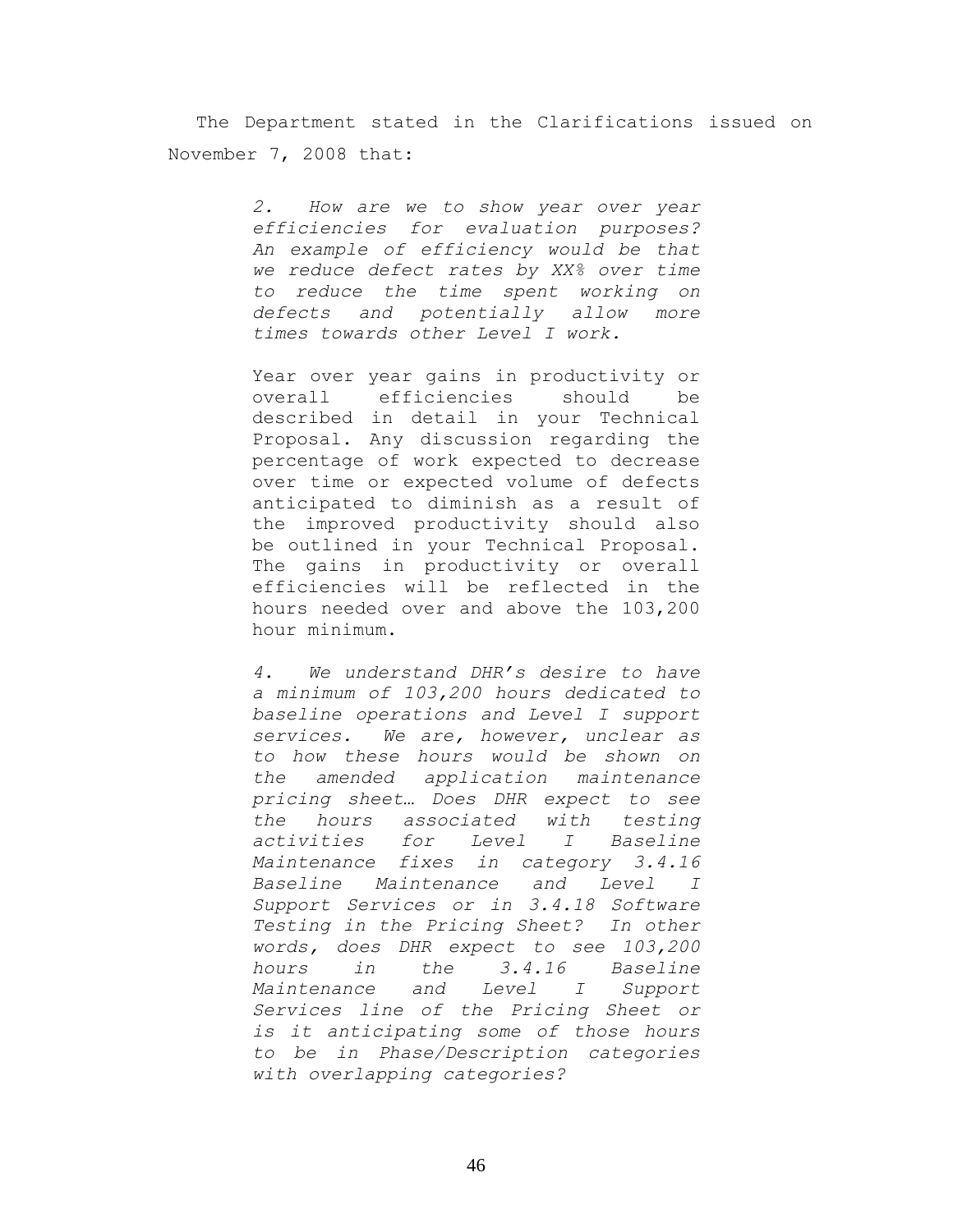The Offeror shall propose a minimum of 103,200 hours in 3.4.16 – Baseline Maintenance and Level I Support Services for each contract year and each option period.

There is some small amount of overlap between Sections 3.4.15, 3.4.16, and 3.4.18. The differences were clarified in the questions posted on July 3, 2008 (specifically, 8, 11, 25, 41, 47, and 75) and the questions posted and further clarified on July 7, 2008 (110, and as clarified, 104). Thus, in addition to the minimum hours, additional annual hours for the specific requirements should be priced separately. *Joint Exhibit 1, November 7, 2008 Clarifications.*

Significantly for purposes of these Motions, and for this decision in general, there was no other request from Accenture for clarification or further explanation of Amendment No. 7 after Accenture's receipt of these noted clarifications.

During her testimony, Ms. Hielscher – who by Accenture's own admission is an "industry expert" who "has worked with government clients for twenty-four years" and "has delivered applications maintenance, development enhancement projects in human resources" - testified that she read and understood Amendment No. 7 to require a breakdown of hours for each item.

Ms. Hielscher also testified that after the issuance of Amendment No. 7, the Department's request for 103,200 hours for Section 3.4.16 Baseline Operations and Level 1 Support did not change.

Importantly, Appellant did not submit any protest regarding anything involved within this procurement process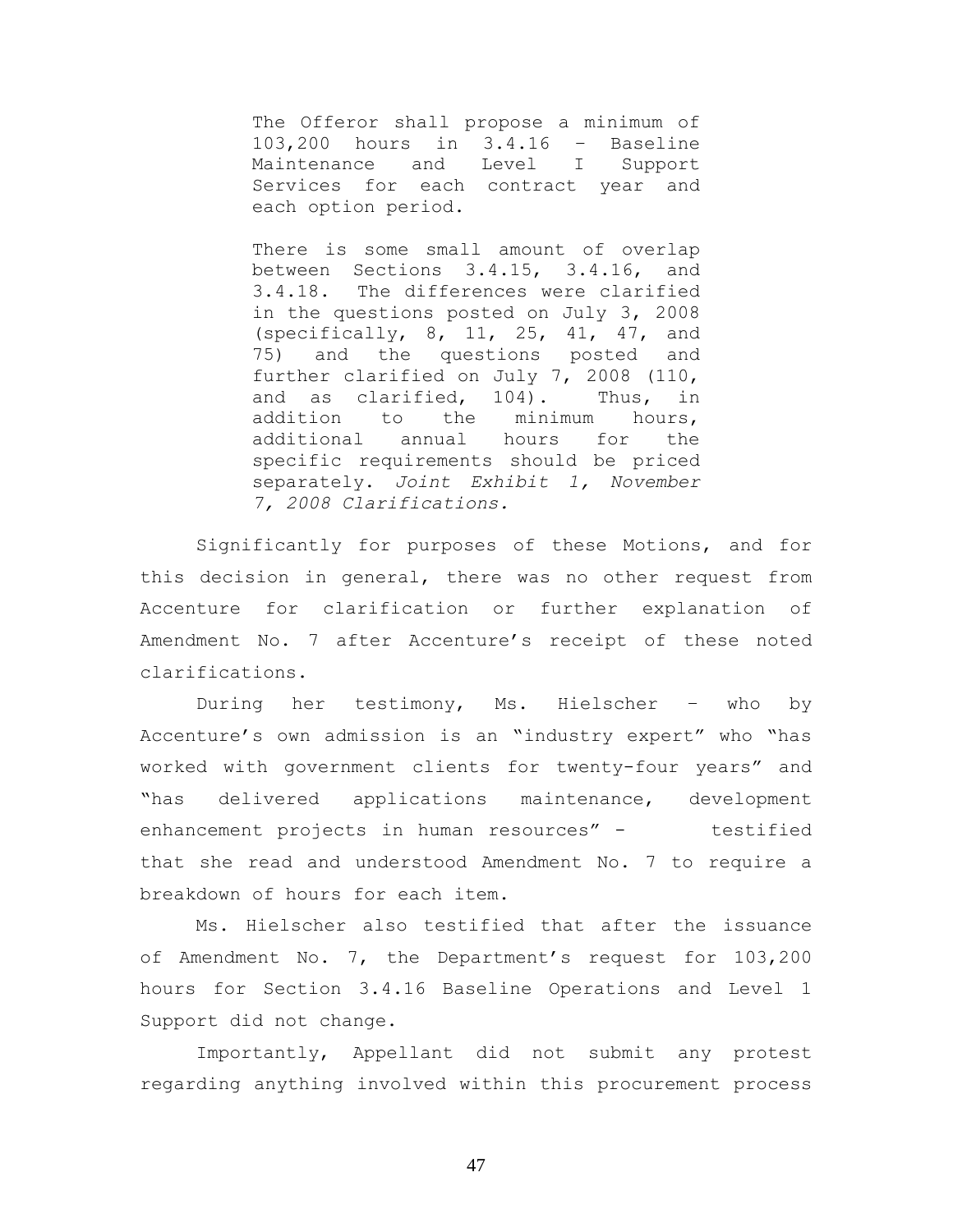prior to the submission of its second BAFO or before the opening of that second BAFO.

The Department timely received the Appellant's second BAFO, Pricing Clarifications, and another Basis of Estimate on November 14, 2008.

In the Appellant's BOE "Financial Assumptions", it took exception to Amendment No. 7 by stating that its Proposal was based upon the assumption that:

> "Base Level I Service hours are 103,200 plus production Support, Security, Requirements Definitions, Long Range Planning, Training, Level II Support Services and Removal of GRNDS. We assume all other functions requested with the RFP are included in the base hours. It is assumed that these support hours include all necessary Subject Matter Expert requirements and Project Management."

The Appellant priced the minimum 103,200 hours for §3.4.16 Baseline and Level I Services for contract years one and two, and provided pricing and hours for ten other services for contract years one and two. For the remaining years the Appellant failed to include the additional hours over and above the 103,200 minimum as required by Amendment No. 7. The Appellant lumped together all other required Level I Service hours into §3.4.16 Baseline Services*.*

There is no doubt that Appellant failed to complete the Pricing Sheets in compliance with the specifications of the RFP and Amendment No. 7 in its second BAFO. It is clear that in the second BAFO for contract years three through nine, the Appellant did not follow the requirements of the RFP and Amendment No. 7. Rather than placing the additional hours in the phase/description service areas, Appellant left those areas blank.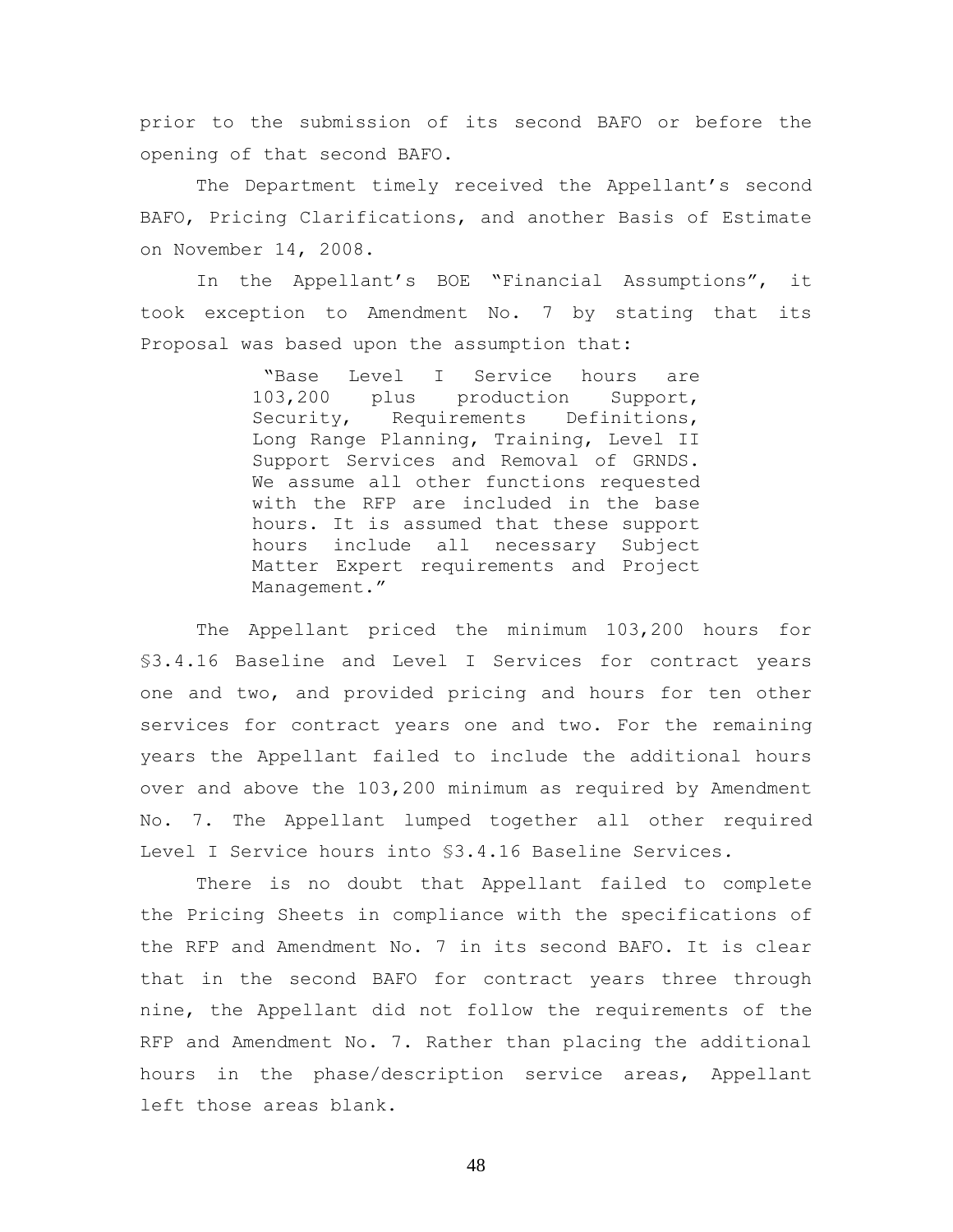In its second BAFO, despite the Department's instructions to Accenture to modify the assumption relating to the baseline services and despite the new pricing instructions in Amendment No. 7, Accenture submitted in this second BAFO the very same assumption, without any changes or modifications and priced its proposal the same as it had done previously. In accordance with this assumption, Accenture included the minimum 103,200 hours for § 3.4.16 Baseline and Level I Services for contract years one and two. However, also included in the § 3.4.16 Baseline and Level I Services were prices and hours for ten other services, arbitrarily selected by Accenture, for contract years one and two. For the remaining years, Accenture failed to include the additional hours over and above the 103,200 minimum as required by Amendment No. 7. Instead, Accenture decided to lump together all of the other required Level I Service hours into the § 3.4.16 Baseline Services.

Why would Accenture take these actions? According to evidence, including the testimony of Ms. Hielscher, the new pricing proposal requested by the Department took away Accenture's perceived competitive advantage. Accenture decided to propose a fixed price based on responding to the second BAFO request not as the Department instructed, but as Accenture believed would present Accenture's proposal in the best possible light - and Accenture took the risk associated therewith. For Accenture, this decision, to submit the second BAFO not as the Department requested but as they chose to complete it, was a catastrophic mistake.

Accenture apparently decided that it could be more efficient than the 103,200 hours required over the life of the contract for baseline services, and, for that reason,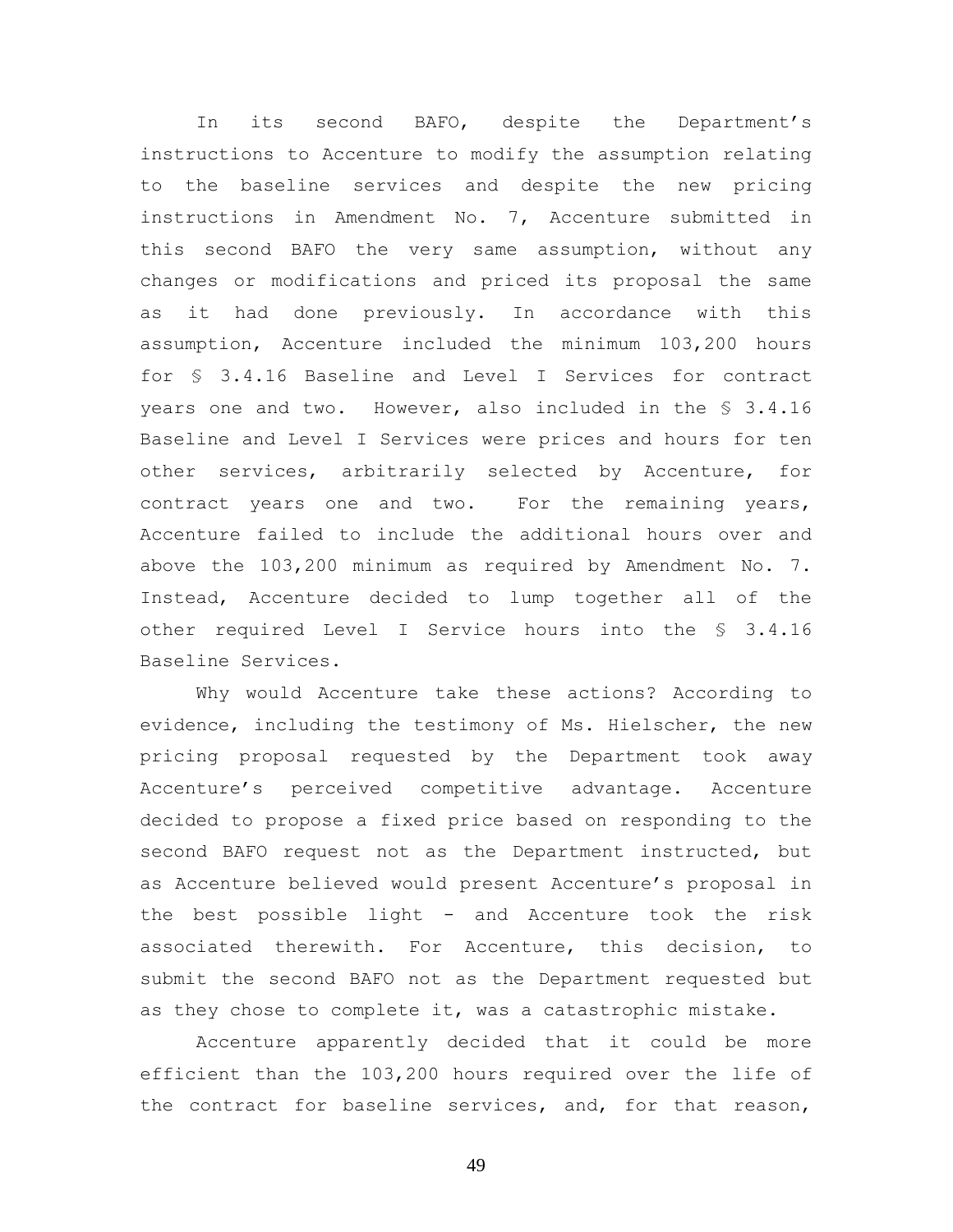decided not to comply with the minimum requirements as requested. Accenture showed its efficiencies by combining other services into the § 3.4.16 Baseline Operations and Level I Support, after being told explicitly not to do so. This was the only way, according to Accenture, to show the efficiencies Accenture intended to obtain.

ACS, on the other hand, asserted that it too would obtain certain efficiencies in the baseline services over the life of the contract. In order to show this, ACS proposed the minimum hours required for § 3.4.16 (plus more) and incrementally reduced the hours necessary for these services. Unlike Accenture, however, ACS did not fall below the minimum requirements. ACS, rather, explained in its assumptions how the efficiencies would be obtained using the minimum State requirements.

After receipt of the second BAFOs, the Evaluation Committee reviewed all of the BAFOs submitted. ACS's and Northrop's proposals were deemed reasonably susceptible for being selected for award and were subsequently evaluated and ranked. Accenture's second BAFO was found to be not reasonably susceptible for being selected for award and Accenture was, therefore, eliminated from further review.

The Committee attempted to evaluate the proposal, the hours, and the prices provided by Accenture, but was unable to do so because of the limited information provided, and the fact that so many of the services were combined into the baseline operations in direct violation of the RFP requirements. As a result, the Department was unable to determine how the prices were calculated.

For example, in the second BAFO of Accenture approximately two-thirds of Accenture's L1 pricing proposal contained 'dashes' instead of prices and hours. Accenture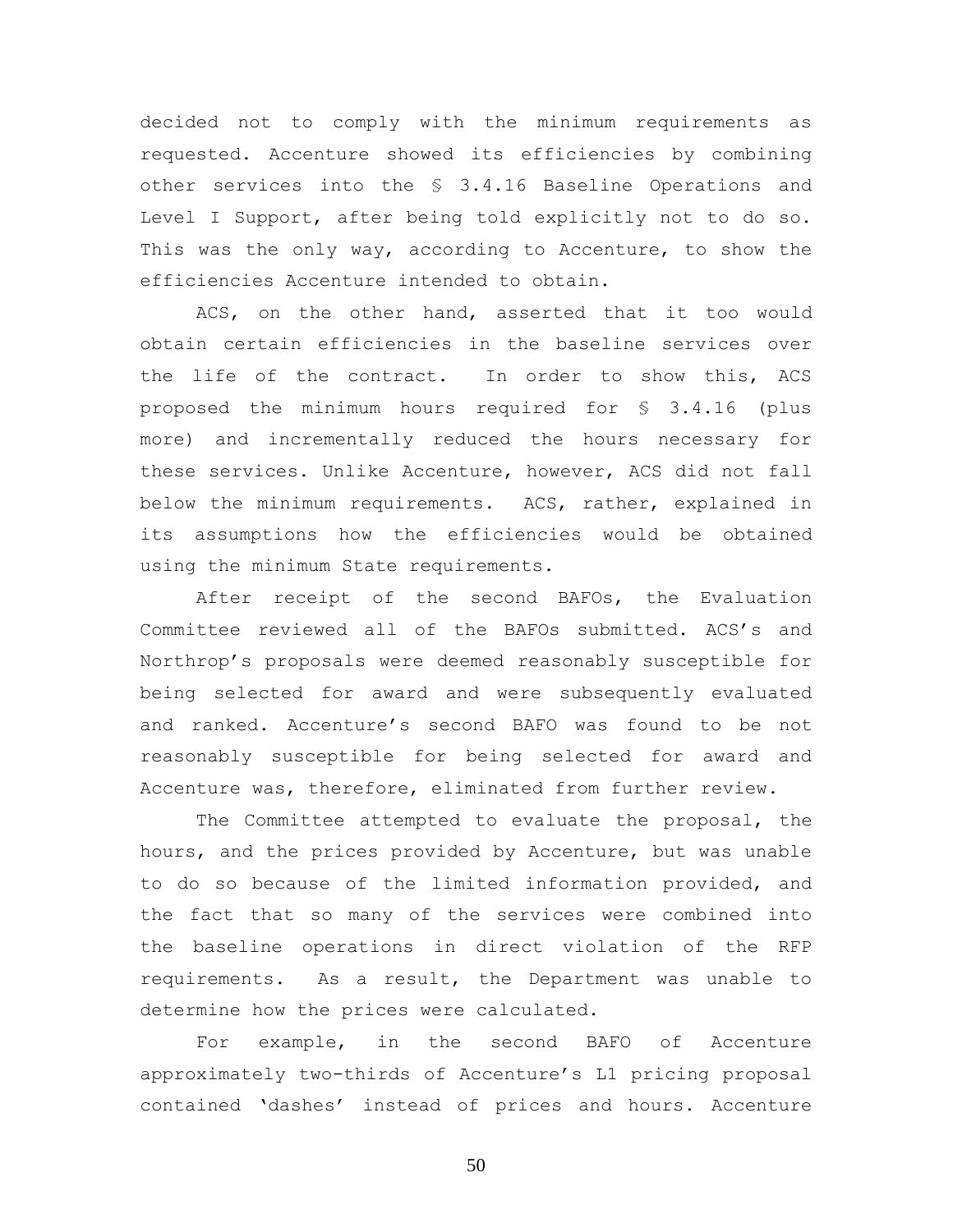subsequently explained in testimony that the 'dashes' did not signify that the blocks were ignored, but, rather, no pricing or hours was provided.

The Procurement Officer testified that the Department asked Offerors to complete each and every cell block in order to ensure that Offerors understood the work involved; could distinguish between the Level I and Level II service hours; and, to determine what the Offerors were charging for each service and how the Offerors arrived at a given price.

Clearly, Accenture submitted a second BAFO that the Procurement Officer and Evaluation Committee members simply could not reasonably evaluate. There was no way for the evaluators to evaluate Accenture's financial proposal because Accenture chose not to complete the financial proposal as requested and required.

On November 14, 2008, the ranking of the financial proposals of the remaining two Offerors was completed. The Evaluation Committee determined ACS and Northrop Grumman were susceptible of award and able to be evaluated and thereafter recommended unanimously that ACS be awarded the Contract.

The Evaluation Committee cited in its Evaluation Summary and Recommendation for Award ACS's strengths and identified the one deficiency of ACS regarding the failure to identify a replacement within the proposal deadline. The Procurement Officer agreed with and accepted the Evaluation Committee's Recommendation for Award of the Contract to ACS. The Procurement Officer presented her recommendation for award and the elimination of Accenture from further consideration to the Secretary of the Department on December 5, 2008. The Evaluation Summary and Recommendation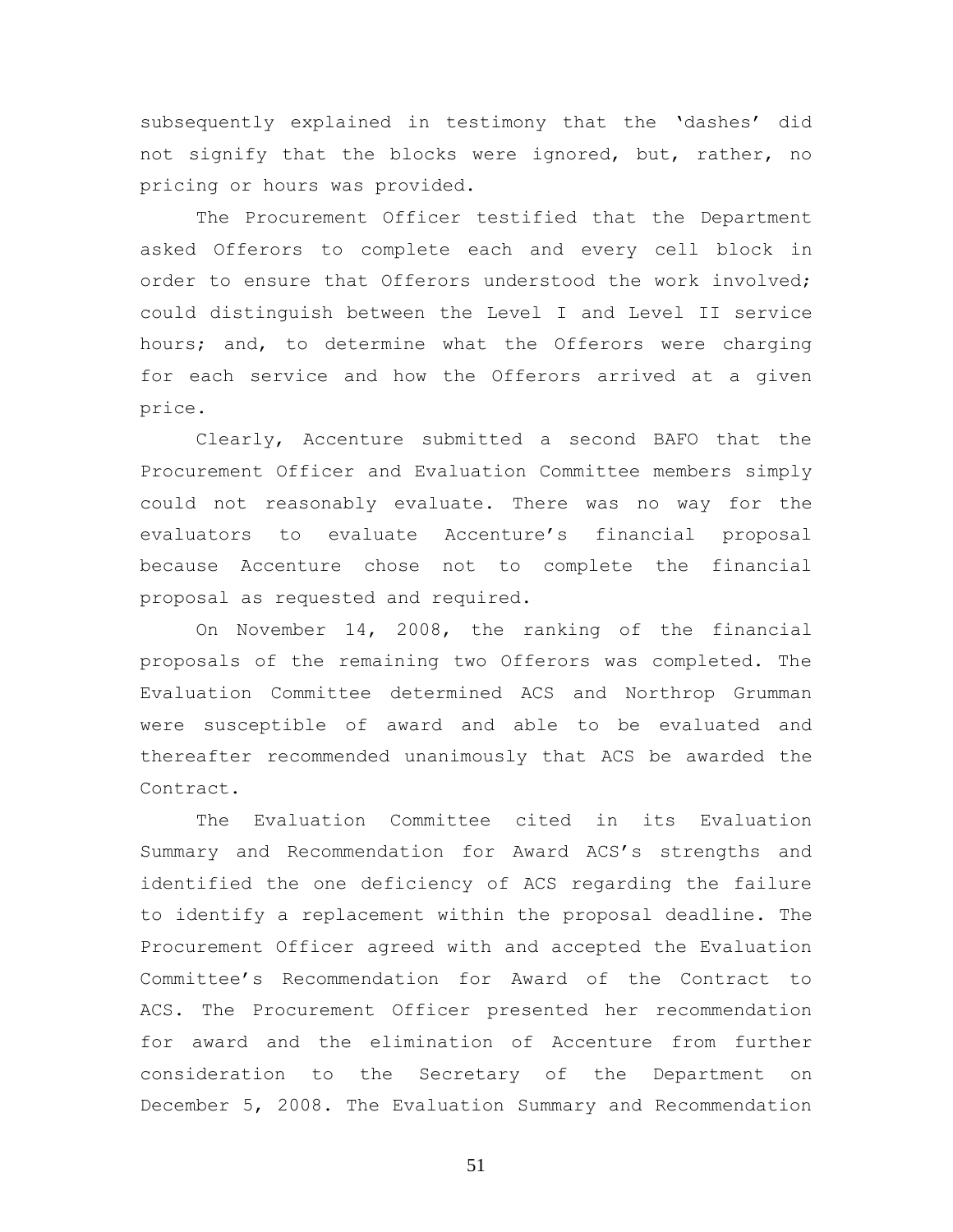for Award was approved by the Secretary of the Department on December 5, 2008.

On December 8, Accenture was notified that, pursuant to § 2.4 of the RFP, its proposal was deemed not reasonably susceptible of being selected for award.

Accenture requested a debriefing be held and a debriefing was held on December 11, 2008. On December 15, 2008, Accenture filed its first Protest.

In this December 15, 2008 Protest, Accenture alleged that the Department: did not tell Accenture that some of its assumptions filed with Accenture's initial BAFO were objectionable; should not have deemed Accenture's Proposal not reasonably susceptible for being selected for award because Accenture failed to comply with the requirements of Amendment No. 7; did not follow its own Financial Evaluation Criteria; and was biased against Accenture in the evaluation of Accenture's Proposal. Accenture requested that it be permitted to cure its Proposal for evaluation purposes and that the Department refrain from recommending award to any contractor other than Accenture pending the resolution of the Protest.

The Department sustained the Appellant's first basis of protest on January 8, 2009 and denied bases two, three, and four. The Department declined to re-evaluate Appellant's proposal and declined to recommend that the contract be awarded to the Appellant.

The Appellant then filed a Notice of Appeal of Bid Protest with the Board on January 22, 2009, alleging:

> 1. Accenture's alleged failure to properly insert unevaluated hours in certain cells in the BAFO #2 Financial Spreadsheet is not grounds for rejection;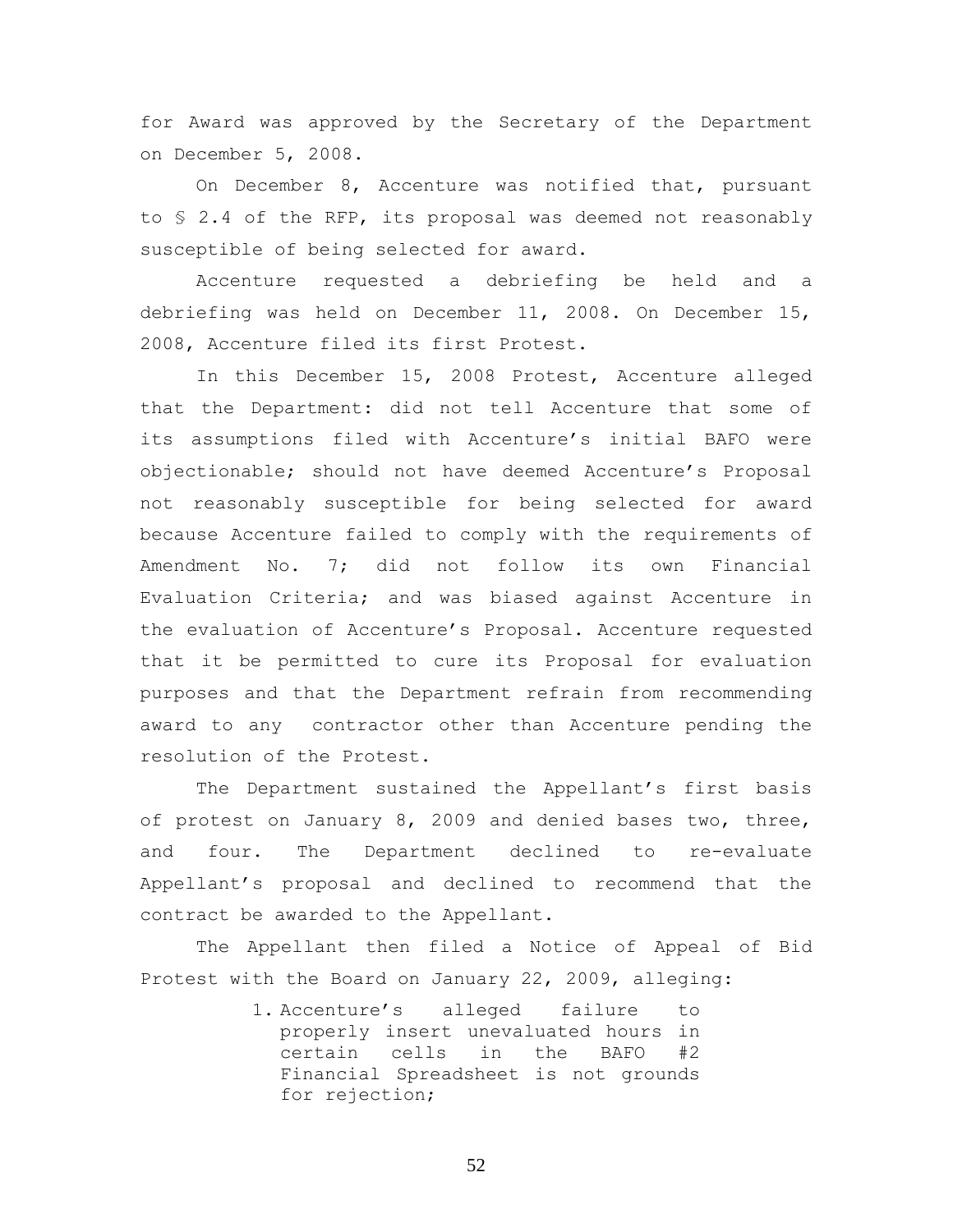- 2. The Department misapplied the Financial Criteria set forth in the RFP §5.5; and
- 3. The Department's statements to Accenture at the December 11, 2008 meeting raise additional concerns regarding the Department's evaluation of Accenture's technical proposal. Specifically, the mention of a 'weakness' in Accenture's technical proposal relating to a lack of understanding of current DHR processes and systems made during its December 11, 2008 meeting with Accenture shows bias toward the Department's incumbent vendor(s) and is an unfair comparative ranking of the technical proposals among the offerors.

After certain documents were provided to Appellant pursuant to a request Appellant filed a Second Protest on April 30, 2009. The Second Protest was based on eight (8) grounds:

- 1) There were latent ambiguities in the RFP pricing requirements;
- 2) Email communications provided further evidence of bias;
- 3) respondent improperly rejected Accenture's proposal for a reason *other than* the reason that was provided to Accenture;
- 4) Respondent wrongfully rationalized its improper decision to deem Accenture's offer as not reasonably susceptible of being selected for award;
- 5) Respondent improperly modified technical scores of offerors after financial scores were opened;
- 6) Respondent arbitrarily ranked ACS as technically higher than Accenture in the "key personnel" category even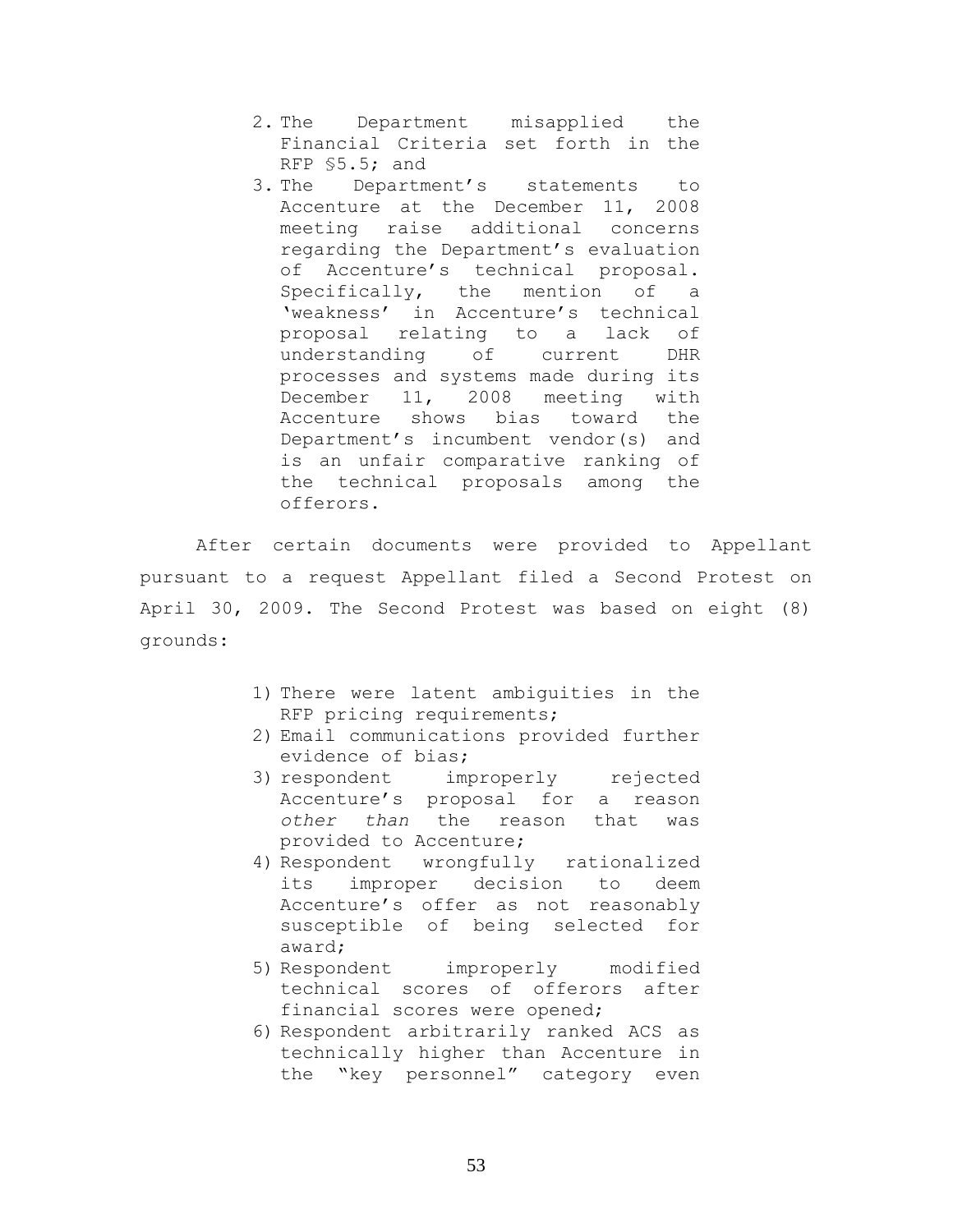though ACS submitted its proposal with missing key personnel;

- 7) There were improper communications between ACS and Respondent; and,
- 8) There was a conflict of interest with regard to Respondent's CIO.

On June 22, 2009, Respondent denied Appellant's Second Protest in its entirety. On July 1, 2009, Appellant filed its second notice of Appeal with the Board. Accenture repeated seven of the eight grounds from its Protest as the basis for its second Appeal, withdrawing the ground regarding improper communications between ACS and Respondent (Ground 7 from the second Protest).

ACS argues that Grounds One and Two of Appellant's first appeal should have been filed as a protest prior to the closing date for receipt of the second BAFO. If Appellant wanted to protest the alleged improprieties associated with the evaluation criteria requirements of the RFP including the use of hours in the evaluation, it should have done so prior to the closing date for receipt of the Second BAFO. Appellant was repeatedly advised that hours would be considered in the evaluation process and were requested to provide hours prior to the submissions of the Second BAFO. If Appellant believed consideration of hours and requests for hours did not comport with RFP §5.5, it should have protested then. Appellant failed to file such a protest prior to the November 14, 2008, the closing date of the Second BAFO. Grounds 1 and 2 of Appellant's Appeal must therefore be dismissed, ACS concludes, because the Board lacks jurisdiction to hear such grounds.

ACS raises valid points concerning the nature of these two appeal grounds. The facts are clear that Accenture was repeatedly told that hours would be considered in providing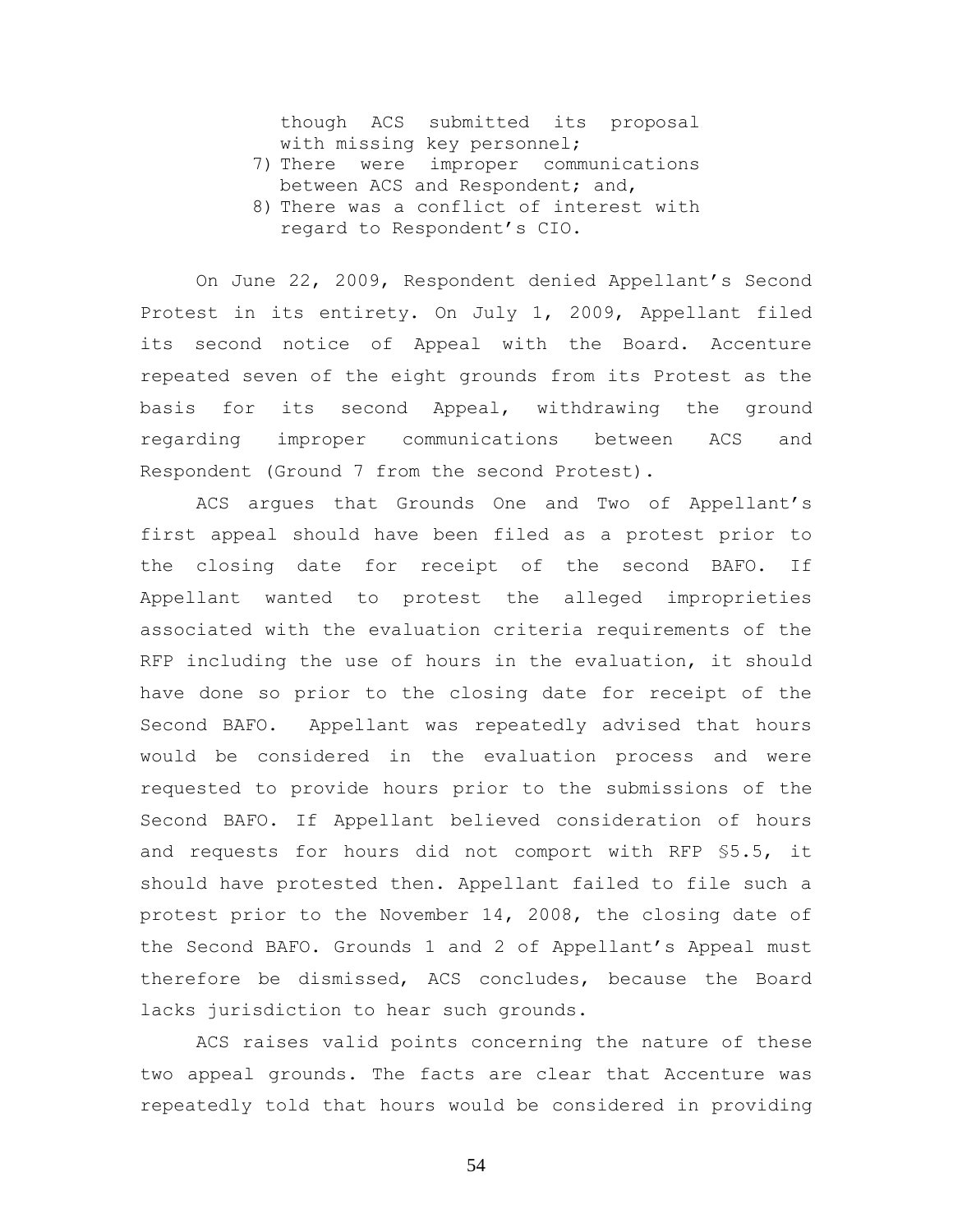an evaluation of proposals and that Accenture was repeatedly asked to provide certain hours prior to the submission of Accenture's second BAFO. The Department could not have been more clear to Accenture or gone to greater lengths to insure that Accenture understood the requirements of the second BAFO and what was sought by the Department in that second BAFO in order to enable the Department to evaluate the offerors financial proposals fairly and equally.

The Board, however, recognizes that Accenture did not know that its second BAFO had been classified as not reasonably susceptible of being selected for award until informed by the Department on December 8, 2008. Specifically, Accenture was notified on that date that:

> In light of Accenture LLP's failure to comply with the requirements of Section 2.4 (Acceptance of Terms and Conditions) of the RFP, your financial proposal and 3.0 Basis of Estimate, has been deemed to be not reasonably susceptible of being selected for award…

Accenture asked to be notified of the reasons for this finding and on December 9, 2008, the Department informed Accenture that its proposal was determined to be not susceptible for award because it "proposed several exceptions/assumptions in the Basis of Estimate that were not acceptable to DHR" and it, "failed to provide hours for each category as required in Amendment No. 7."

Accenture promptly requested a debriefing, which was held on December 11, 2008. Accenture's first Protest followed on December 15, 2008.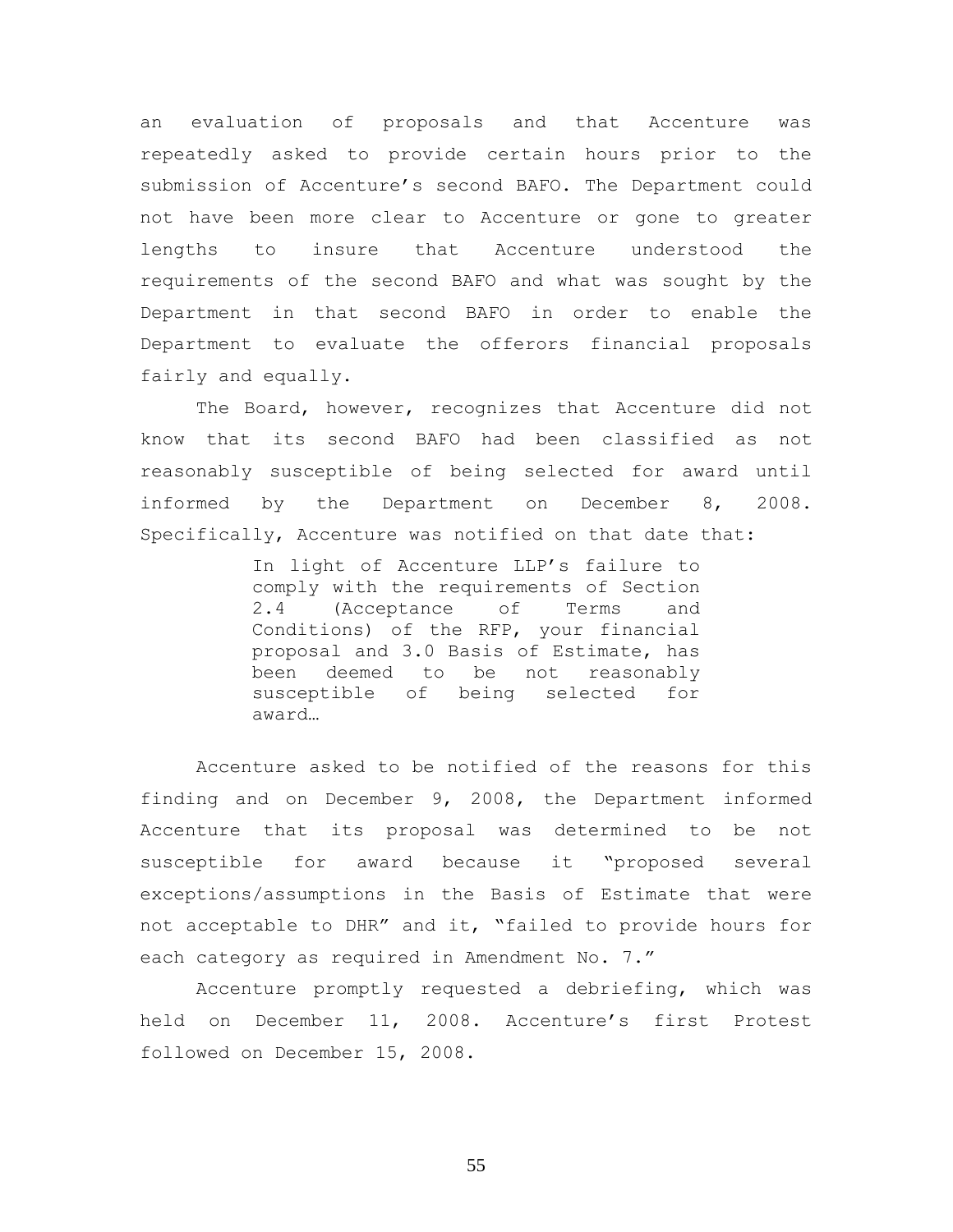In the interests of fairness, it is not reasonable to hold Accenture responsible for knowing the reasons for the rejection of its second BAFO and the finding that its financial proposal had been found to be not reasonably susceptible of being selected for award until it was informed of those findings by the Department. The Department so informed Accenture of those findings on December 8, 2008 and elaborated on those findings on December 9, 2008 as well as at the debriefing on December 11, 2008.

Accenture filed its first Protest on December 15, 2008. By whichever date taken as controlling – December 8 or 9 or 11 – Accenture still filed its Protest in a timely fashion. Grounds one and two from Accenture's first Appeal were, therefore, timely filed with the Department and are not dismissed by the Board as having been untimely filed.

The same cannot be said for Ground 1 of Appellant's second Protest (and Appeal).

Ground 1 of Appellant's Second Appeal relies on the assertion that there were "latent ambiguities in the solicitation pricing requirements". The record does not support a latent ambiguity but was instead a calculated business risk by Appellant that failed.

A latent ambiguity is an ambiguity that is not apparent from a review. *See,* Richard F. Kline, Inc., MSBCA 2092, 5 MSBCA ¶479 (2000). Where an ambiguity is determined to have been latent, the Appellant is entitled to relief as long as its interpretation of the latent ambiguity was reasonable. *See,* Cherry Hill Construction, Inc., MSBCA 2025; 2048, 5 MSBCA ¶468 (1999). If there is evidence that a reasonable and prudent contractor party would have interpreted the latent ambiguity differently than the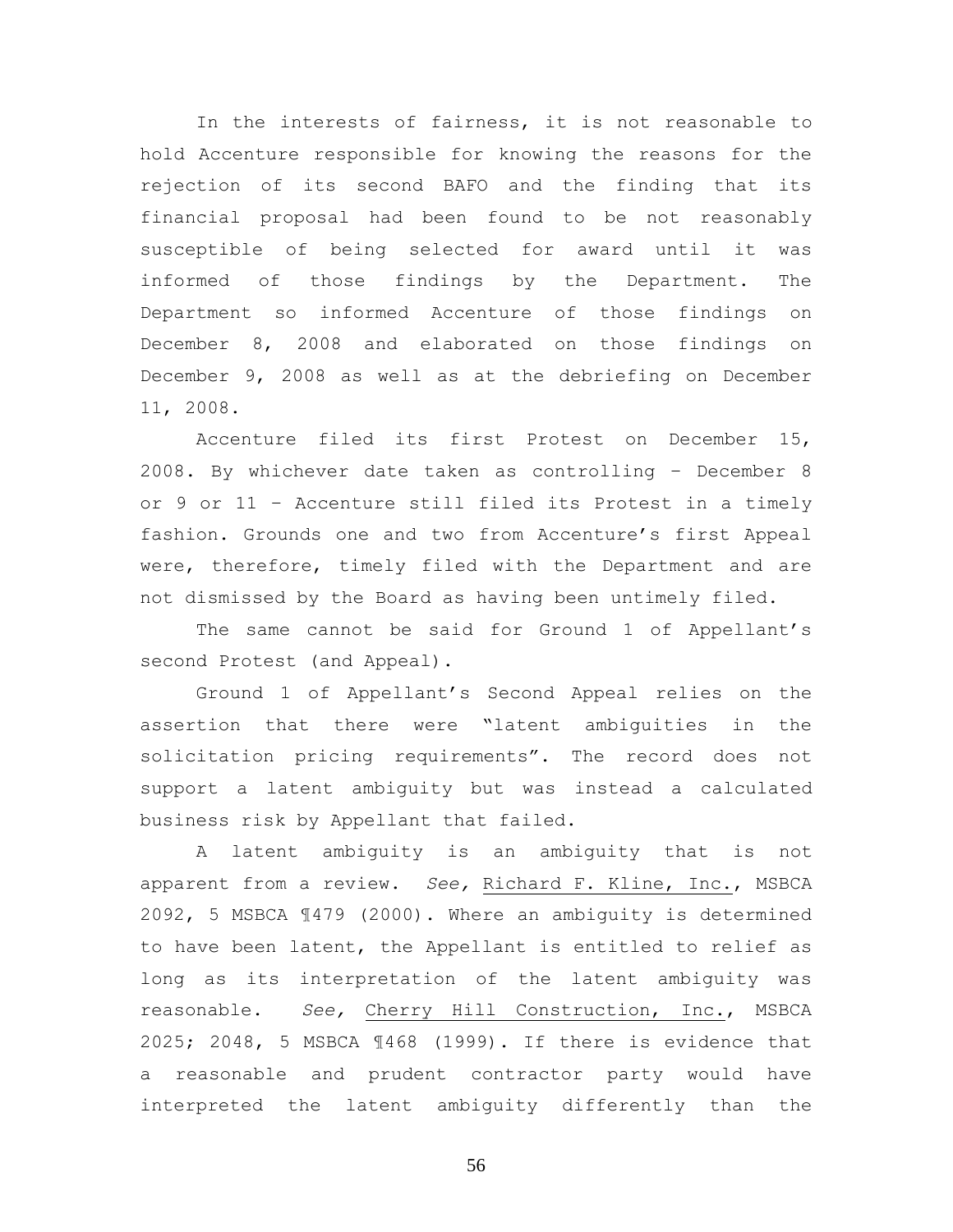appellant , the appellant is not entitled to relief. *See,*  Richard F. Kline, Inc.*, supra*. For the Appellant to succeed in showing a latent ambiguity, it must to show that its particular interpretation was, reasonable and susceptible to the understanding it reached. *See,* Substation Testing Co., MSBCA 1464, 3 MSBCA ¶ 225 (1989)*.*

Even without the Motion to Dismiss this appeal ground, it is clear that the Appellant has not met its burden in establishing a latent ambiguity in the solicitation pricing requirements herein.

As to the Motion to Dismiss, the record is clear and the facts are overwhelming that by November 14, 2008 - the closing date for the Second BAFO - the Department had made it clear to all offerors that it expected, and required, that hours would be utilized in connection with the evaluation process. Accenture was informed of this fact repeatedly during the lead-up to the submission of the second BAFO.

Accenture, and all other offerors for that matter, were on notice of that fact. For example, RFP §5.5 stated:

> The separate price volume of each qualifying proposal will be distributed to the Evaluation Committee for all proposals deemed susceptible for award following the completion of the technical evaluation. The Evaluation Committee will review the total price of each proposal in order to establish a financial ranking of the proposals, from lowest to highest price. The entire contract price including options years and transition costs will be used for purposes of the evaluation. The total contract price can be found in Appendix L, Pricing Sheets, and is identified as the Total Proposed Price (five (5) years and six (6) months).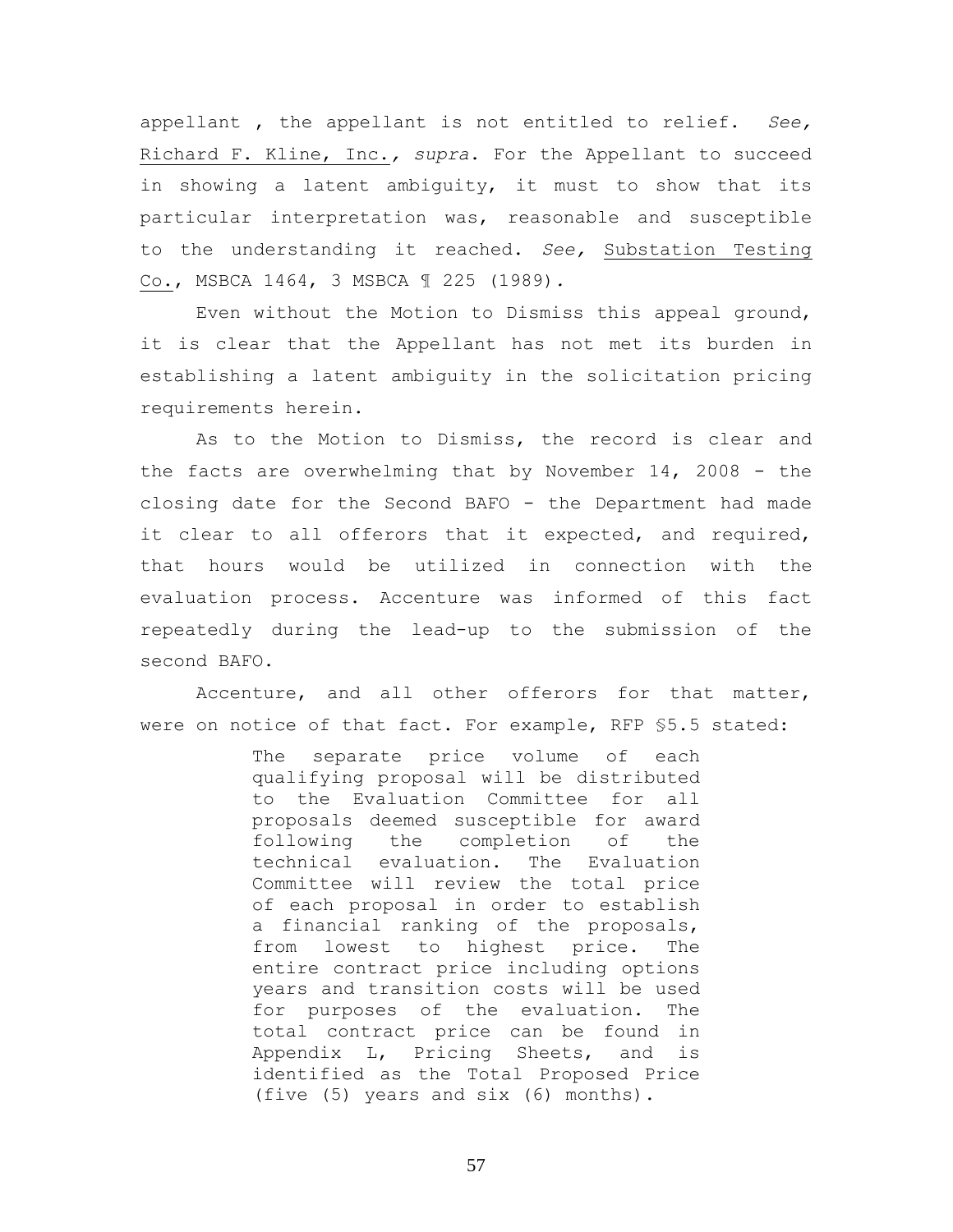Also, RFP §4.4 required:

**The Financial Proposal shall contain all price information for all services and products proposed as provided on Attachment L….**

The financial analysis includes the price to transition –in/out and projections for ongoing costs (hardware, software, maintenance, people, and facilities) required to satisfy DHR's capacity needs as outlined in this RFP.

The Offeror shall follow these instructions in completing the pricing sheets:

1. The Offeror will provide an annual fixed price per contract year for all services described in Attachment L.

2. **The Offeror must complete the pricing matrices specified for a base five-year, six-month Contract term with the options.**

**…6. In addition to completing the Pricing Sheet… (Attachment L)….***.*

Amendment No. 7 also was relevant, stating:

This amendment is being issued to amend and clarify certain information in the above named RFP and RFP Appendix L (Pricing Proposal). All information contained herein is binding on all Offerors who respond to this RFP. Specific parts of the RFP have been amended….

## **1. Revised Pricing Proposal**

1. The Offeror shall propose a firm fixed price for each applicable service on an annual basis.

**The Offeror shall include a breakdown of hours for each item**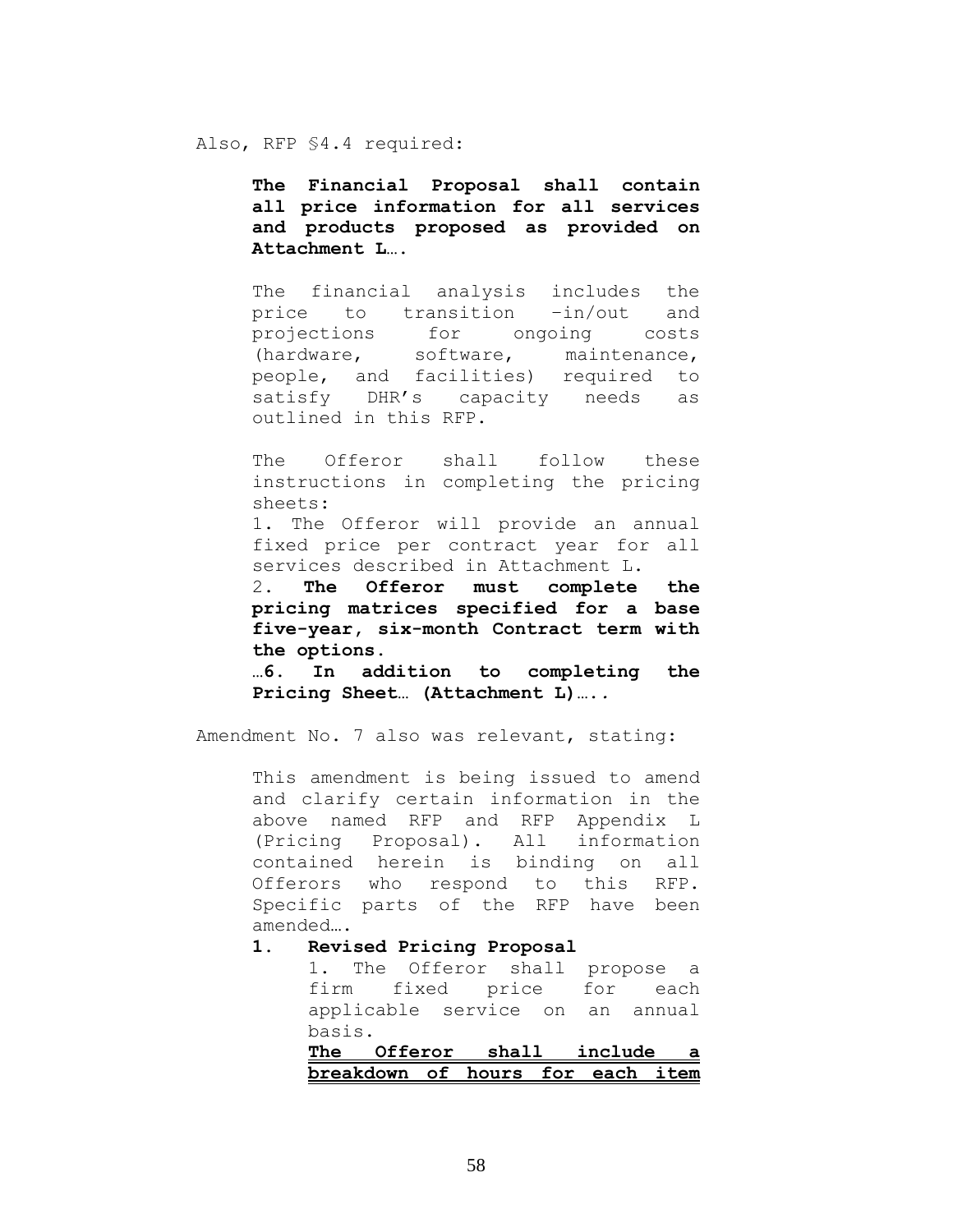**on the pricing sheet, for each contract year.**

2. **All costs associated with the Transition In should be defined in the column entitled "Transition (6 Months)" in the cell corresponding to Section 3.4.9 – Transition In. No costs should be amortized across the base period of the contract or otherwise absorbed in other areas of the pricing proposal.** Joint Exhibit 1, RFP, Amendment No.7. (Emphasis in original)

The Instructions to Amendment No. 7 of RFP stated:

1…[t]he Offeror shall include a breakdown of hours for each line item on the pricing sheet, for each contract year. 2. The Offeror should complete the pricing matrices specified for a base five-year, six-month contract term with two, two-year option terms…

13…The hours listed on the rate sheet are for evaluation purposes...

Instructions to Amendment No. 6 of the RFP stated:

2. The Offeror should complete the pricing matrices specified for a base five-year, six-month contract term with two, two-year option terms… 12…[t]he hours listed on the rate sheet are for evaluation purposes.

Instructions to Amendment No. 5 of the RFP stated:

2. The Offeror should complete the pricing matrices specified for a base five-year, six-month contract term with two, two-year option terms… 12…[t]he hours listed on the rate sheet are for evaluation purposes.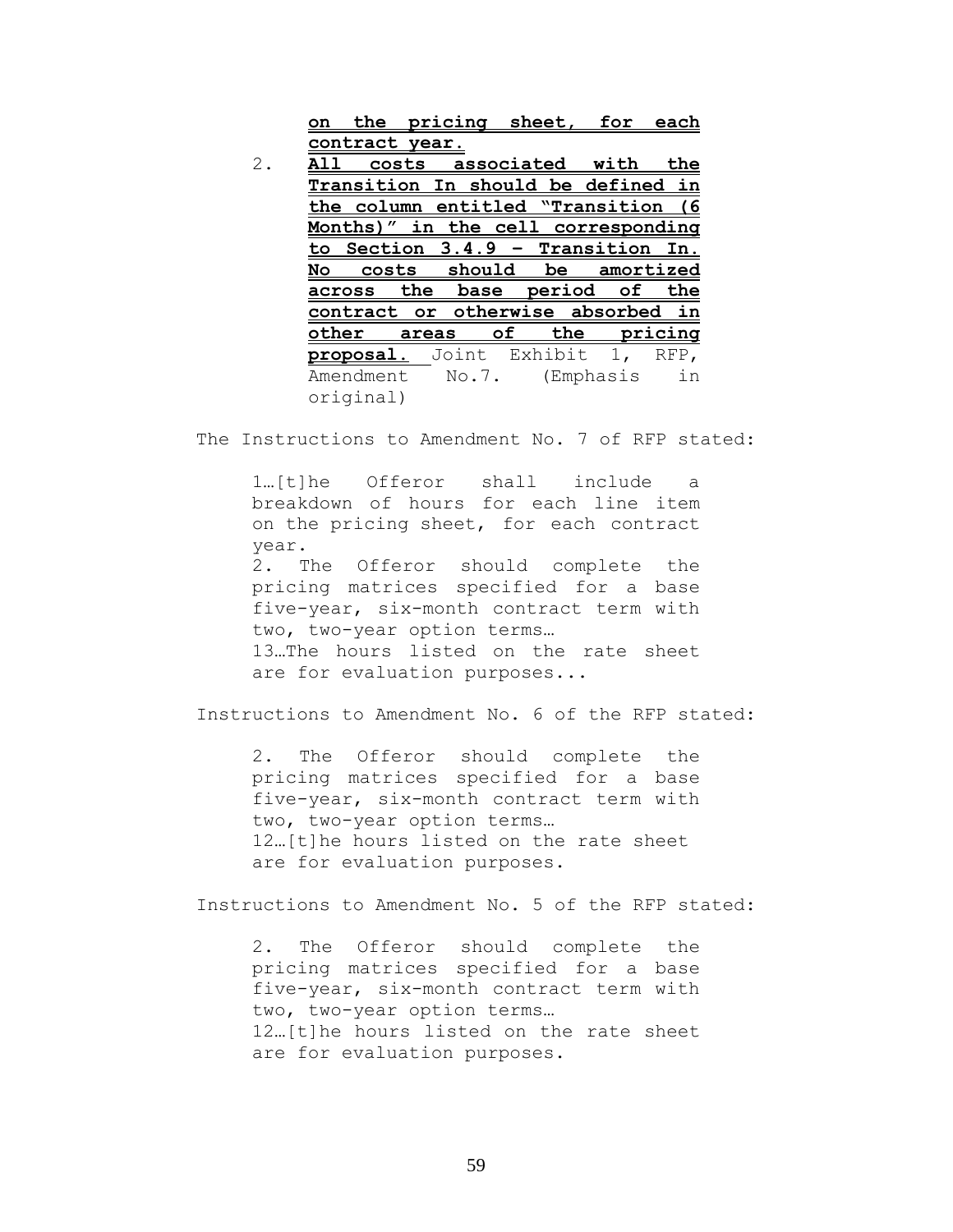Instructions to Amendment No. 4 repeated that requirement:

> 2. The Offeror should complete the pricing matrices specified for a base five-year, six-month contract term with two, two-year option terms… 12…[t]he hours listed on the rate sheet are for evaluation purposes.

 The Appellant's own employee, Ms. Hielscher, clearly indicated that Accenture was familiar with these documents and provisions:

> Q: Is it fair to say that you read all of the questions that may have come from the procurement officer to Accenture related to your submissions? A: I have read all of the questions. Q: Is it fair to say that you would have read all of the requests for BAFOs, either first or second, as it relates to this RFP? A: Yes. Q: Is it fair to say that you believe that you understood what was being requested by the RFP amendment questions and answers or BAFOs? A: Yes. Q: And you indicated in your testimony that you never saw anything that required you to fill out every cell, isn't that correct? A: That is true. Q: But you've indicated that you read all of the provisions of the RFP, the amendment questions and answers and BAFOs, correct? A: Yes. *Hearing Transcript V, pp. 55- 56.* … Q: …Did you ever request the procurement officer to modify the L-1

Pricing Sheet with Amendment Number 7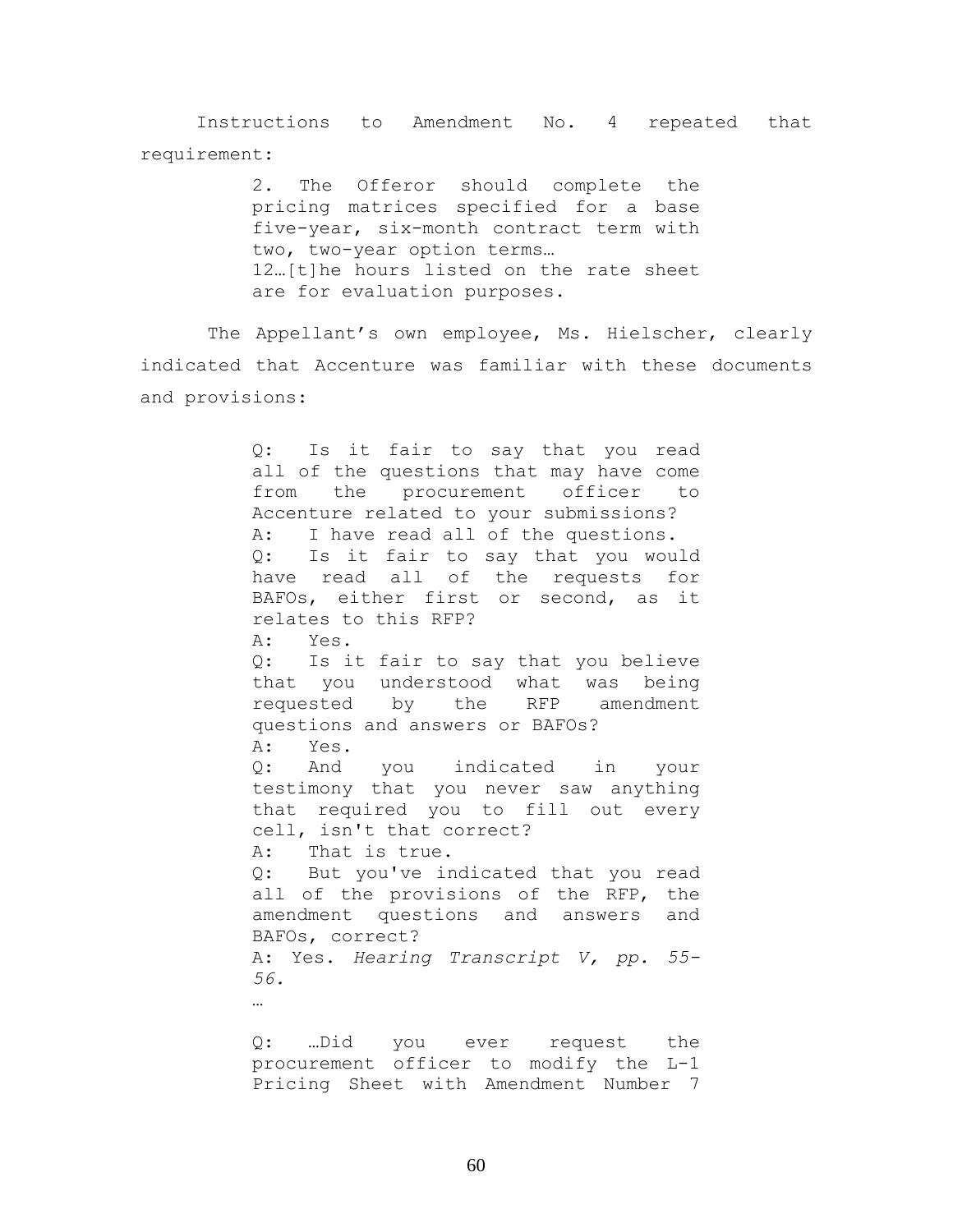because you just didn't want to fill in cells to fill in cells. … A: No. Q: Did you request it? A: No. *Hearing Transcript V, pp. 56- 57*. … Q: You had indicated previously to my questions that you had read all of the amendments and any accompanying instructions issued with the RFP. A: That's correct. *Hearing Transcript V, p. 78.*

Also contradicting Appellant's assertions is other testimony elicited from Ms. Hielscher. Ms. Hielscher testified that hours were important and required:

> [Board Member Collins] Q: Did you speculate in your mind what the reason might be? A: Well, I speculated in my mind that they probably needed [hours] for some kind of comparison or they're looking to see what your staffing level might be. I didn't really know for sure, and it's a lot of data on hours so it was confusing at this point.<br>Q: Did you think Q: Did you think it might be important though? A: I would assume if they asked for it, it was important, yeah. *Hearing Transcript IV, pp. 29-30*.

Ms. Hielscher further testified that the Department, "very specifically said 103,200 hours goes into 3.4.16," when it answered Appellant's questions to Amendment No. 7. *Hearing Transcript IV, p. 50*. Yet, despite this specificity, she admitted "I technically didn't put an hour in every box, but I know they were looking for breakouts of hours." *Id.* She further testified that she fully understood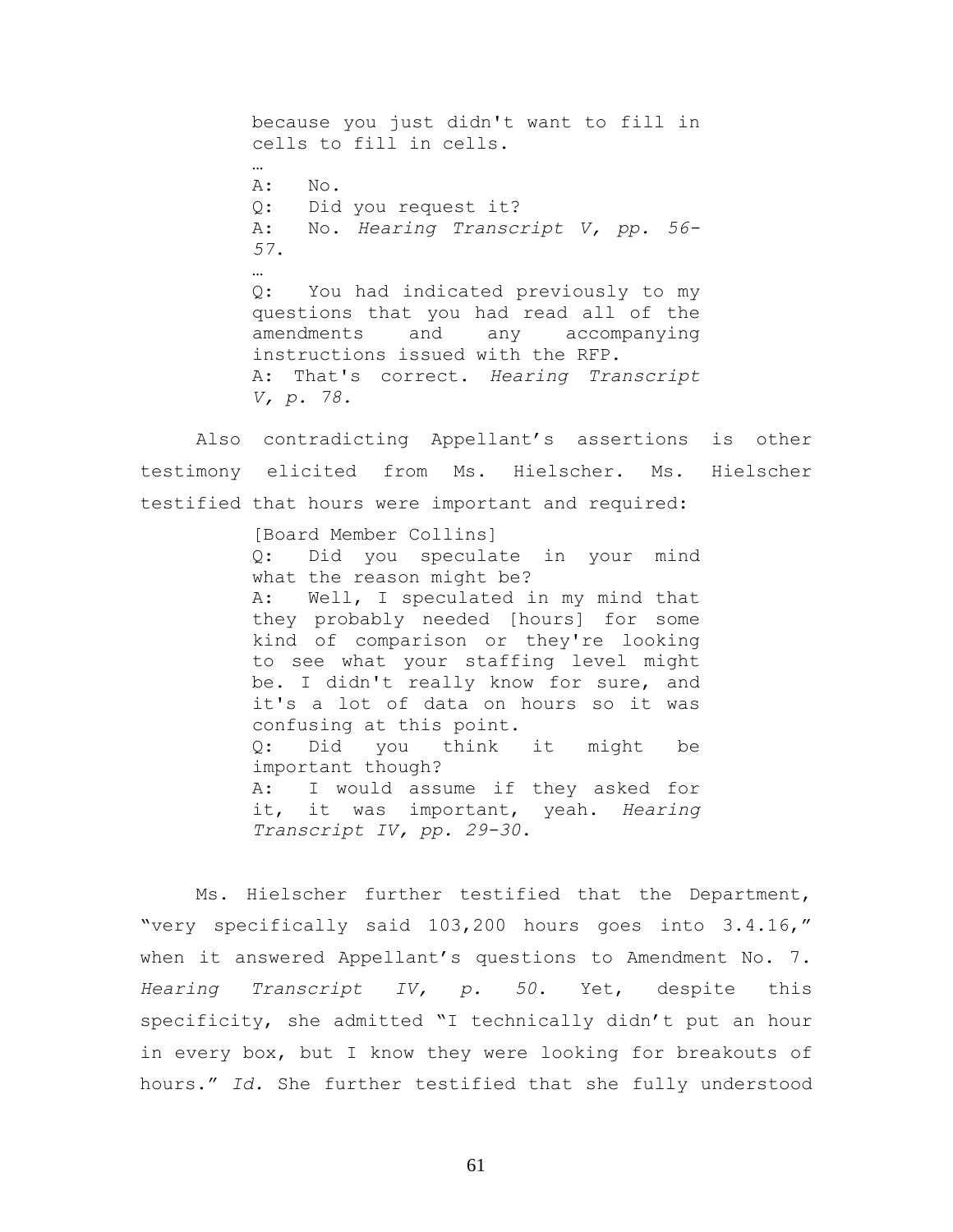the need to obey instructions, conceding in her testimony "You have to fill out the spreadsheet the way – yeah, you should fill it out based on how you're directed to fill it out." *Hearing Transcript IV, p. 142*. She also understood that the Department was looking for visibility when it sought information:

> Q: And did you hear from the Department that they wanted visibility into the services provided? A: We heard through the governance, so the project management, the reporting and the tracking, that DHR wants to understand what is going on with the provided services, so they want up-to-date status, want to see what is -- what services are being provided and how they're being provided. Q: So would it be fair to say for them to know what services are being provided and to have visibility they should have some kind of understanding of the hours and pricing associated with the services that are being provided based on what you just said? A: Yeah. I think that's fine. *Hearing Transcript V, p. 72.*

There is ample evidence that the two other offerors, ACS and Northrop Grumman, interpreted the instructions and specifications very differently from Appellant. Unlike Appellant, they completed the pricing matrices as the Department instructed, intended, and repeatedly requested.

Accenture should have known months before April 30, 2009 of the existence of this appeal ground. The RFP documents involved, the notification to Accenture of the Department finding that its second BAFO was not reasonably susceptible of award, and the debriefing were concluded by December 11, 2008. There is no basis for permitting the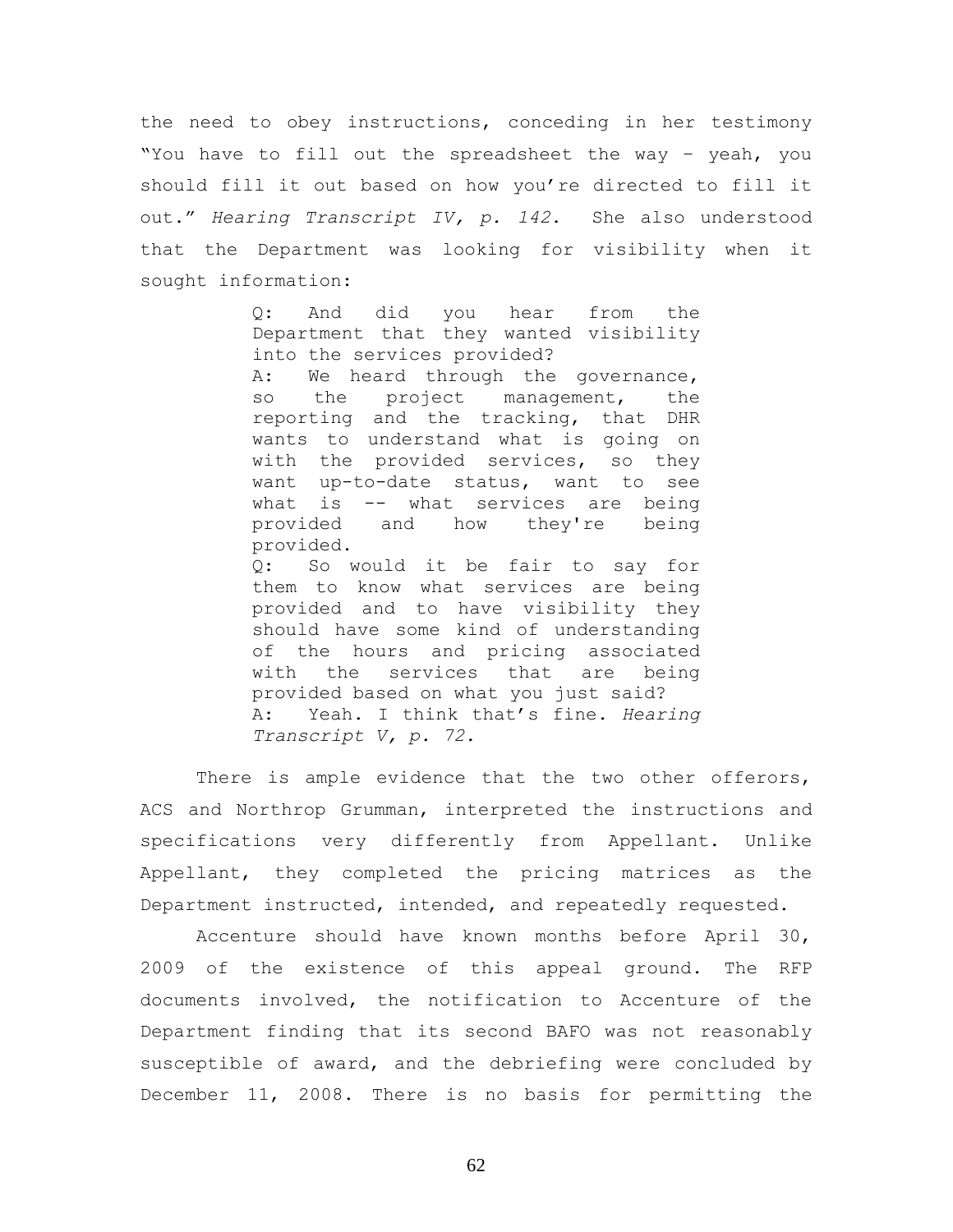filing of this protest ground four months later. Even if a latent ambiguity existed, and we emphasize again no such finding under this record, it should have been discovered by Appellant months before it was protested.

The Board finds that the Appellant was given multiple notices, instructions and clarifications that hours were to be used for evaluation purposes and there is overwhelming evidence that Appellant understood that fact and deliberately chose to disregard that requirement in preparing its second BAFO.

There were no latent ambiguities with the RFP for purposes of this protest/appeal ground and even if there were, Accenture should have discovered them months before April 30, 2009. Appeal Ground One (1) of the Second Appeal is, therefore, dismissed.

Ground Four (4) of the Second Appeal asserts that the Respondent wrongfully rationalized its improper decision to deem Accenture's offer as not reasonably susceptible of being selected for award. More specifically, Accenture claims that the Department misrepresented its reason for rejecting Accenture's financial proposal.

ACS may or may not have a point concerning the timeliness of this amorphous appeal ground, which actually, when analyzed, alleges both illegality and bias. Since this appeal ground contains such underlying allegations, allegations which were timely appealed by Appellant within its first Appeal, the Board will consider this ground on the merits and will not dismiss Second Appeal Ground Four as having been untimely filed.

ACS's Motion to Dismiss Appeal Ground Four of the Second Appeal is, therefore, denied.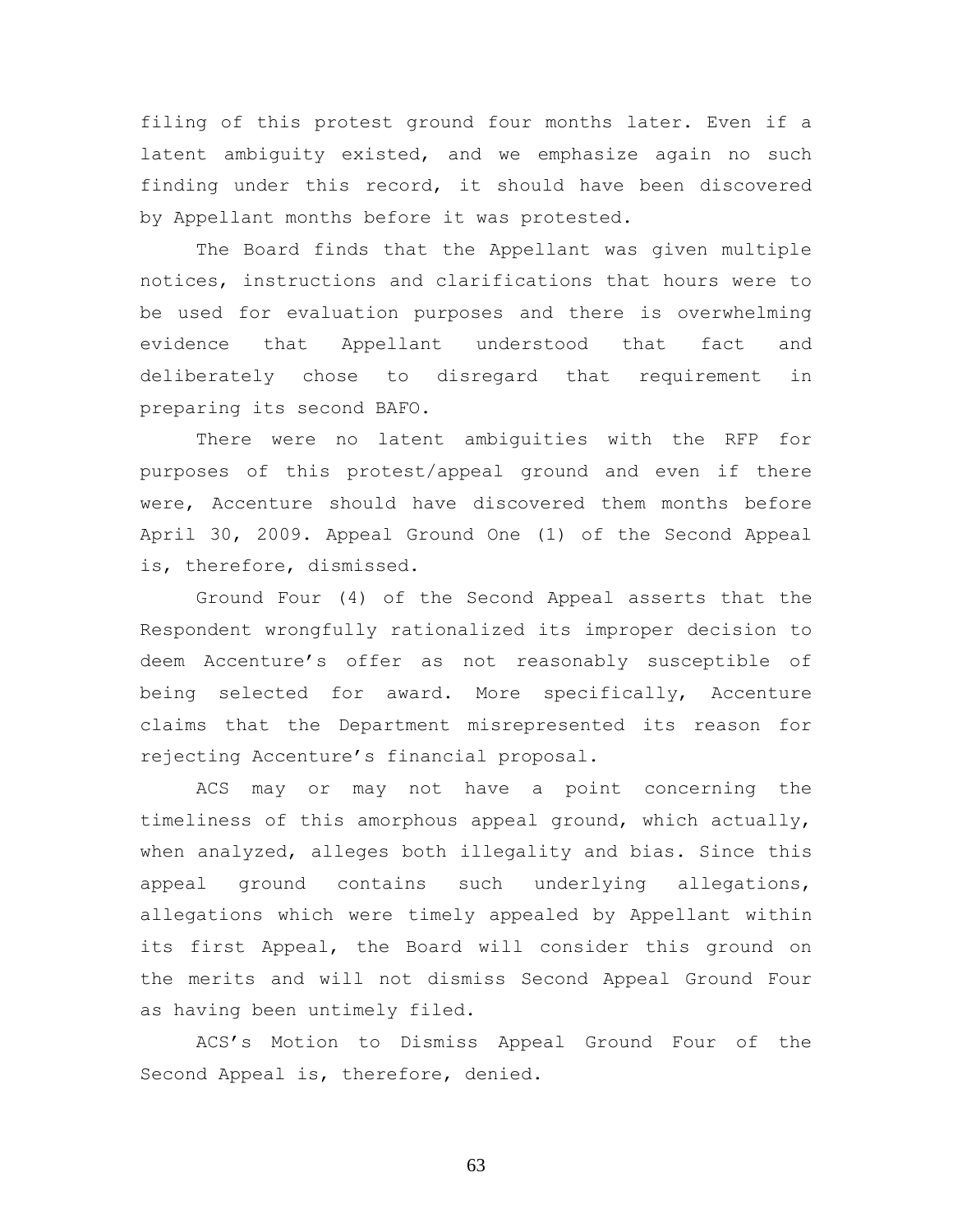The Department has also moved to dismiss Accenture's Appeals as untimely. Although the Department notes in its Post-Hearing Brief that it "adopts and incorporates by Reference the Motion to Dismiss filed by the Interested Party, ACS," the Brief of the Department seems to be a general Motion to Dismiss both Appeals based on untimely filing by Appellant.

The Board has already ruled on a Motion to Dismiss Appeal Grounds 1 and 2 from Appellant's First Appeal and Appeal Grounds 1 and 4 from Appellant's Second Appeal. The Board reiterates those rulings for purposes of Respondent's Motion to Dismiss. As to any other appeal grounds that may be relevant to Respondent's Motion, the Board hereby rules that any Motion to Dismiss the other Appeal Grounds herein is denied.

Appellant's Motion(s) for Summary Judgment/Summary Disposition are found to be merit less and are denied.

## **DECSION-MERITS**

The Board will now move on to the remaining appeal grounds. The Board first notes that both the facts and the decision as presented to this point provide ample, repeated examples of why these Appeals are without merit and must be dismissed. As we have explained at length, it was not unreasonable, arbitrary, capricious, or violative of law or regulation for the procurement officials involved herein to conclude that Accenture's second BAFO was and is not reasonably susceptible of being selected for award of this contract. Far from it. Nor is there any evidence of any bias during this Procurement – none whatsoever.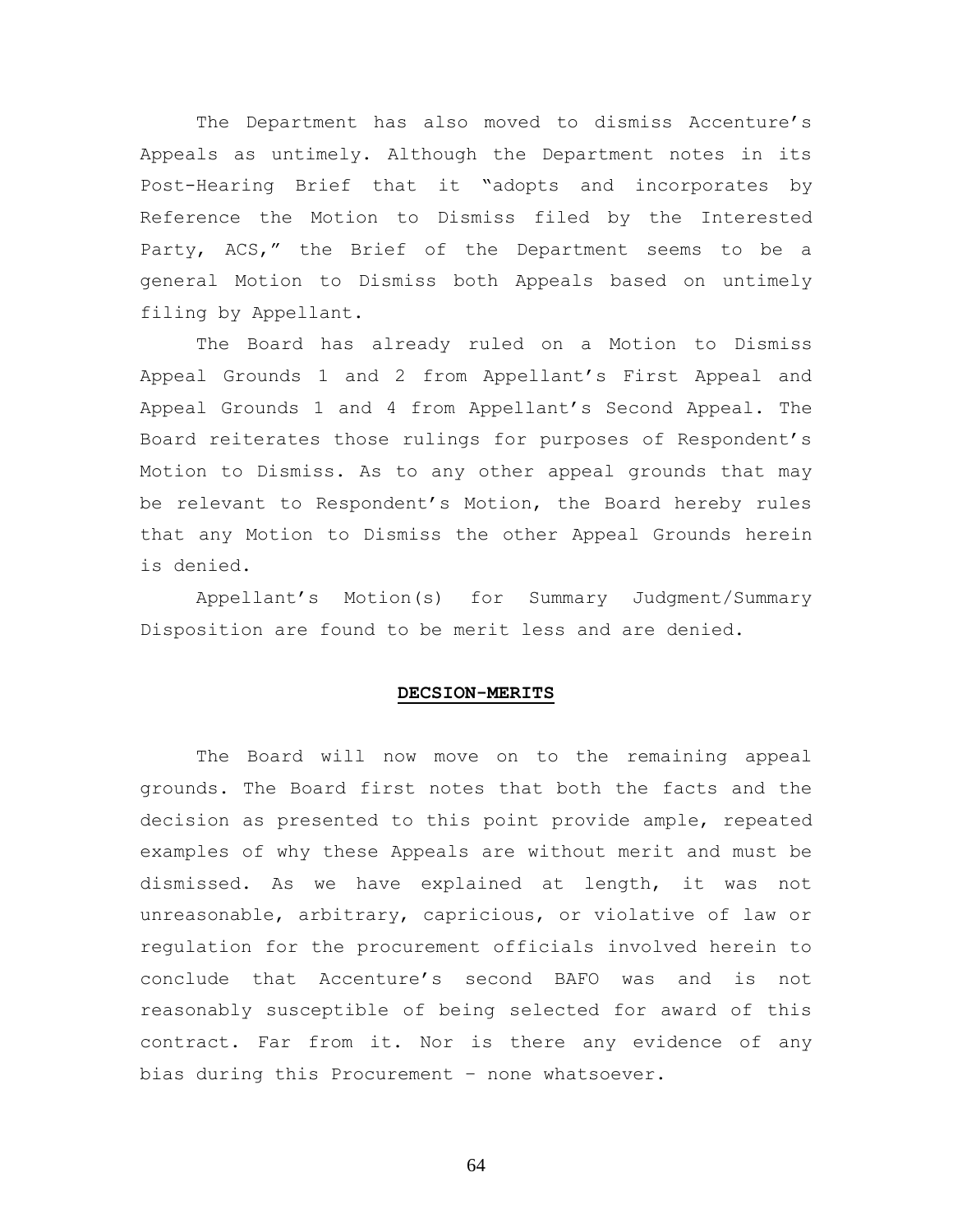The Board will, therefore, discuss the remaining appeal grounds in light of the substantial discussion above.

As we have noted on numerous occasions, the contest of a procurement award is a serious matter and an Appellant has the burden of proving that a Procurement Officer's award of a contract was contrary to law or regulation or otherwise unreasonable, arbitrary capricious or an abuse of discretion. *E.g.,* Yellow Transportation, MSBCA 2374, 2380, 2382 and 2389, MSBCA 1 (2004); Delmarva Community Services, Inc., MSBCA 2303, 5 MSBCA ¶523 (2002).

An Appellant's mere disagreement with the evaluation of proposals or the recommendation for an award is insufficient to meet an appellant's burden to show that the evaluation of proposals, and/or the award of a contract, has been unreasonable. *E.g.,* ACS State Healthcare, LLC, MSBCA 2474, \_\_\_ MSBCA ¶\_\_\_ (2005); Delmarva Community Services*, supra*. The Board does not second guess an evaluation of a proposal, but will determine whether or not a reasonable basis exits for the conclusions reached. *E.g.,*  ACS State Healthcare, LLC, *supra*; Baltimore Industrial Medical Center, MSBCA 1815, 4 MSBCA ¶368 (1994) at pp.5-6. Bias must be demonstrated to exist, when alleged, by substantive hard facts or evidence. *E.g.,* Stronghold Security, LLC, MSBCA 2499, MSBCA 1 (2005); Kennedy Personnel Services, MSBCA 2415, MSBCA 1 (2004) at pp. 9-10.

This Board has expressed well-founded reluctance to substitute its judgment for that of an agency, in part because it is the procuring agency that will have to "live with the results" of its decision. *E.g.,* Stronghold Security, LLC*, supra;* Klein's of Aberdeen*,* MSBCA 1773, 4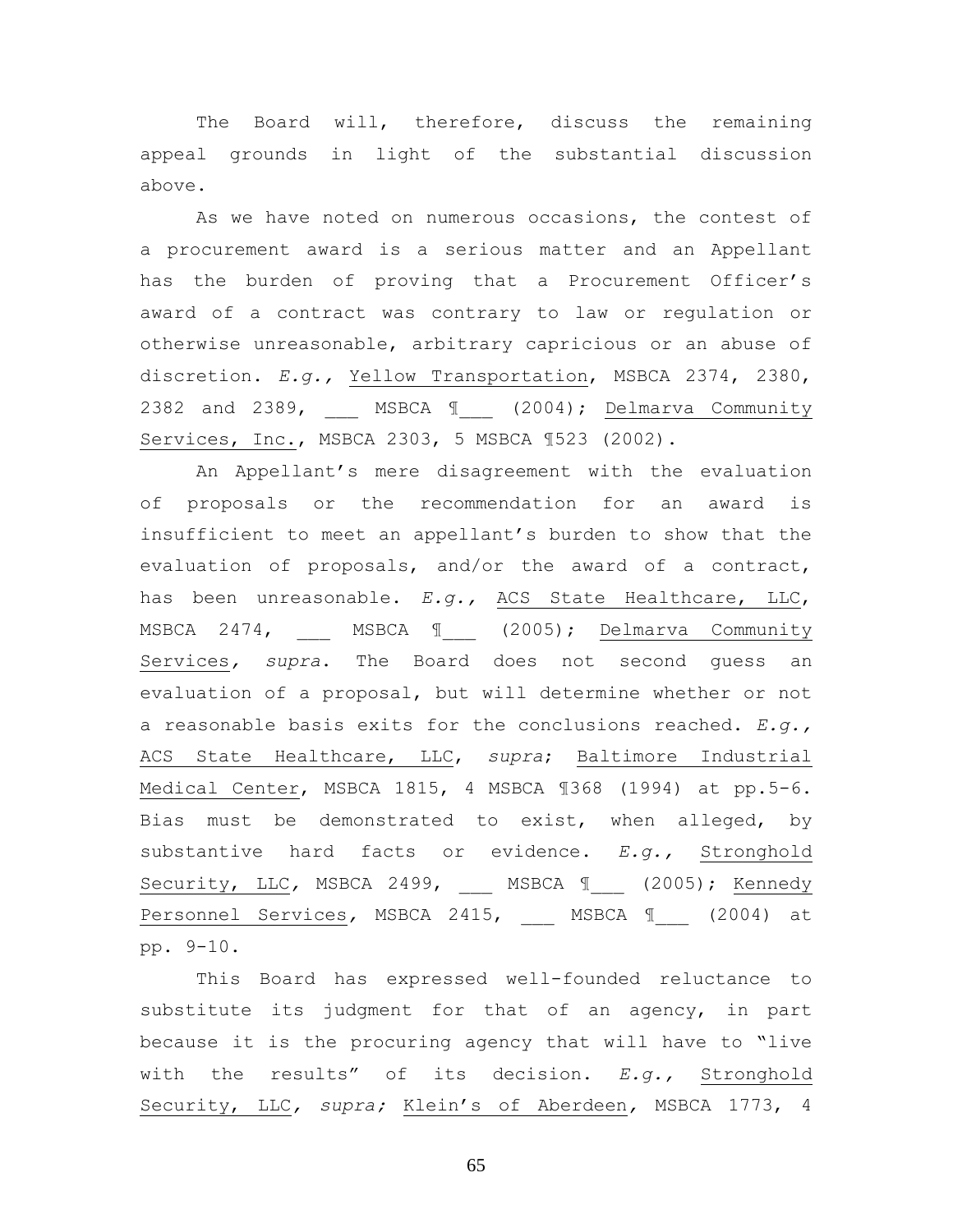MSBCA ¶354 (1994) at p. 7. Procuring officials enjoy a reasonable range of discretion in the evaluation of proposals and in the determination of which offeror or proposal is to be accepted for award, and such determinations are entitled to great weight and must not be disturbed unless shown to be unreasonable or in violation of the procurement statutes or regulations. *E.g.,* ACS State Healthcare, LLC*, supra*; United Technologies Corp. and Bell Helicopter, Textron, Inc.*,* MSBCA 1407 & 1409, 3 MSBCA ¶201 (1989) at pp.58-59. Such discretion extends to findings concerning whether or not an offeror is reasonably susceptible of being awarded a contract or is not reasonably susceptible of being awarded a contract.

The record in this case contains numerous examples of why Respondent's decision to reject Appellant's second BAFO submission as not reasonably susceptible of award was not contrary to law or regulation or otherwise unreasonable, arbitrary, capricious, or an abuse of discretion.

In fact, as has been noted, there is a strong argument to be made that had Respondent accepted Appellant's second BAFO submission as reasonably susceptible of award and awarded the contract to Appellant, the Interested Party herein, ACS, might well have had grounds for a successful protest appeal itself against Accenture and the Department.

The record also has produced no evidence of bias on the part of anyone involved with the evaluation of this procurement and the selection of ACS as awardee. Hard facts and evidence suggest that, on the contrary, Respondent and its representatives treated all offerors fairly and equally, including Appellant Accenture.

What the record shows is that Accenture chose to submit a BAFO which was not responsive to the requirements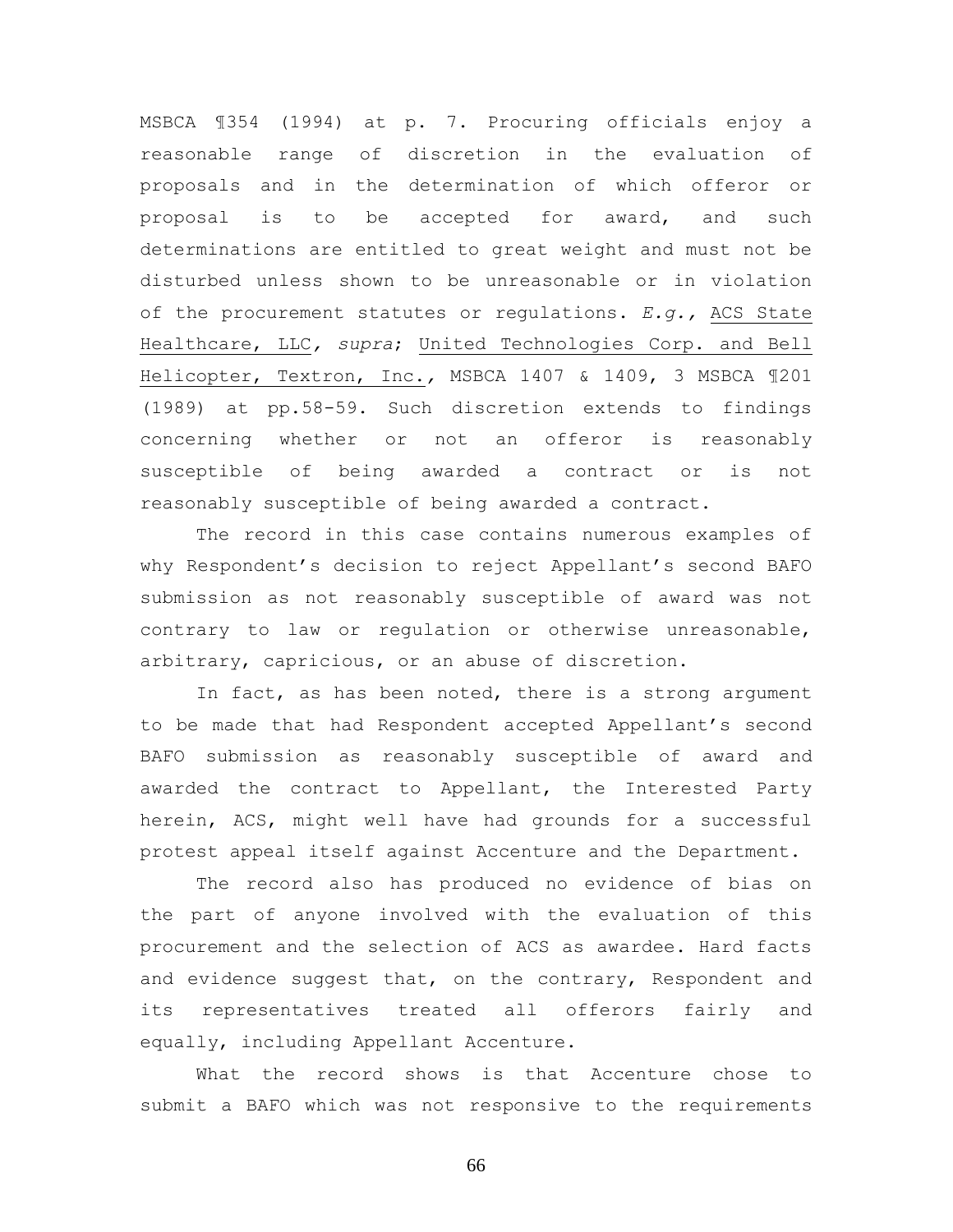of the Department and not responsive to clear requests from the Department for certain information. Evidence indicates that this was a conscious business decision on the part of Appellant to preserve a perceived "competitive advantage". That competitive advantage was, apparently, achieved by Appellant submitting a proposal in the second BAFO round on its terms, not the Department's. Appellant's proposal was substantially less in dollar terms than the other two offerors, which is hardly surprising considering that Appellant submitted the proposal on its terms, not on the terms requested and required by the Department of all offerors. Whatever Accenture's proposal is, it is not responsive to the Department's second BAFO request.

As we have previously discussed, the record in this case in replete with illustrations of why the decision to reject Appellant's second BAFO submission as not reasonably susceptible of award was proper and was made without bias. The Board will simply note a few further examples in support of those findings.

As previously noted, there came a point in this procurement when the Evaluation Committee determined that Offerors lacked a fundamental understanding of the pricing; determined that none of the Offerors proposed the minimum 103,200 hours for Baseline Operations and Level I Support; and, concluded that final ranking could not be completed until additional discussions were held with the Offerors to clarify their understanding of the pricing.

Those discussions were held with all of the offerors, including Appellant. All offerors were given the same information regarding how to fill out the Price Proposal Sheet. All offerors were told to complete each block in the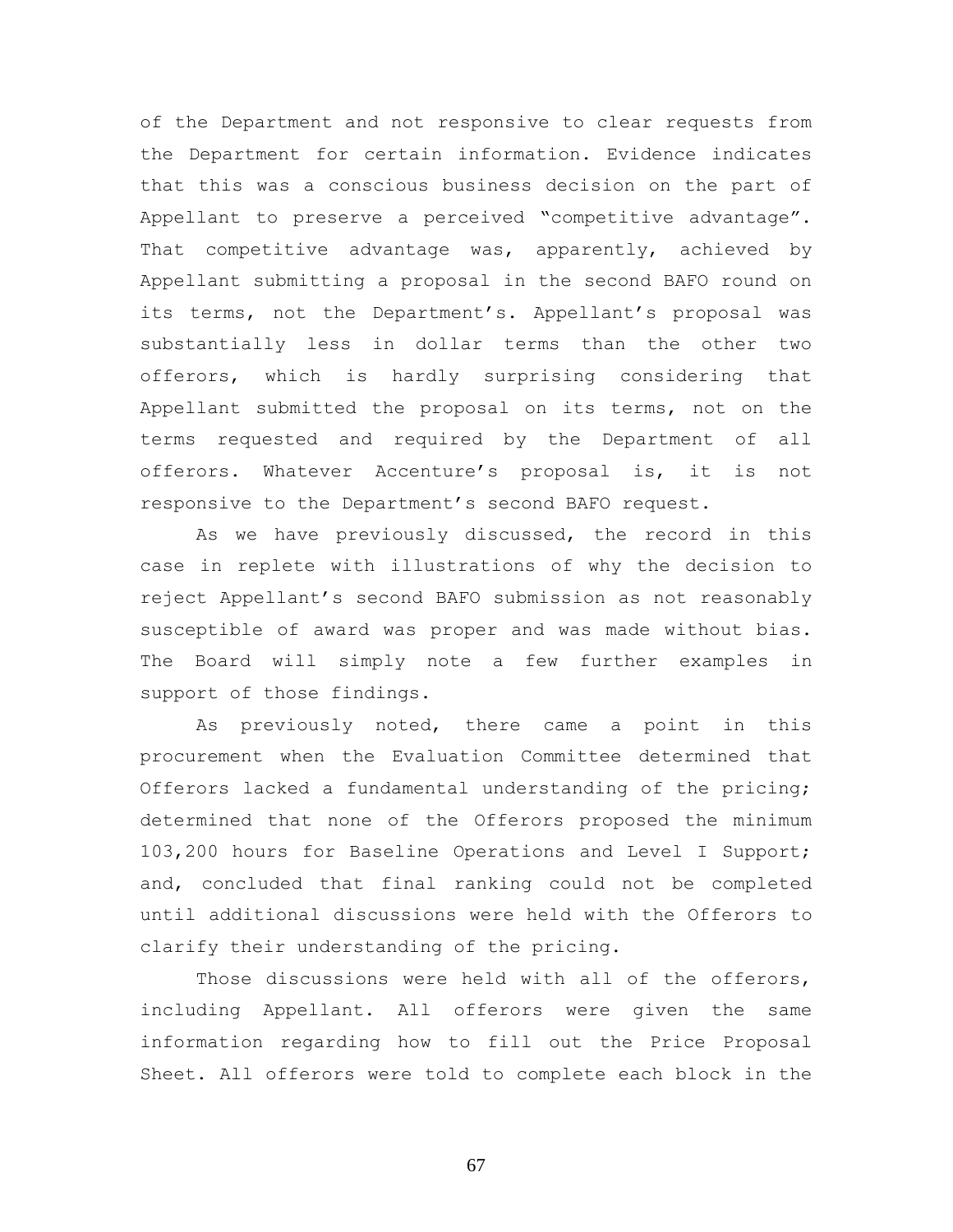attachment L1 Price Proposal sheet. ACS and Northrop complied; Accenture did not.

Procurement Officer Sandra Johnson testified at length as to what the Department wanted from offerors and what the Department received from Accenture:

> Q: … Can you tell me what it is about that pricing proposal that makes it not reasonable susceptible of award? A: Okay. Because in -- we asked that they fill out -- we needed to see hours. We wanted to know what they were going to charge us... What we wanted to ensure was that none of the offerors thought that they were going to go into using those Level 2 services to get a higher rate because they could only be done under task orders as a modification to the contract. *Hearing Transcript I, pp. 109-110*.

> A: We had -- especially with Accenture we had a two hour, almost a two hour, conference call with them to ensure that they understood that this was not going to roll over into a task -- that they understood that what we were looking for and also what we were looking for was that in the baseline maintenance and Level 1 support services that they understood that we were looking for at a minimum 103,200 hours for each year of the contract, at a minimum. They could bid more hours if they wanted to but no less than 103,200 hours and there was an in depth conversation that took place. We told them what that 103,200 would not include... [Accenture's] 103,200 hours that [Accenture] requested for baseline services but those hours also include some other services, that we told them it should not. … when we got their second BAFO and I looked at it I began to wonder if they even understood the scope of the services that we were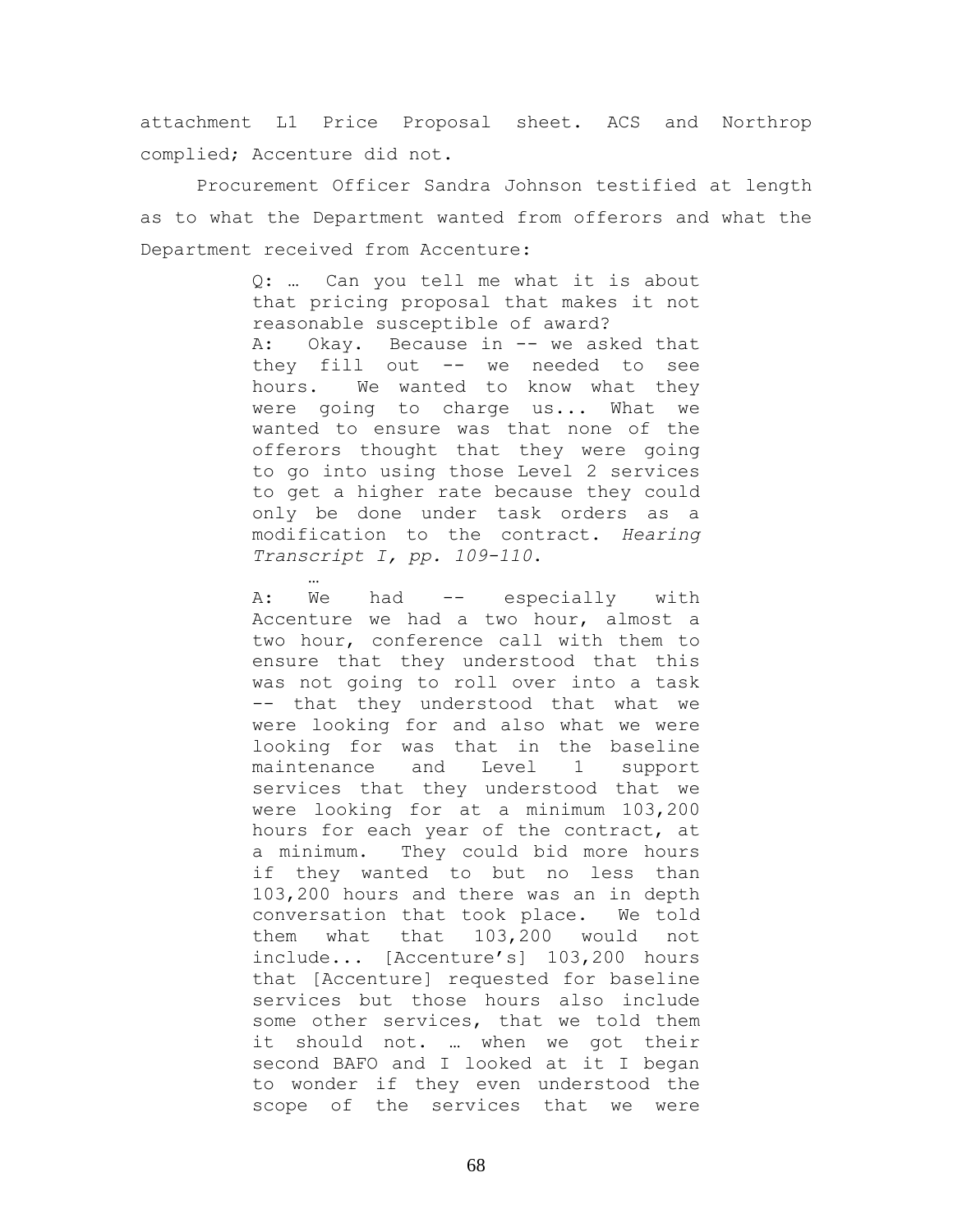requesting or if they could perform - if they intended to perform those services or how they intended to perform the services because the majority of the pricing proposal was blank. *Hearing Transcript I, pp. 111- 112.*

Additionally:

…

A: … we told them on the phone that that's what we expected was baseline operation hours only was 103,200 hours. I don't think that could have been any clearer. She appeared to understand it. Q: Well, this may be the -- not the first time in the history of procurement in Maryland that there's been a miscommunication then. A: Well, how is that a miscommunication if you're saying -- it actually says the department expected at least 103,200 hours proposed in baseline operations and Level 1 support services alone? It was also not expected necessarily that the exact number would be proposed in the baseline operations and Level 1 support services. That number represented a minimum number of hours to be considered for baseline operations and Level 1 support services, and that was last year's estimate. The department expected that all the additional requirements and services, as outlined in the RFP and described in the pricing sheets, would be priced separately from the hours and baseline operations and Level 1 support services, that minimum number again being 103,200 hours. *Hearing Transcript I, pp.199-200.*

Ms. Hielscher's testimony confirms Ms. Johnson's testimony. During the November 3, 2008, conference call Accenture was informed that, pursuant to § 3.2.1.1 of the RFP, a minimum of 103,200 hours had to be proposed for line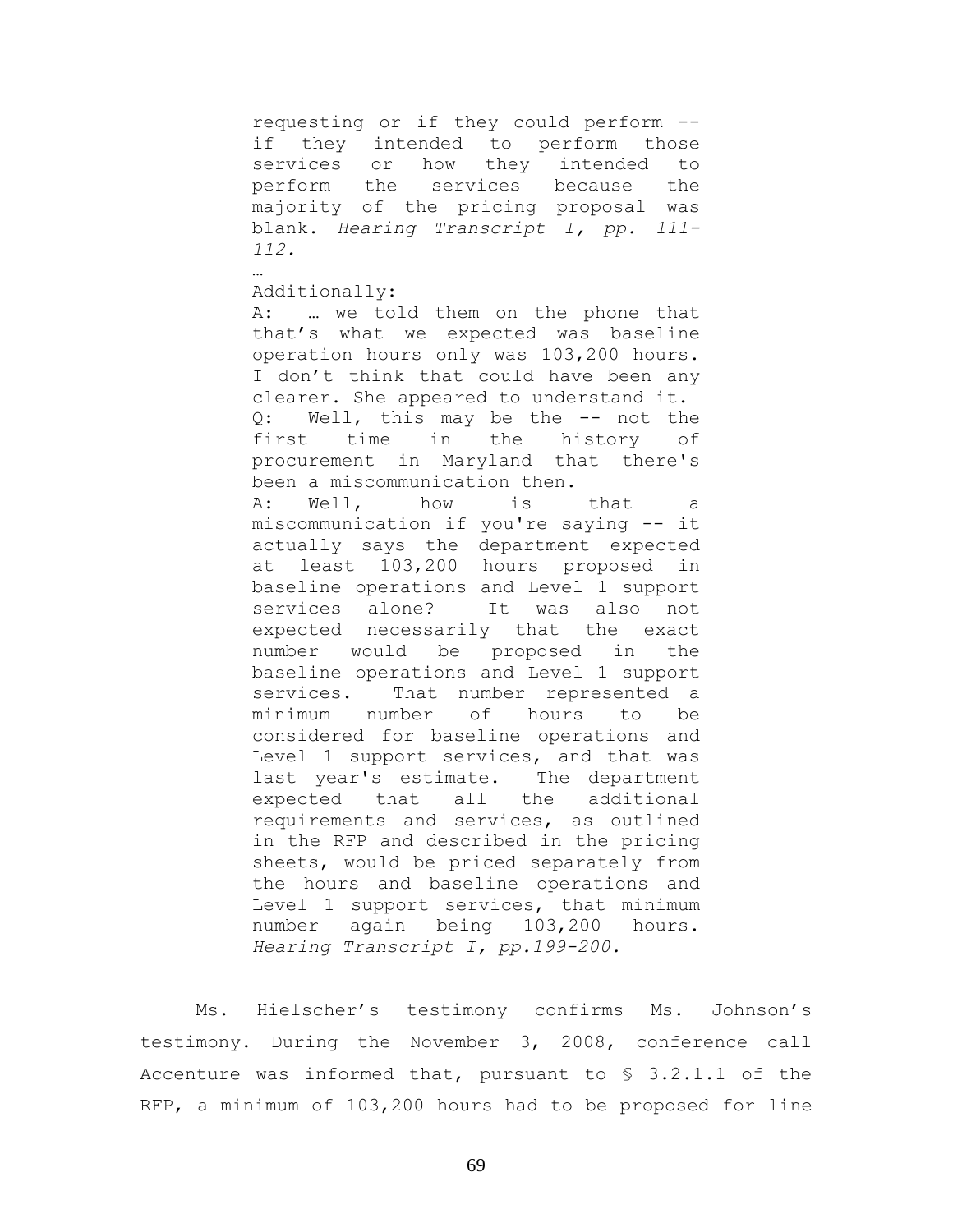item 3.4.16 Baseline and Level I Support Services on the Pricing Sheet for each contract year. In addition to the minimum 103,200 hours, Accenture was instructed to propose additional hours for the other services described in the 'Phase/Description' column on the L1 Pricing Sheet, which did not include such ancillary services as help desk, training, and security. Accenture was also told not to assume that the 103,200 hour minimum included hours for any other services. Accenture was informed that Level I Services were not: help desk; training; security; business continuity or disaster recovery; project management; and, all of the other line items on the pricing sheet. Accenture acknowledged its understanding that the 103,200 hours were a minimum for § 3.4.16 only and that Accenture could propose more hours depending on its technical proposal and any efficiencies it intended to accomplish over the term of the contract.

During this conference call the Department also discussed Accenture's BOE which had been submitted with the original pricing proposal. Specifically, the Department advised Accenture that, based upon the previous discussions regarding the minimum hours required for § 3.4.16 Baseline and Level I Services, Accenture should reconsider Operations – Level I services assumption, which states:

> Base Level I Service Hours are 103,200 plus Production Support, Security, Requirements Definition, Long Range Planning, Training, Level II Support, Services and Removal of GRNDS. We assume all other functions requested within the RFP are included in the base hours. It is assumed that these support hours include all necessary Subject Matter Expert requirements and Project Management.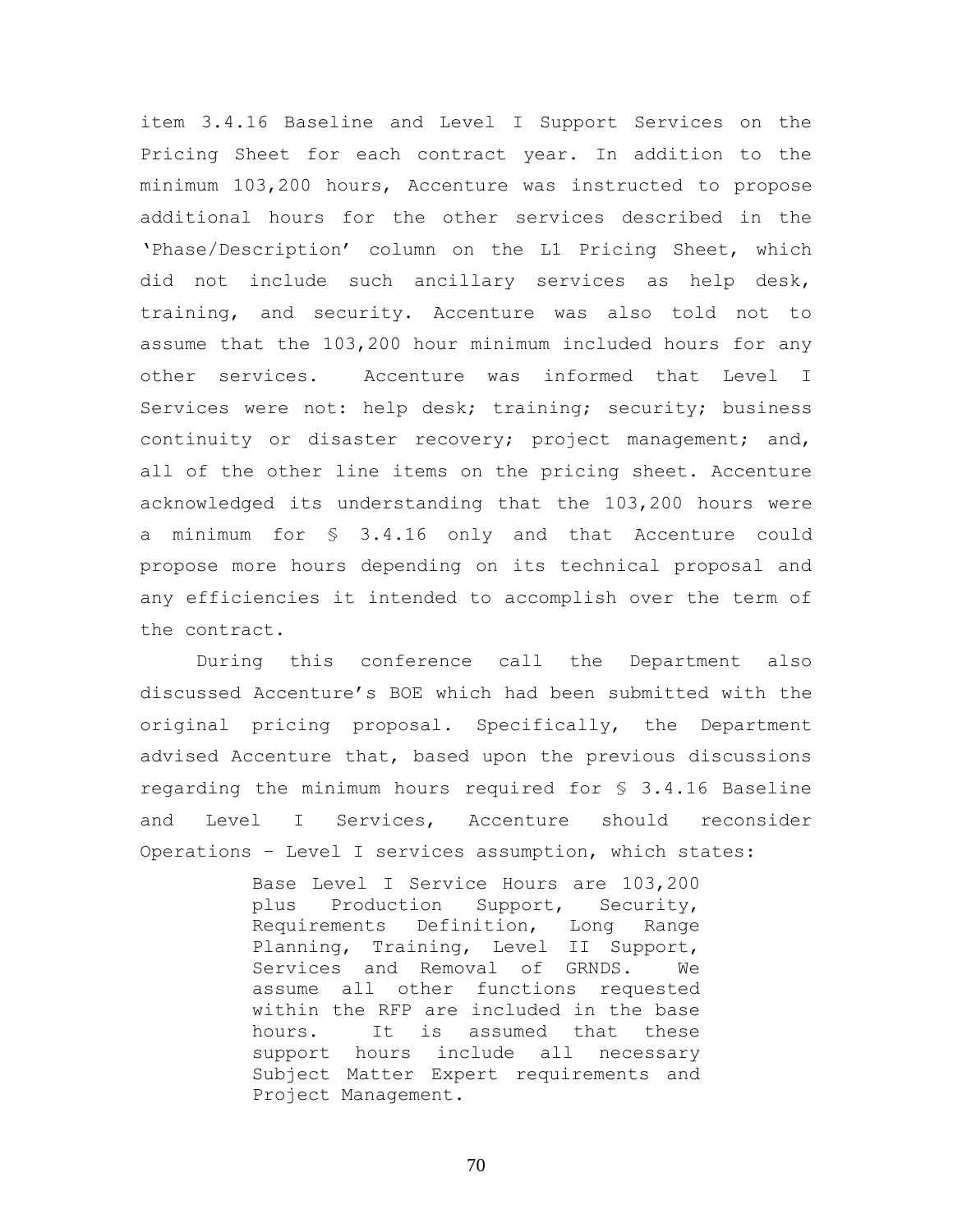Although the Department left it up to the Appellant to decide how to place technical efficiencies in its pricing sheet, the Appellant stated during this call that it agreed that it understood it was not to assume that all other services were included in the 103,200 hours. The transcript is worth repeating:

> DHR: I think the purpose of the call is to make sure that you completely understand what's being requested in the pricing?

Ms. Hielscher: Yes, I agree.

DHR: Okay. Moving on, the second question that we have is –

Ms. Hielscher: I'm sorry. This is Cindy. So let me just ask you the question maybe another way. Are we required to have 103,000 hours for every year for baseline? I mean, is that a requirement of DHR? Or, if we are able to factor in efficiencies based on prior – past experiences in other places, is it okay to go below those hours?

DHR: Based on our – we provided the best information that we could in the RFP, and on page 43 of the RFP we have a table that shows the most recent hours for baseline operations. And that's just keeping the lights on. Those are just work requests under 500 hours. That's just keeping the lights on. And we expected at least 103,200 hours. That's a minimum. You could bid more. You could propose more based on the scope of what you saw in the RFP. It's really up to you guys. But that line item alone on your pricing sheet, the Department expects at least 103,200 hours in that item.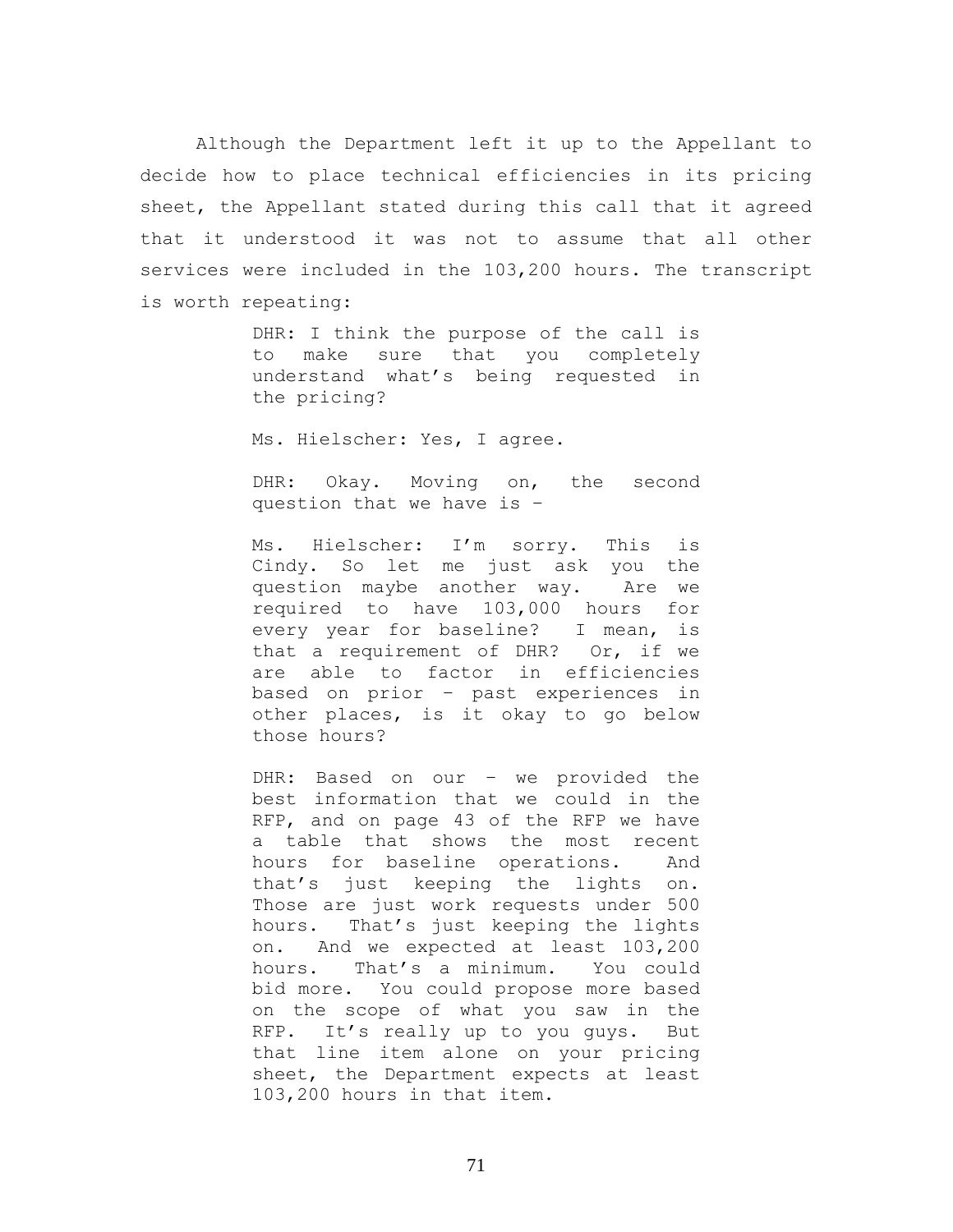Ms. Hielscher: And would that be for all five years of the contract?

DHR: For each year. Does that make sense? 103,000 hours per year, because that's  $-$ 

Ms. Hielscher: 103,000—yes, I – so I understand that – so what I hear is that we shouldn't assume efficiencies in that 103,000 hours past the first year.

DHR: I think that is up to you in your solution.

Ms. Hielscher: Okay.

DHR: However, what you can't assume is that the 103,200 hours contains all other services.

Ms. Hielscher: I agree. And that we do understand.

Accenture was clearly told what was expected of it but it failed to comply.

Accenture's failure to comply with the requirements of the second BAFO request left the frustrated evaluators wondering if Accenture even understood the nature of the work requested and what was required of it:

> Q: … When you say the price proposal of Accenture, and the absence of hours in connection with Item 3.4.1 to 3.4.8, did you draw an inference that Accenture could or did or did not understand the requirements? A: That became a question, did they fully understand what was being required of them. *Hearing Transcript II, p. 248*.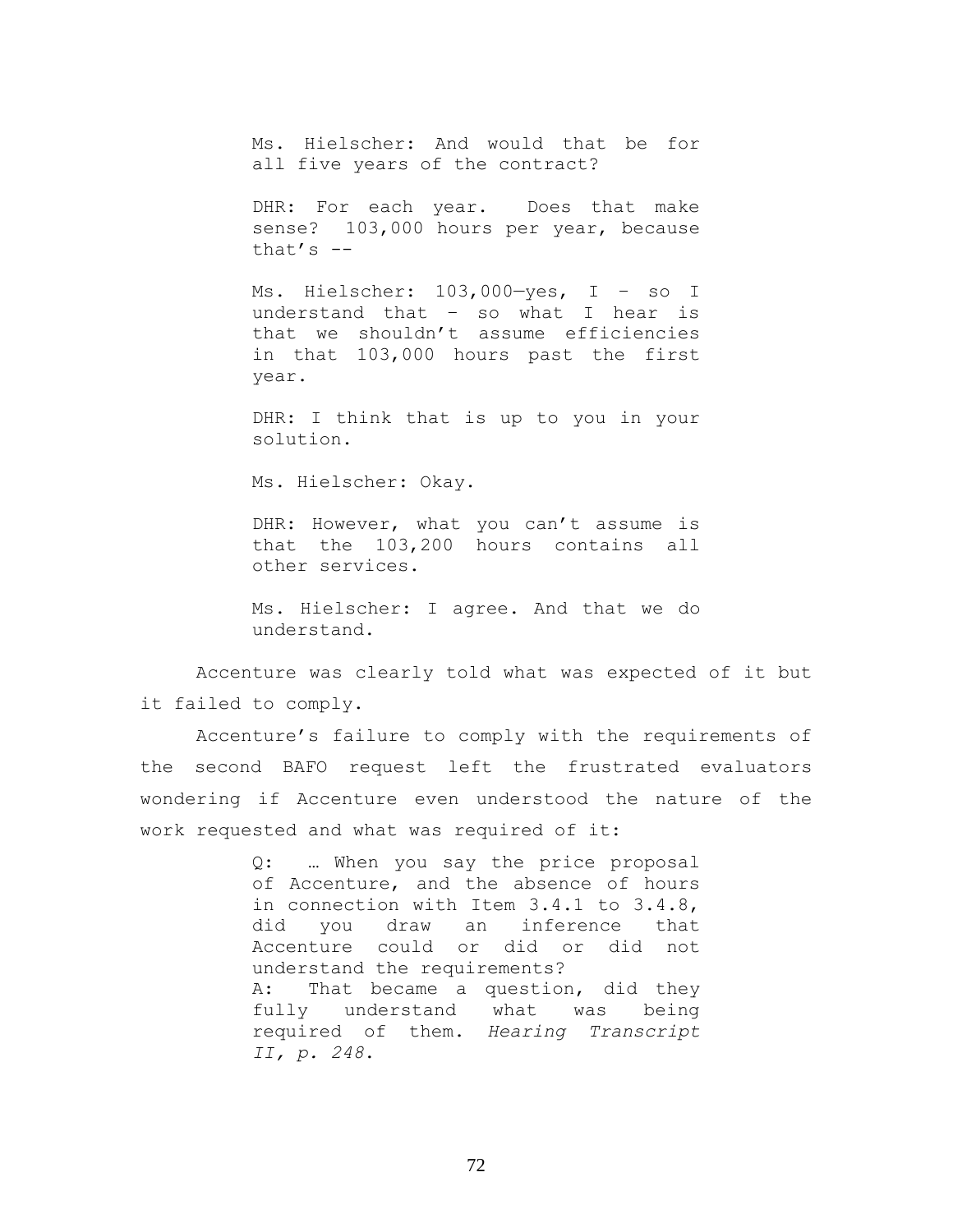Q: …And you determine if the financial proposal indicates in a nutshell that they understand the work and they can do it for the price they're offering, correct? A: Correct. Q: And when you looked and the Evaluation Committee looked at Accenture's price proposal sheet, you and the Evaluation Committee apparently felt there are serious doubts whether Accenture understood the work to be completed, how much it would cost, how many hours it would take. A: Correct Q: And for that reason, you were unable to evaluate that proposal to the point where you had to determine it was so not reasonably susceptible – A: Being selected for award. Q: For award, correct? A: Correct. *Hearing Transcript II, pp. 254-255*.

A: …what we got involved into was whether or not they could perform the services for the price that they proposed, and we really couldn't tell because the pricing proposal was not complete….What do we do… We looked at the pricing proposal. It was not completed … So how can we evaluate it… *Hearing Transcript II, pp. 264-265*.

…

Appellant's second BAFO was fatally flawed, improperly filled out and incompletely filled out. As a result, the evaluators had no empirical method of determining if Appellant's second BAFO price was legitimate nor of comparing it fairly to the other two BAFOs. Ms. Johnson made those points several times during her testimony, including the following:

> Q: Is it your testimony it is impossible to know if this final price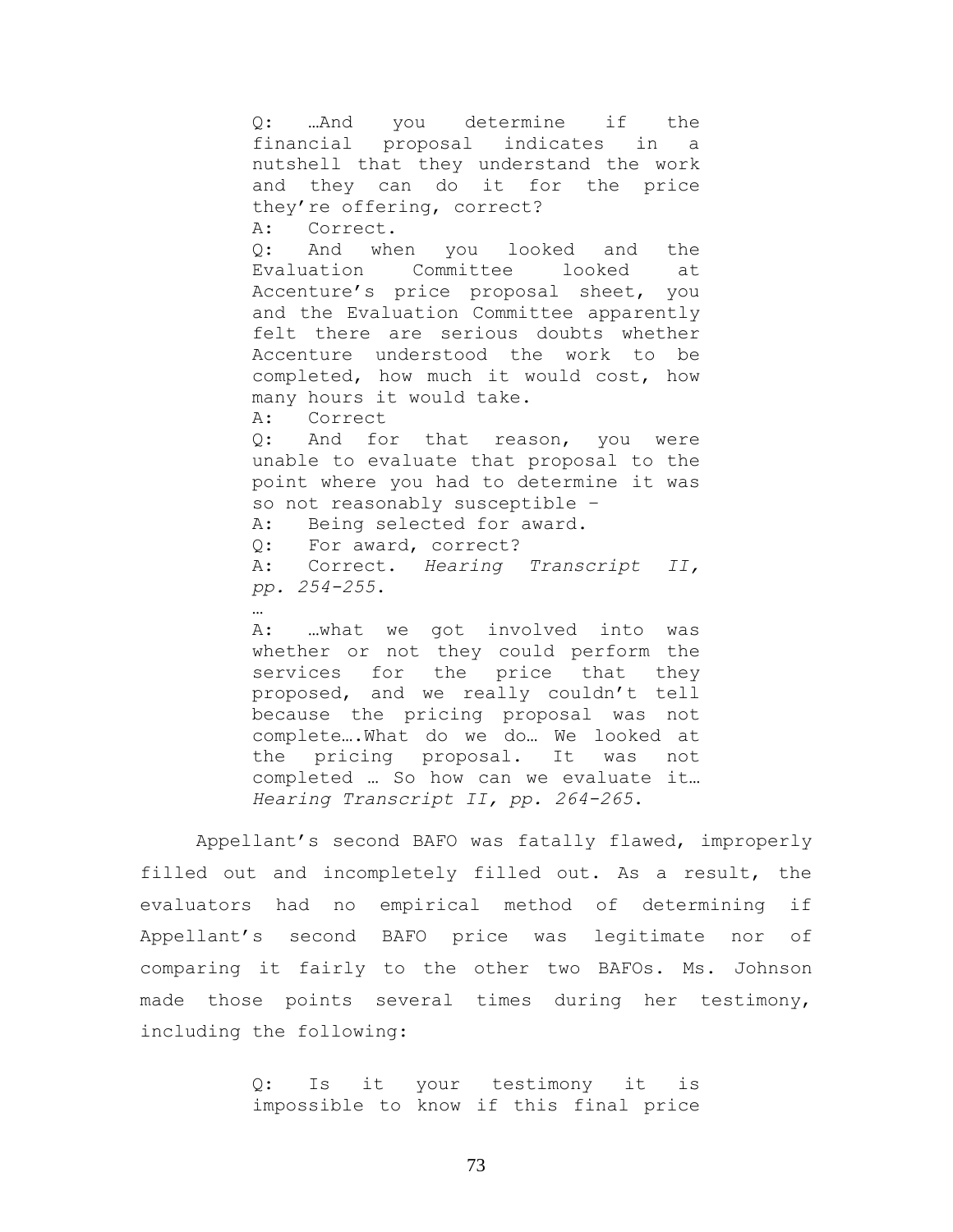of 74,905,400 has any relation to reality because there are no hours included there? A: Not only are there no hours, there's only pricing for, what, the transition period. There are no – there is no pricing in here for project work plan all the way down through – there are no pricing for any other years. *Hearing Transcript I, p. 112-113.*

Q: …it sounds like what you're saying is that this number, this total proposed price of \$74,905,400 that you personally had absolutely no way from evaluating this price proposal to know if that was an accurate number or not. A: I did not….I had a lot of questions. I mean we didn't have that issue with any of the other Offerors. We didn't spend two hours on the phone on a conference call with any of the other offerors. *Hearing Transcript I, pp. 114-115.*

A: …we could not evaluate their pricing proposal based on the information that we had because it wasn't completed. We didn't – we didn't know if we had enough information to evaluate it. Q: So the financial proposal was not – if Accenture was not evaluated. … A: Yes. *Hearing Transcript II, pp. 390-391*.

Ms. Johnson testified as to how a proposal is, and specifically how the Appellant's Proposal was, ruled not susceptible for award:

> …you don't even get to the evaluation of the ranking of that total proposed price if you don't have a compliant proposal to even consider, to even begin to evaluate or rank. And therein lies the problem. They did not submit a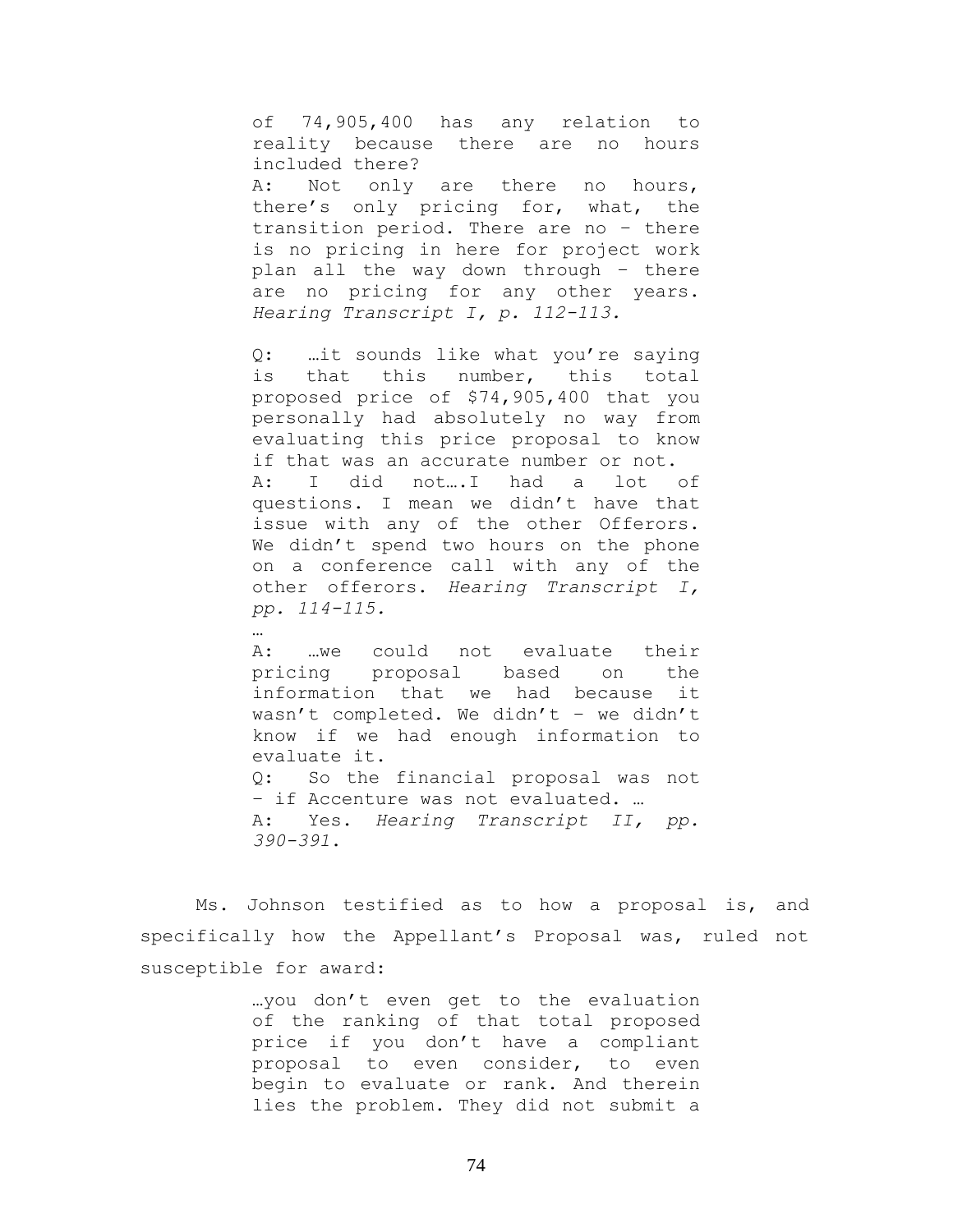compliant pricing proposal and we gave numerous instructions on how to do it and they just did not do it correctly. *Hearing Transcript I, p. 136.*

As to bias against Appellant, Ms. Johnson testified that Accenture's second BAFO was reviewed extensively in an attempt to evaluate it but, as a result of Accenture's failure to submit a complete, responsive BAFO, the evaluators "were unable to determine much of anything from looking at the price proposal." *Hearing Transcript III, p. 539.*

Furthermore, in response to direct questions regarding possible bias, Ms. Johnson testified under oath that:

> Q: Did you personally treat Accenture any differently than the other proposers? A: No, I didn't…. We seemed to spend an inordinate amount of time with Accenture throughout the process. Q: Are you biased in any way against Accenture receiving this contract? A: No… I mean, this is my job. I have no reason to feel one way or another about a company. It's my job to put contracts in place and I know no more about Accenture than I know about any of the others… *Hearing Transcript I, p. 116.*

and:

Q: Do you know if any of the evaluators had a bias against Accenture? A: No. If they did I am not aware. Q: Do you know if…anybody in the state government on this procurement had any bias against Accenture that you know of? A: No. *Hearing Transcript I, p. 118.*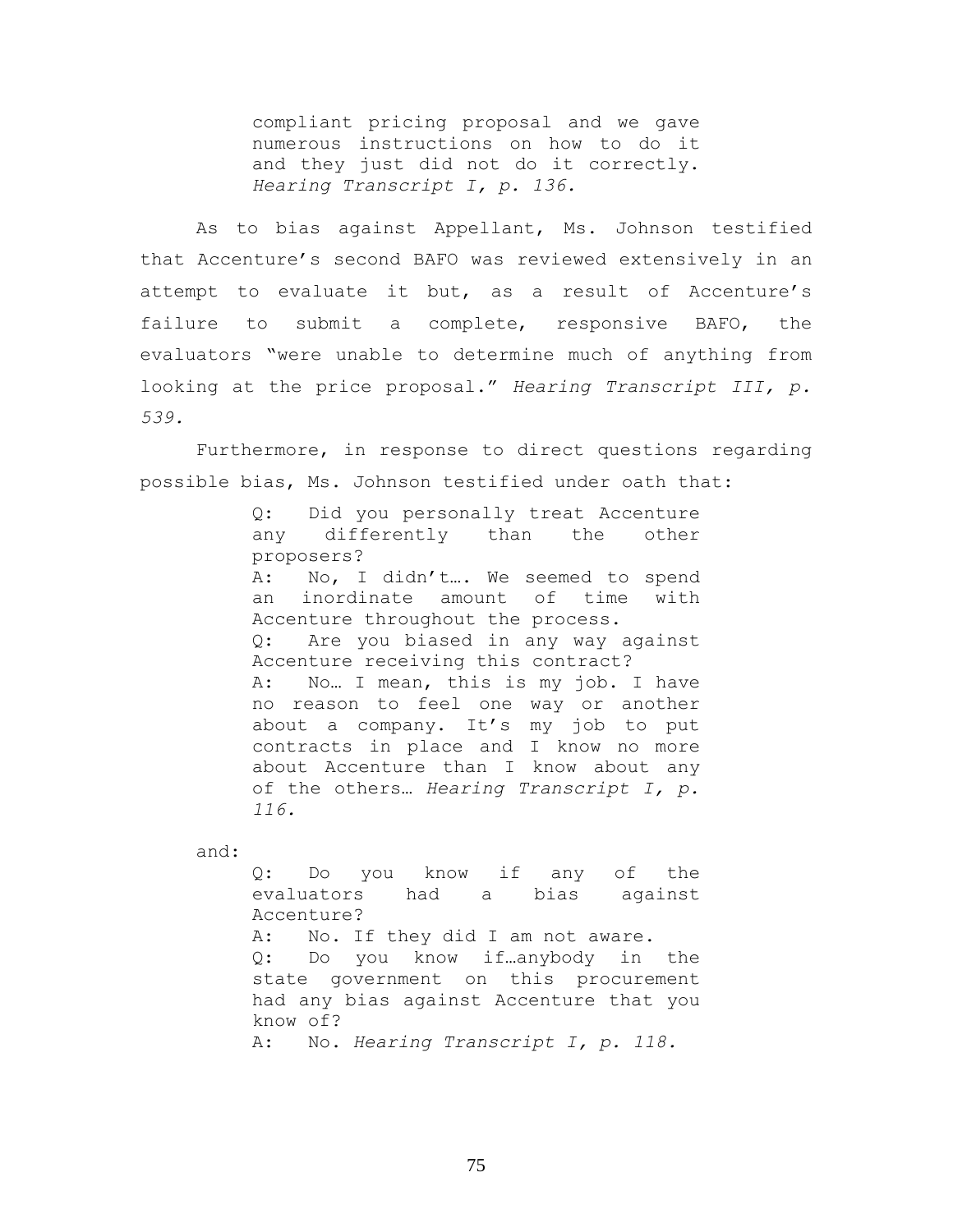There was no bias against Appellant in this procurement. Appellant ignored the requirements of the RFP, ignored what is was told during the November 3, 2008 conference call, and ignored Amendment No. 7 in preparing and submitting its second BAFO. Appellant's representative testified that she recognized that the request for hours by the Department was important. Appellant filed no protest before the submission of its second BAFO on November 14, 2008 regarding any issue.

The determination by the Evaluation Committee, the Procurement Officer and the Department Secretary that Accenture's proposal was and is not reasonably susceptible of award of this contract is clearly not arbitrary, capricious, irrational, or illegal and the determination that ACS's proposal is the most advantageous to the State of Maryland considering both price reasonableness and the evaluation factors set for in the RFP and related documents is not arbitrary, capricious, irrational, or illegal.

Appellant has not meet its burden in proving that the Procurement Officer's decision was in any way arbitrary, capricious, irrational or an abuse of discretion.

Appellant argues that in order for the rejection of a proposal to be valid as "not reasonably susceptible of being selected for award," it must be made at the beginning of the procurement process. Appellant relies on COMAR 21.05.03.03(B), which states that "the procurement officer may initially classify proposals as reasonably susceptible of being selected for award; or not reasonably susceptible of being selected for award." Appellant attempts to support its argument that "not reasonably susceptible" is a ruling that can only be made early in the process, and only with respect to technical proposals.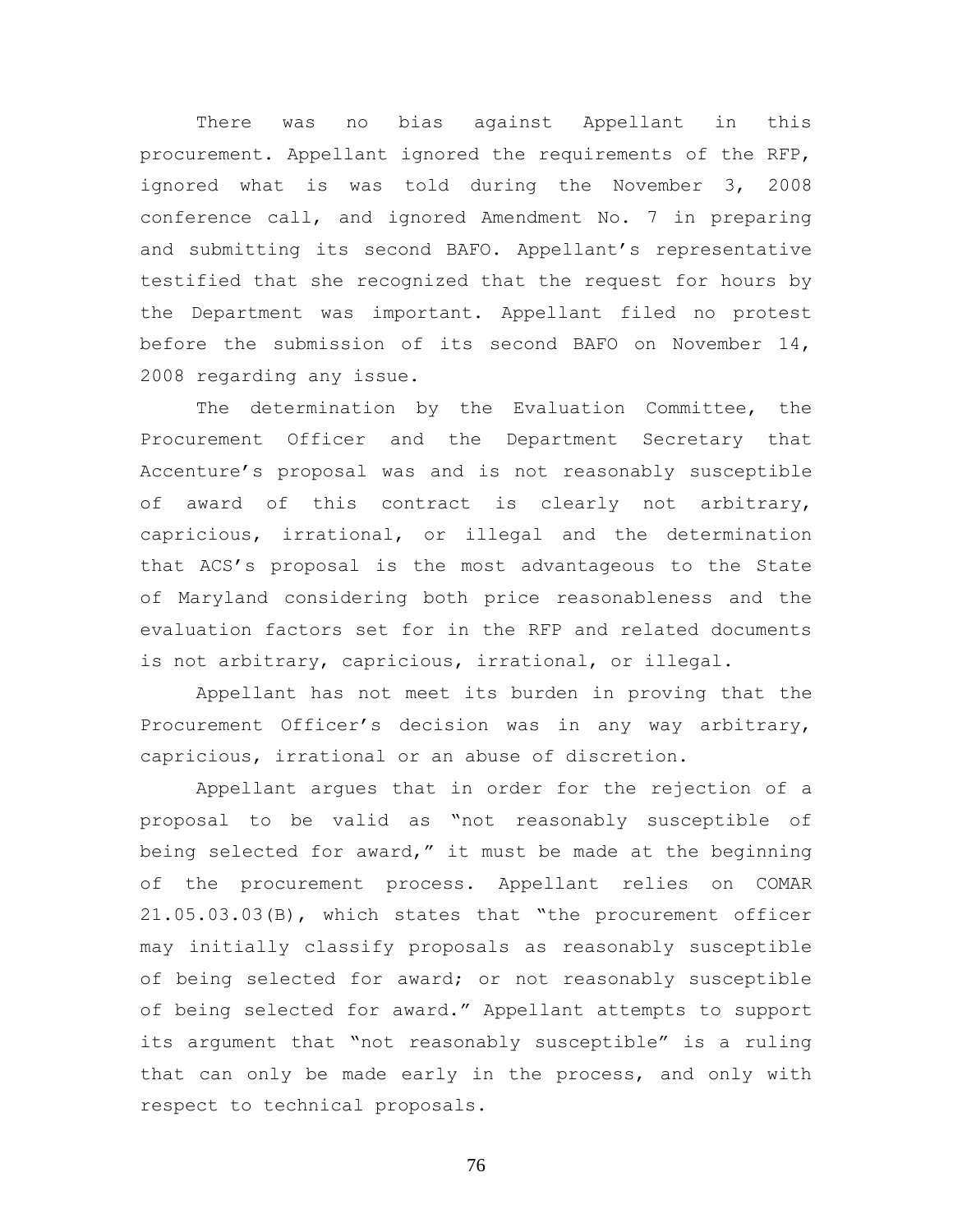The Board disagrees. Because COMAR 21.05.03.03(B) says the procurement offeror "may initially" classify proposals as not reasonably susceptible of being selected for award, it does not follow that they must do it at the very beginning of the process. For example, "initially" can mean prior to evaluation of proposals, or award of the contract, or prior to the ranking of offers. The Department ruled Appellant to be not susceptible of being selected after receiving and reviewing Appellant's second BAFO, prior to ranking ACS's and Northrop Grumman's financial proposals, and prior to awarding the contract to ACS.

The language in COMAR 21.05.03.03(B) does not specify which type of proposal can be found to be "not reasonably susceptible to award," Nowhere, however, does COMAR indicate that only technical proposals can be classified as not reasonably susceptible to award. COMAR 21.05.03.03(B)(2) simply states: "(2) Offers judged by the procurement officer not to be responsible or offerors whose proposals are classified as not reasonably susceptible of being selected for award shall be notified." *Id.*

This Board finds that procurement officers have the authority to find both technical and financial proposals as being "[r]easonably susceptible of being selected for award" or "[n]ot reasonably susceptible of being selected for award" as facts and circumstances may require. These judgments are based on a number of factors, including whether an offeror is responsible and capable of performing the work required by an RFP and whether an offeror's proposal - be it technical or financial - is responsive to and complies with the requirements of an RFP. A proposal that is initially deemed qualified may be eventually deemed not qualified based on further evaluation during the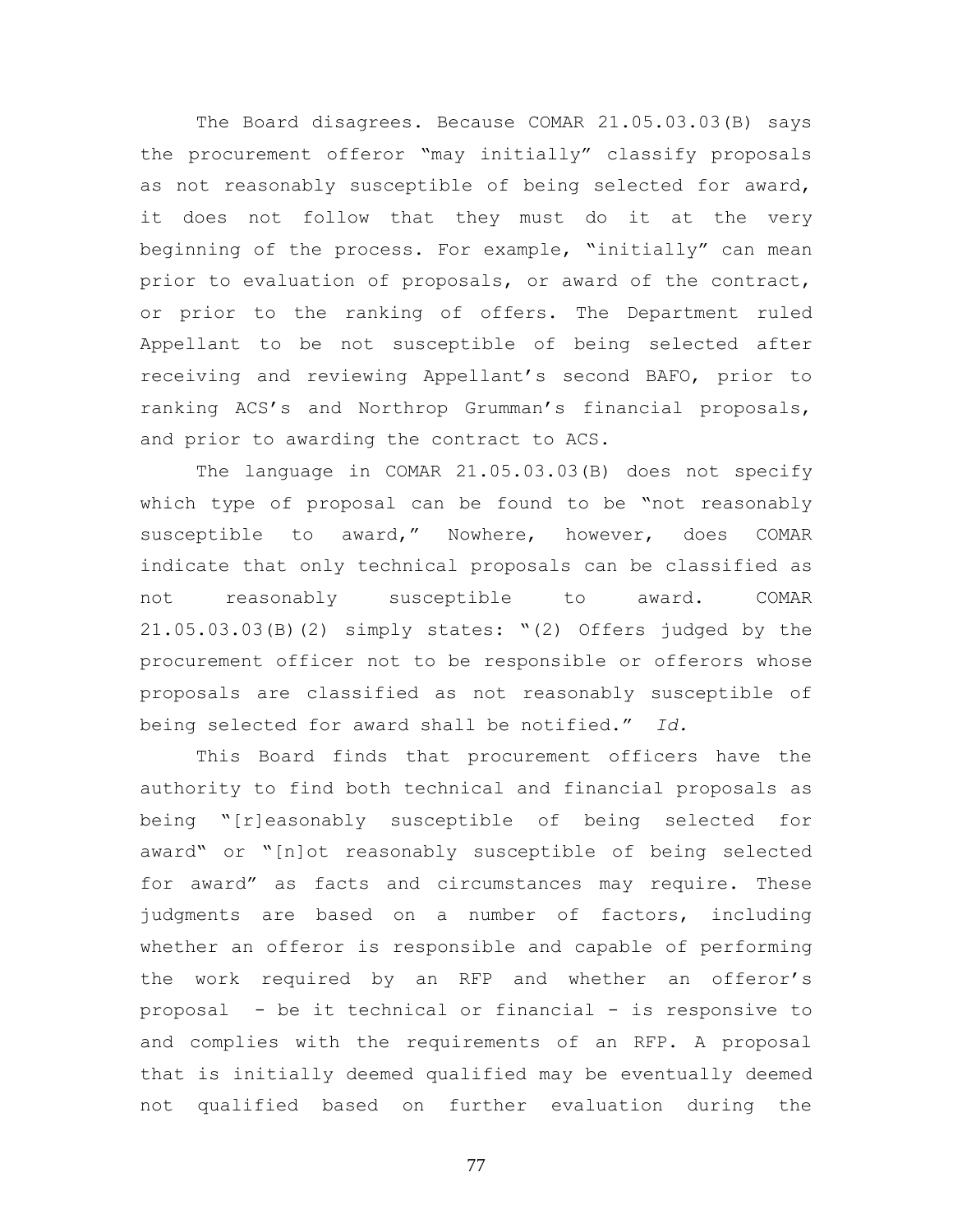procurement process. *See,* Penn Parking, Inc., MSBCA 2450 and 2552, MSBCA (2006).

Appellant argues that the rejection of Appellant's Proposal as not reasonably susceptible of award was arbitrary, capricious, and unreasonable. Appellant further claims that the decision was wrongfully and improperly rationalized.

The Board rejects those contentions completely. The record, and this decision, provides ample evidence why Appellant's second BAFO proposal was rejected. The Procurement Officer's decision was clearly not unreasonable, irrational, arbitrary, capricious or illegal. It was also not rationalized. There was no need for ex post facto rationalization here and it did not occur in this procurement. As noted extensively herein, Appellant failed to complete its second BAFO in the manner requested and required, leaving the Evaluation Committee and the Procurement Officer without a rational basis for evaluating Appellant's second BAFO. Rejection was entirely appropriate in this case.

What Appellant provided was, by its own admission, a document designed to maintain a "competitive advantage". The second BAFO submitted by Accenture was a deliberately planned proposal, not a mistake. The RFP required a breakdown of hours with costs for each requirement on the pricing sheet. A minimum of 103,200 hours was required for § 3.4.16 for each contract and option year. All other items were to be priced separately, with hours included. These were requirements, not suggestions, made expressly by the Department. They were included in the RFP by way of an Amendment to the RFP. They were explained repeatedly to all offerors. There is no dispute that these requirements were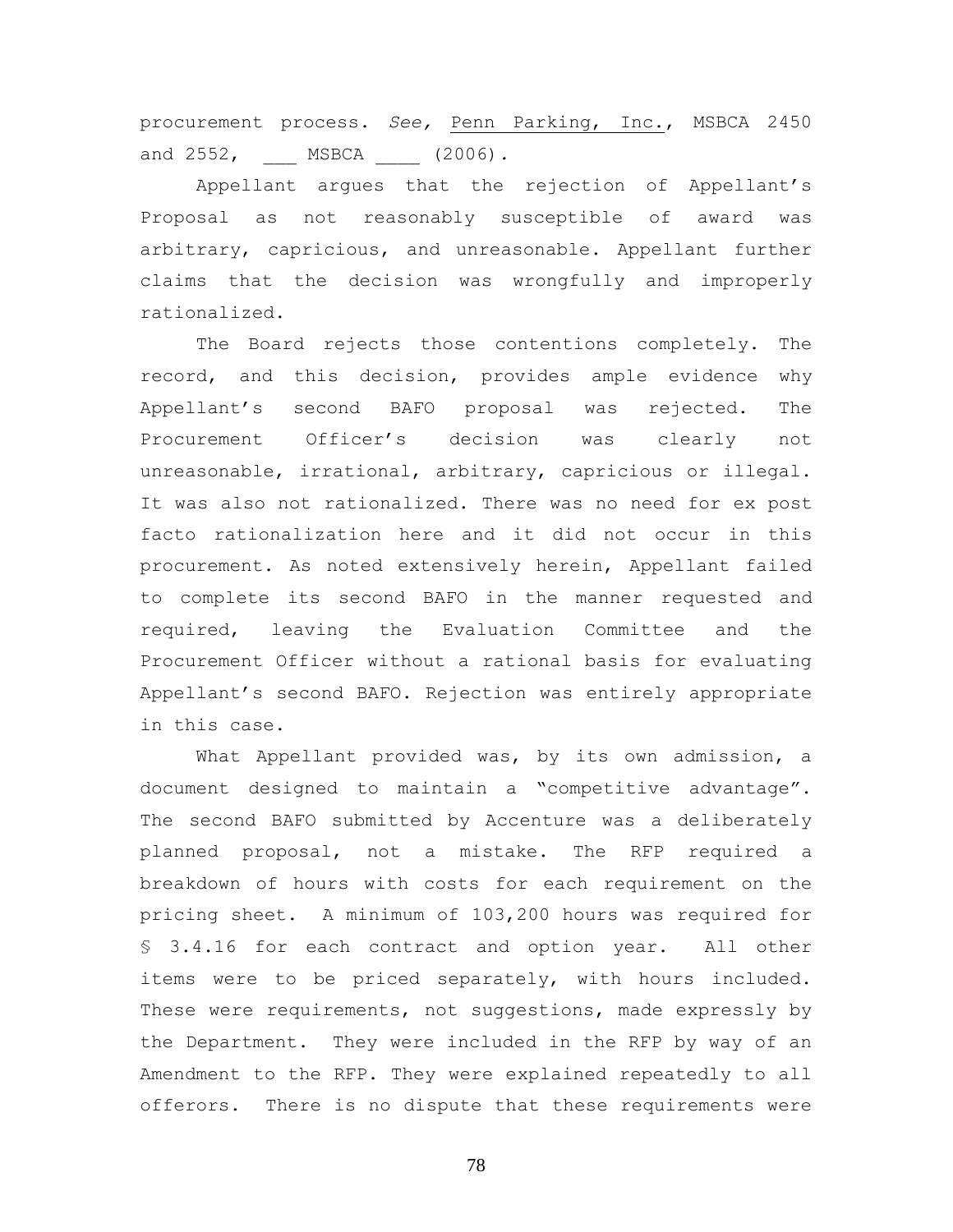mandatory. Section 2.4 of the RFP explains to all Offerors that exceptions taken to any of the requirements in the RFP may result in the proposal being deemed not reasonably susceptible of being selected for award.

By its actions, Accenture took exception to the mandatory requirements for hours for Level I Services and knowingly refused to provide separately itemized pricing for approximately two-thirds of its Proposal. Rather than doing as directed, Accenture chose to lump the services together under the 103,200 hours for years three through nine of the contract in a effort to undercut its competitors who priced their proposals as instructed. In doing so, Accenture improperly attempted to shift the playing field in order to gain a "competitive advantage", a field which was made level by the Department providing a set number of hours for each Offeror. What Accenture attempted was found to be improper and incomplete, and the Department rationally, and the Board finds correctly, rejected Accenture's efforts to manipulate its offer in this manner.

The Department could not disregard material terms of the RFP herein for only one Offeror, as Accenture here desires, because this would result in not giving all Offerors a fair and equal opportunity to compete on the same basis. The record reflects that Accenture did not request or need further clarification or discussions, but, rather, desired to use a pricing approach that was more advantageous to it rather than the pricing approach required by the RFP. It is no surprise that Accenture's resulting non-responsive bid was so much lower than the other two offerors.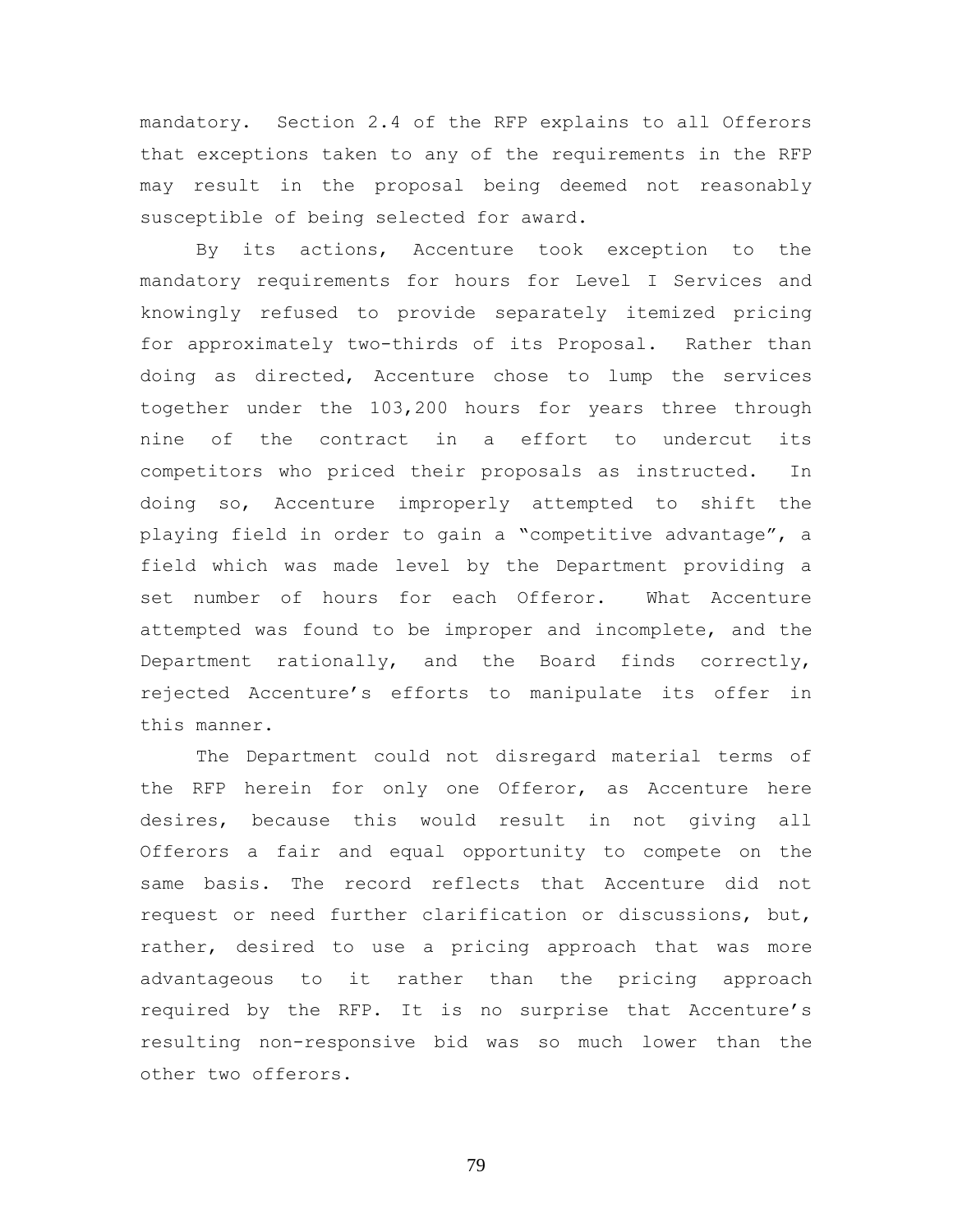Had the Department accepted Accenture's second BAFO as submitted and awarded the contract to Accenture, ACS might well have successfully challenged the award of the contract to Accenture. Clearly, the Department would have had some serious explaining to do to justify allowing one offeror to ignore the submission requirements plainly mandated by the second BAFO process. The Procurement Officer and the Department quite properly avoided that result by finding, quite properly, that Accenture's second BAFO proposal was not reasonably susceptible of award.

Accenture also contends that the Evaluation Committee should have focused only on the total fixed price and ignored the specific pricing instructions provided in Amendment No. 7, § 4.4 of the RFP, the Clarifications, as well as the oral discussions held with Accenture. Apparently it is Accenture's position that only the bottom line price counts and that the Department is not permitted to view how the price was determined in light of its own request for such information and, indeed, must in this case ignore terms, conditions, and requirements demanded of all proposers.

The Board totally rejects Accenture's position and argument. The Board could elaborate at great length on this finding, explaining in detail why procuring agencies have the right, and indeed the duty, to include terms and conditions in requests for financial proposals that enable the agency to maintain a level playing field for all offerors and to have confidence that the bottom line price offered by offerors is rational and legitimate.

Frankly, this case as discussed is all the explanation needed for the Board's finding. State agencies provide important services to citizens - services that often make a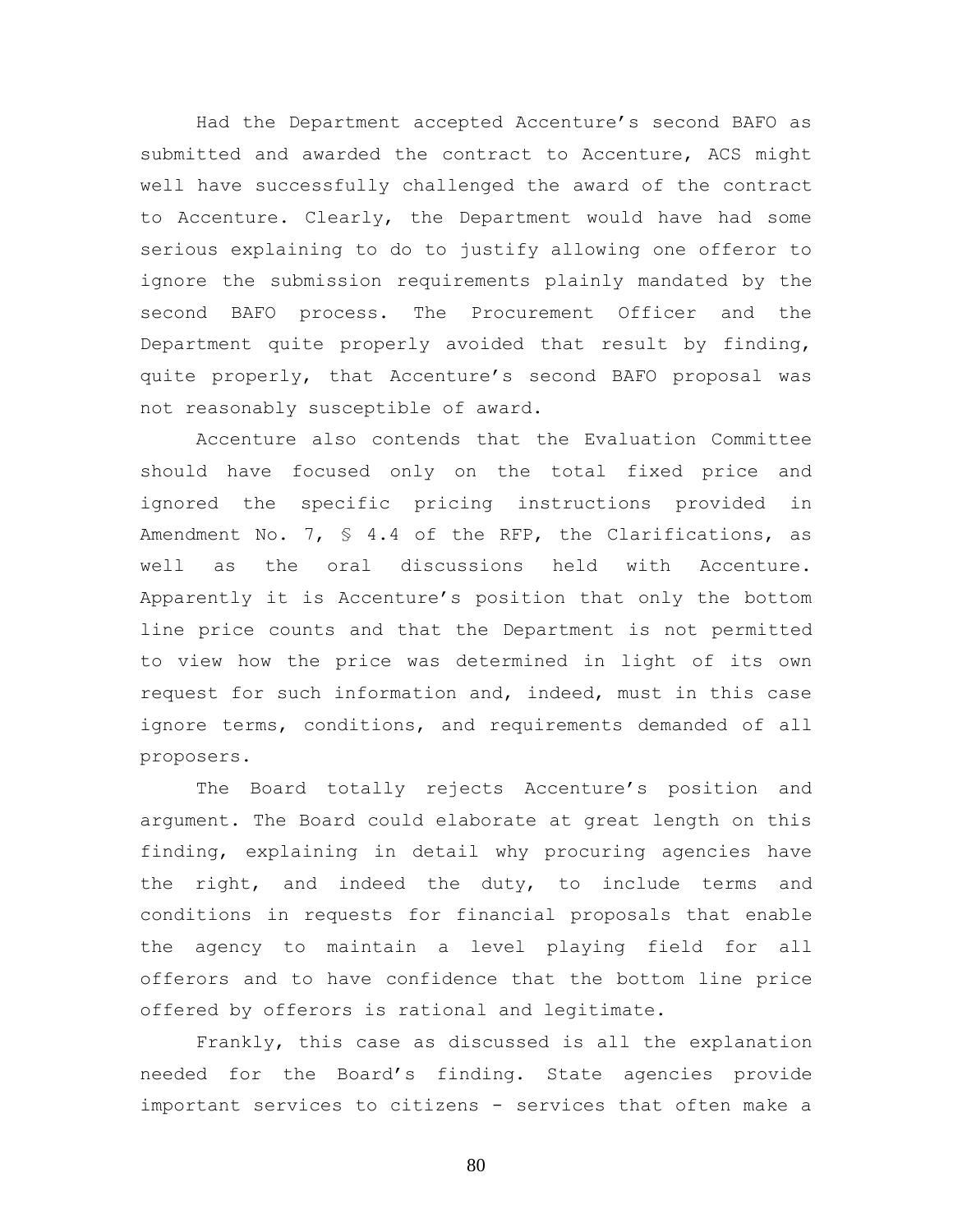critical difference in their lives. State agencies must have confidence that the award of a contract, any contract, is based on proposals and cost estimates that are realistic and reliable. To have such confidence, State agencies must often do what was done herein, establish terms and conditions which are uniform to all offerors and which are mandatory. Such requirements allow evaluators to see how an offeror has arrived at an offer number and know that the offeror understands what is requested and required and can fulfill a contract's term and conditions. Proposals that fail to conform to proposal requirements result in bottom line numbers which simply cannot be rationally judged and evaluated and are effectively meaningless. An offeror's inability and/or unwillingness to complete requested forms and documents as requested leaves the evaluators no rational basis for evaluating a proposal and determining whether an offeror's bottom line offer number is legitimate.

The Department complied with the evaluation criteria and requirements of the RFP. Accenture did not. Accenture failed to include substantial pricing information required by the Department and the Department rejected Accenture's financial proposal for that reason.

As to the assertion of bias, Accenture's claims of bias are unsubstantiated and must fail. In fact, there is overwhelming evidence in this record that all offerors were treated in a similar fashion. The record makes clear that this appeal ground, for reasons repeatedly noted throughout this decision, must be rejected.

In addition to bias and the issue of the rejection of its financial proposal, Accenture raises several other appeal grounds. All are without merit and are rejected.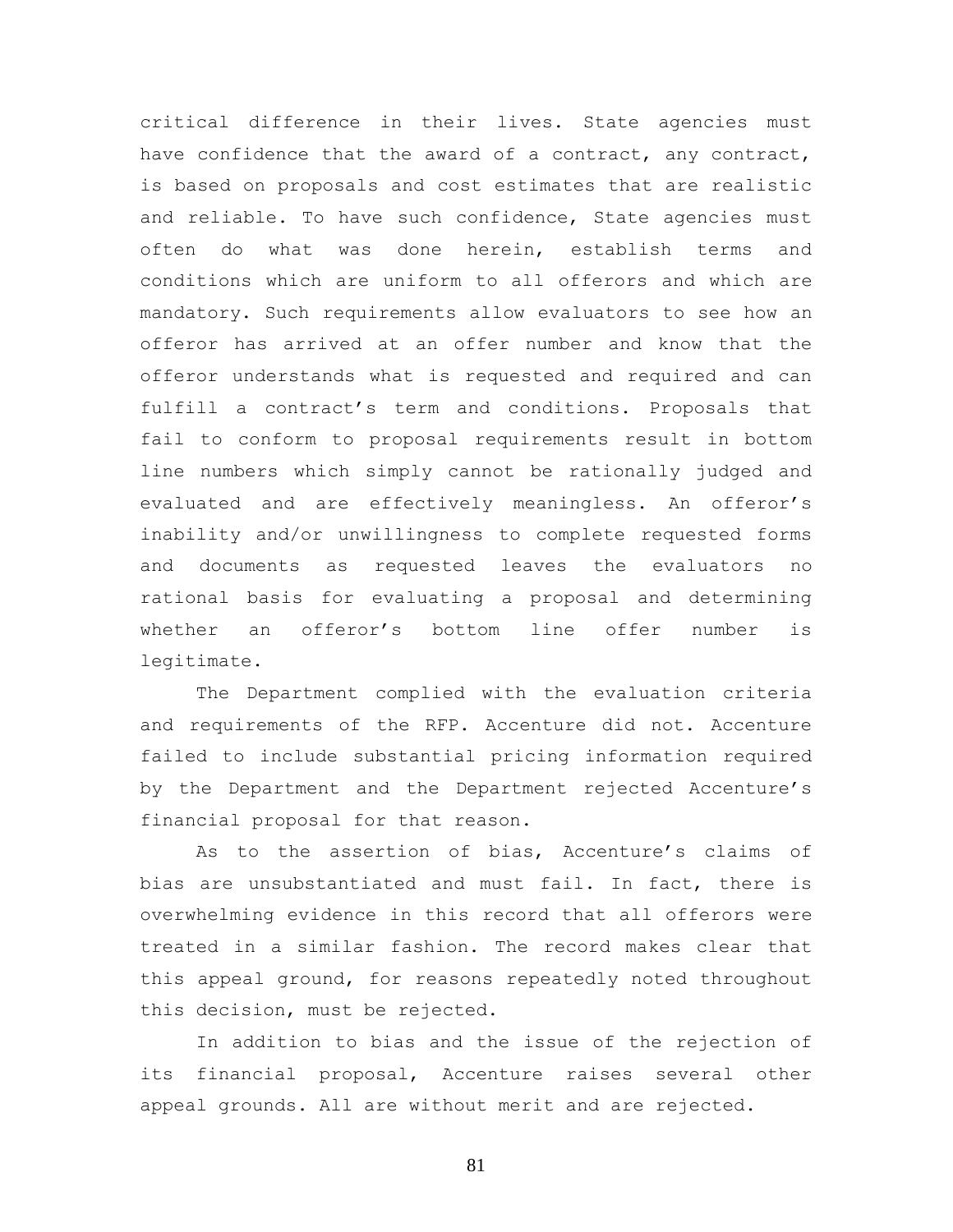Appellant claims that the technical proposals herein were re-evaluated after the financial proposals were opened. The record of this case, however, shows no evidence that the technical proposals were re-evaluated after the financial proposals were opened.

Testimony from Ms. Johnson provides evidence that that the Evaluation Committee did not go back and revise their technical rankings:

> Q: Now once the rankings were completed, did there ever come a time when those rankings were [sic] changed? A: No. Q: Did the Committee ever go back to the technical proposals to revise or change their recommendation? A: No. Q: … After the technical evaluations were complete, I think your testimony is that you immediately opened the financial proposals. Is that correct? A: Correct. Q: …what day did you open the financial proposals? A: On October 21st. *Hearing Transcript II, pp. 429-430*.

The Appellant points out certain discussions the Evaluators conducted upon receiving Appellant's Second BAFO. These discussions, however, show no evidence of any modifications in the technical evaluations after the financial proposals were opened. The technical rankings found by the evaluators were: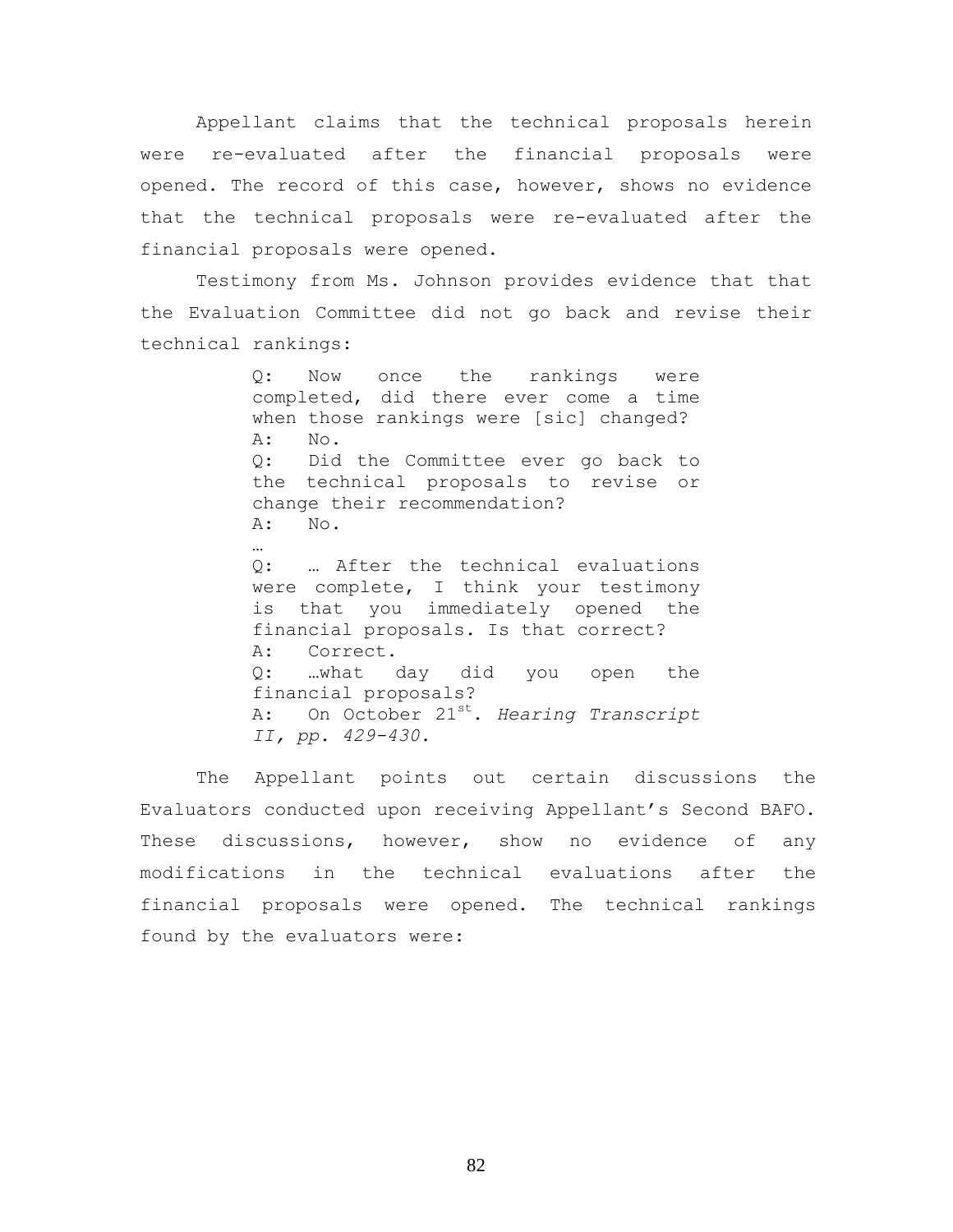| Application Maintenance/Operations and Enhancement<br>Services - OTHS/OTHS-08-005-S<br>Technical Ranking |                       |                     |                  |            |                                              |        |
|----------------------------------------------------------------------------------------------------------|-----------------------|---------------------|------------------|------------|----------------------------------------------|--------|
| Offerors                                                                                                 | Technical<br>Response | Oualifica-<br>tions | Key<br>Personnel | References | Financial<br>Responsibility<br>and Stability | Totals |
| ACS                                                                                                      |                       |                     |                  |            |                                              |        |
| Accenture                                                                                                | - 3                   |                     |                  |            |                                              |        |
| Northrop                                                                                                 | 2                     |                     |                  |            |                                              |        |
| Grumman                                                                                                  |                       |                     |                  |            |                                              |        |
| Joint Exhibit 2, Evaluation Summary, p.19.                                                               |                       |                     |                  |            |                                              |        |

The Department complied with RFP §4.2 and COMAR 21.05.03.03(A)(2) when it independently evaluated the technical and financial proposals. There is no evidence that the Department re-evaluated technical proposals after the opening of financial proposals. This appeal ground is, therefore, denied.

Appellant next claims that it was arbitrary and capricious to rank ACS higher than Accenture under the evaluation criteria of key personnel. As shown above, ACS was ranked first in the Key Personnel category of the technical rankings and the Appellant was ranked second.

The RFP identified in Section 5.4 that Key Personnel would be a criteria during the Technical evaluation and states, "The evaluation criteria order reflects a reasonable downward progression of relative weights of the criteria. In making the most advantageous Offeror determination technical factors will be given greater weight than price factors." *Joint Exhibit 1, RFP §5.4*. Key Personnel, without an instruction as to which personnel are key, is listed third in importance on a list of five factors. *Id.* The testimony of the Procurement Officer reveals ACS had Key Personnel available to perform the contract and that meaningful discussions occurred in how this criteria was to be weighted: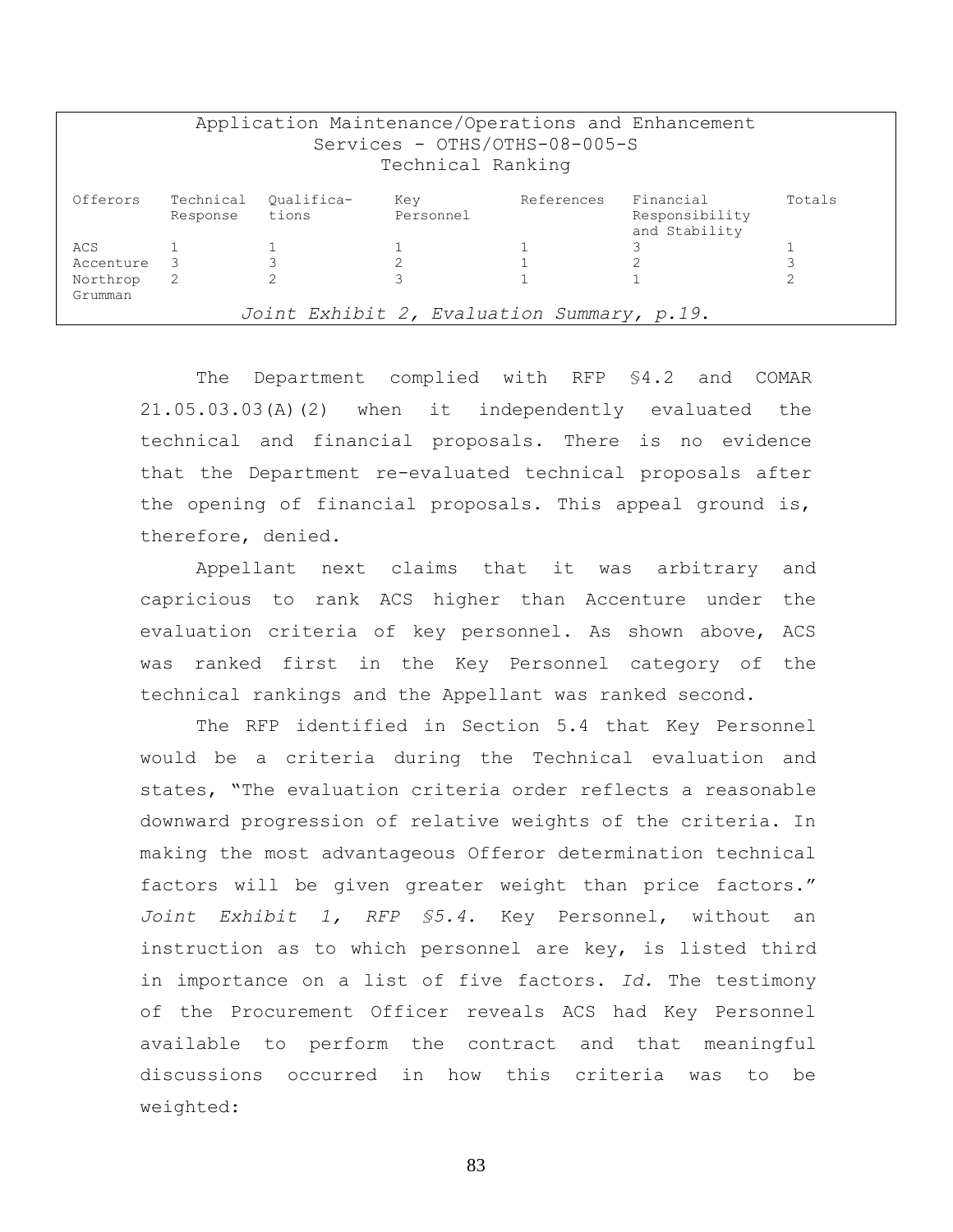Q: Okay. What, if anything, did you instruct the Committee to do with respect to this issue? A: I told the Committee that they had to look at that as a deficiency because ACS did not comply by the deadline, and that would be considered a deficiency and that they should consider that during the ranking of the technical proposal. Q: Okay. And are you satisfied that in fact the Committee followed your instructions? A: Yes, because we talked in detail about it. Q: Okay. A: And the Committee said that they were satisfied. Q: Okay. Now at any point did ACS identify a replacement? A: Yes, they did. Q: When did that happen? A: On the 21<sup>st</sup> in the evening after the ranking of the technical proposals. Q: Okay. And if I could just draw your attention to the RFP Section 3.5.4.1, key personnel, Page 104. A: Okay. Q: Okay. Now isn't it true that Section 3.5.4.2 permits a contractor to submit key personnel? A: Yes. Q: And isn't that in fact what ACS did in this case? A: Yes. *Hearing Transcript II, pp. 428-429*.

The Procurement Officer also testified at the hearing that the Department "did not tell [ACS or other Offerors] who their key personnel had to be." *Hearing Transcript II, p. 313*. No further evidence is found to be relevant regarding this matter.

This issue, which in any case would be a dubious ground for the sustaining of this appeal even if proven, has not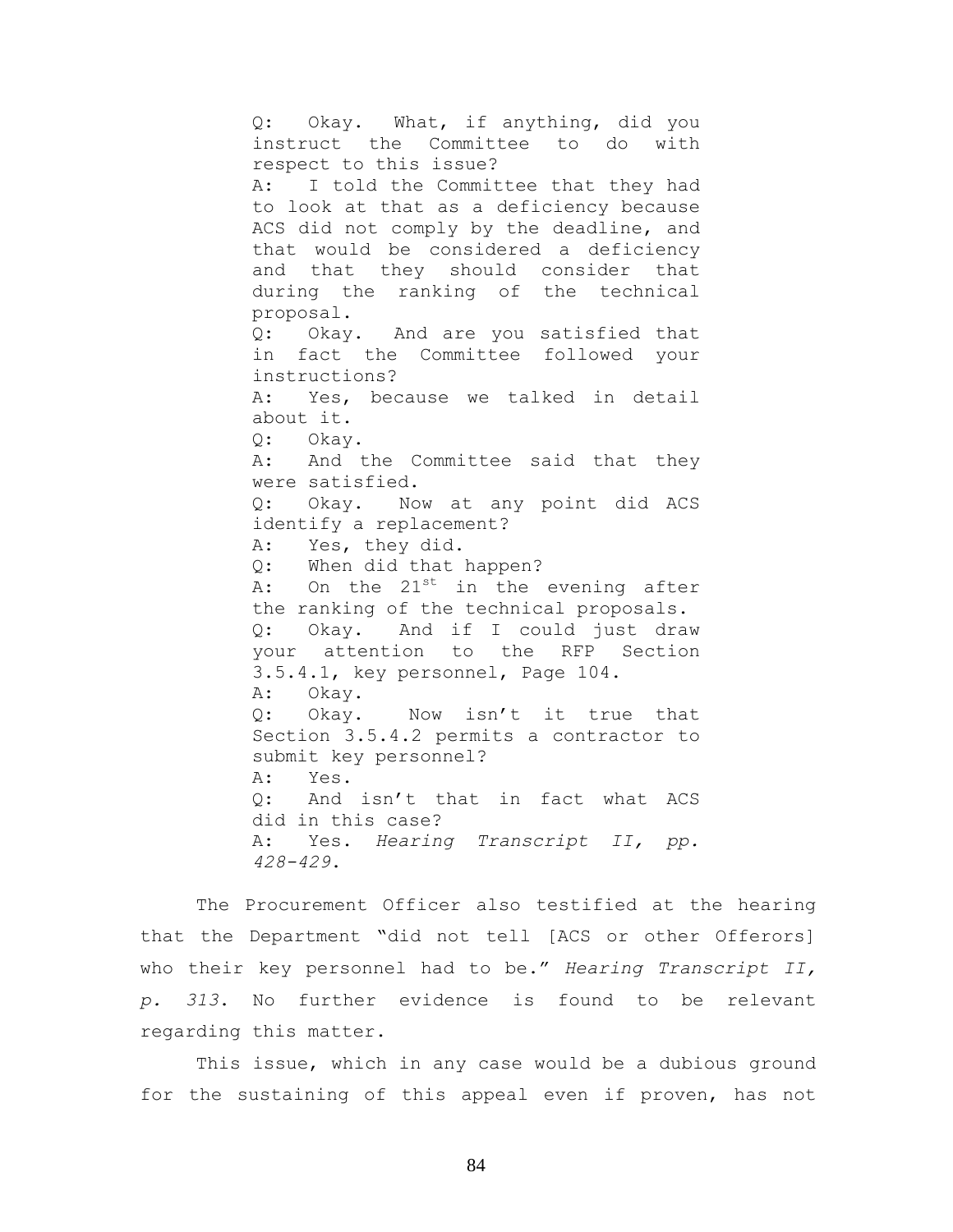been proven by Appellant and this appeal ground is denied by the Board. The record supports the ranking of technical proposals as regards key personnel as proper and rational.

Finally, Appellant asserts that there was a conflict of interest with regard to Respondent's Chief Information Officer (CIO), Ms. Isabel FitzGerald, and that her participation in the evaluation process helped lead to the finding that Accenture was not reasonably susceptible for award.

According to Appellant, Ms. FitzGerald is married to a Mr. Paul FitzGerald who Accenture claims "is a Principal at the firm Deloitte, LLP, and ACS identified Deloitte as a subcontractor for ACS on this procurement."

Beyond this, there is no evidence whatsoever to sustain Appellant's claim regarding Ms. FitzGerald and it is rejected.

The Procurement Officer's testimony revealed no indication of bias involving Ms. FitzGerald:

> [Chairman Burns] Q: All right. She's [Ms. Fitzgerald] not part of the Evaluation Committee. A: No, she's not. Q: Okay. Did Ms. Fitzgerald sit in on any Evaluation Committee meetings? A: No. Q: At any point? A: No. Q Did she have -- trying to ask - do you recall the first date that Isabel Fitzgerald contacted you about this procurement? A: She contacted me about this procurement to find out if it was completed. That was on, I believe, the -- it was sometime in November. Q: All right. A: But not any specifics. Just is the procurement completed.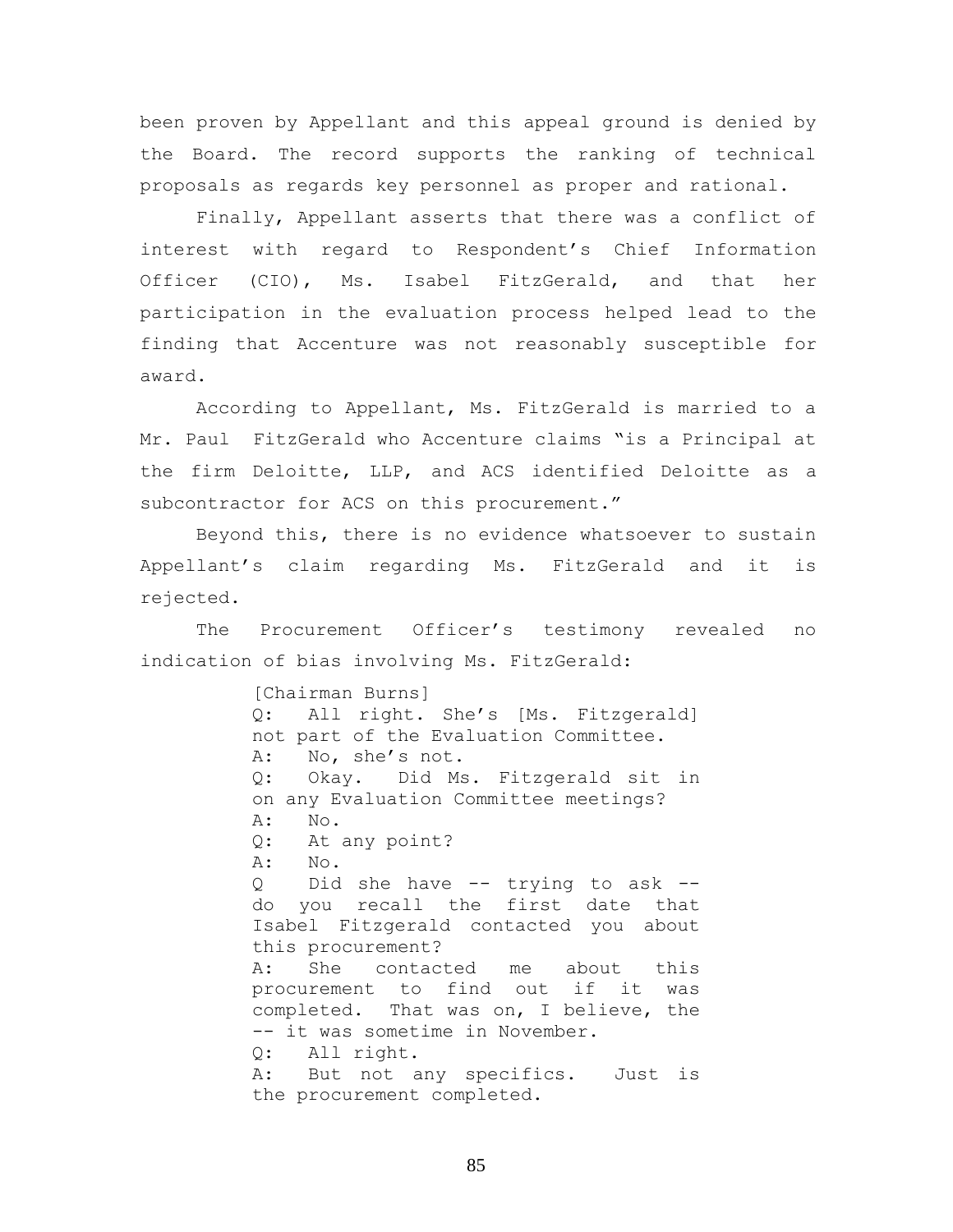Q: Didn't try to influence anything or – A: No, not with me, no. *Hearing Transcript II, p. 330.* [Board Member Collins] Q: What did she want to know that for? A: Because she's the CIO, and they had -- they wanted to have the contract in place by January the 10th for transitioning purposes. And we're now into November, knowing that we have to have Board approval prior to the contract. Their -- the programs are always time. They're looking at timeliness. … Q: Part of her job as the information officer is to -- the flow of stuff that goes from the Agency to the Board of Public Works and so forth?

A: Well, her job is -- want this contract in place so that they can continue performing the services required of the State for the IT. Because her job, she oversees IT. *Hearing Transcript II, pp. 330-331.*

[Board Member Dembrow] Q: She didn't exercise any influence prior to the time that a recommendation was made for ACS? A: No. *Hearing Transcript II, p. 331*.

## [Chairman Burns]

*II, p. 341.*

Q: Had she [Ms. Fitzgerald] said anything to you either verbally or in writing that would indicate a bias for or against any of these offerors in this matter? A: …no, she has not stated any bias or said anything to me to make me think that she was biased. *Hearing Transcript*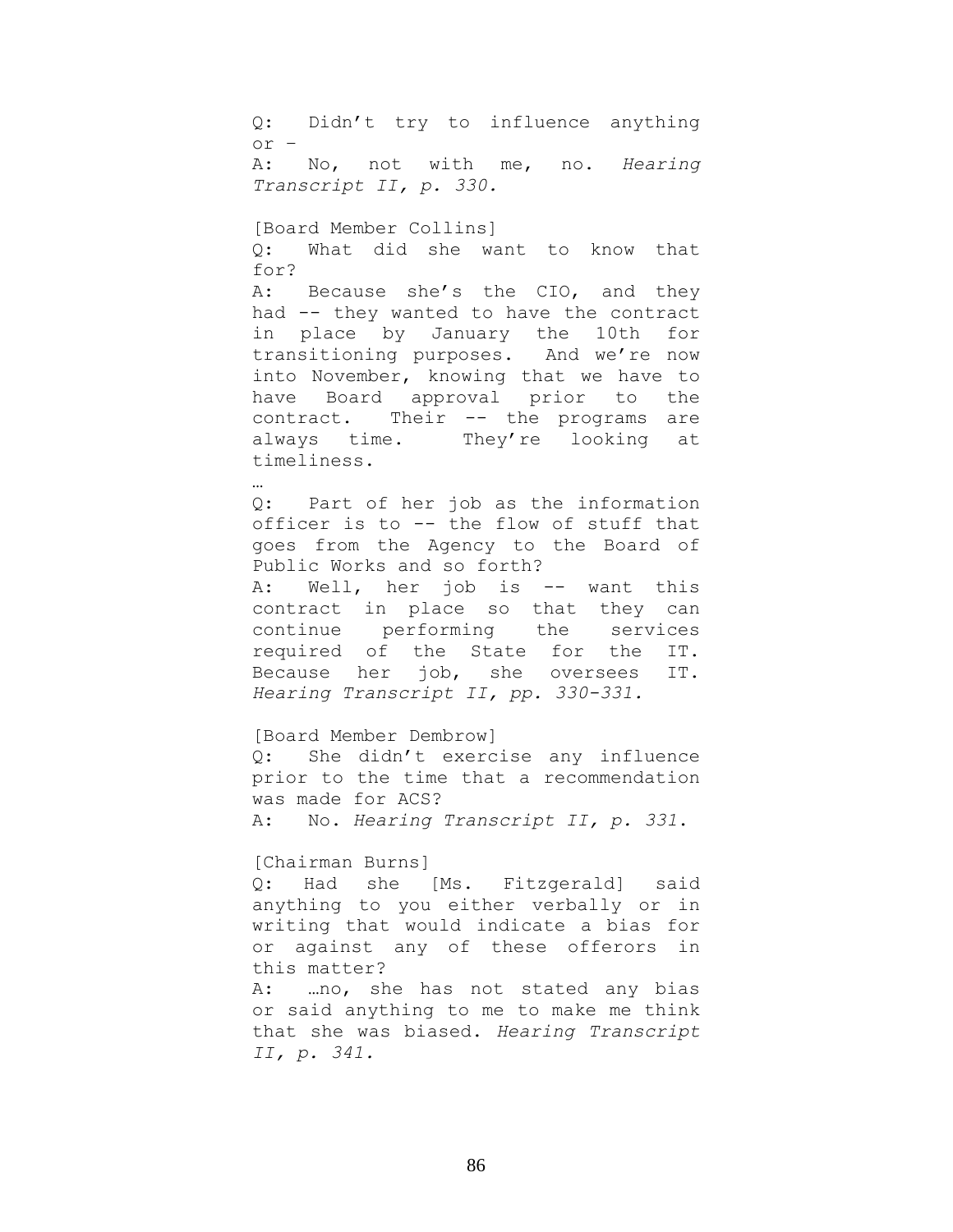Accenture relies on communications involving Ms. FitzGerald, after recommendations were made, wherein she discusses her concerns about a potential bid protest from Accenture and contends that Ms. FitzGerald influenced the recommendation for award. These communications, however, provide no such proof, nor do they evidence any bias or any other improper behavior on the part of Ms. FitzGerald.

There is, therefore, no evidence Ms. FitzGerald did anything improper in this procurement; merely her job. Ms. FitzGerald did not participate on the Evaluation Committee and there is no evidence that Ms. FitzGerald directly or indirectly influenced the selection of ACS or influenced the finding of Accenture as reasonably not susceptible of award. There is no evidence whatsoever of improper involvement in this procurement process by Ms. FitzGerald, no conflict of interest exists, and this appeal ground is denied.

In summary, each and every one of Appellant's appeal grounds is unproven and contradicted by the record and all must, therefore, be dismissed. Appellant has failed to meet its burden on any ground appealed herein. Indeed, as extensively detailed, the complete record provides substantial support of the Department on all appeal grounds.

Interested Party ACS's Motion to Dismiss Appeal Ground 1 from the Appellant's Second Appeal is granted. Respondent's Motion to Dismiss (except for Appeal Ground 1 from the Appellant's Second Appeal) is denied. Appellant's Motion for Summary Judgment is denied. Any other Motions regarding Dismissing appeal grounds or Motions for Summary Judgment or Motions for Summary Disposition which may have been made are also denied.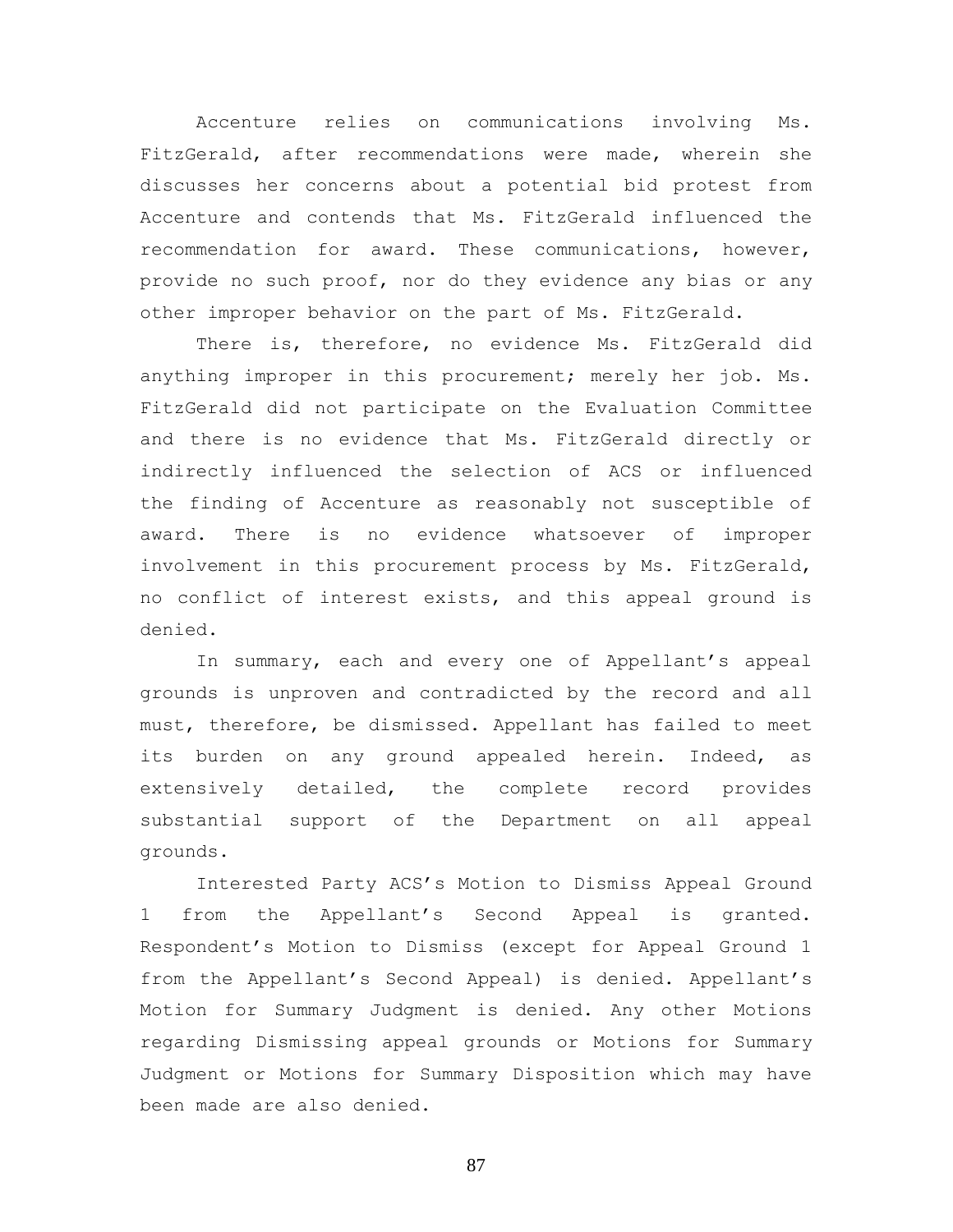Any and all remaining appeal grounds raised by Appellant Accenture are rejected and denied, and all relief requested by Appellant Accenture is also denied.

Wherefore, it is Ordered this day of March, 2010 that the appeals of Accenture, LLP are denied.

Dated: \_\_\_\_\_\_\_\_\_\_\_\_\_\_\_\_\_\_\_\_\_\_\_\_\_\_\_\_\_

Michael W. Burns Chairman

I Concur:

Michael J. Collins Board Member

 $\mathcal{L}_\text{max}$  and  $\mathcal{L}_\text{max}$  and  $\mathcal{L}_\text{max}$  and  $\mathcal{L}_\text{max}$ 

 $\overline{\phantom{a}}$  , where  $\overline{\phantom{a}}$  , where  $\overline{\phantom{a}}$  , where  $\overline{\phantom{a}}$  ,  $\overline{\phantom{a}}$  ,  $\overline{\phantom{a}}$  ,  $\overline{\phantom{a}}$  ,  $\overline{\phantom{a}}$  ,  $\overline{\phantom{a}}$  ,  $\overline{\phantom{a}}$  ,  $\overline{\phantom{a}}$  ,  $\overline{\phantom{a}}$  ,  $\overline{\phantom{a}}$  ,  $\overline{\phantom{a}}$  ,  $\overline{\phantom$ 

Dana Lee Dembrow Board Member